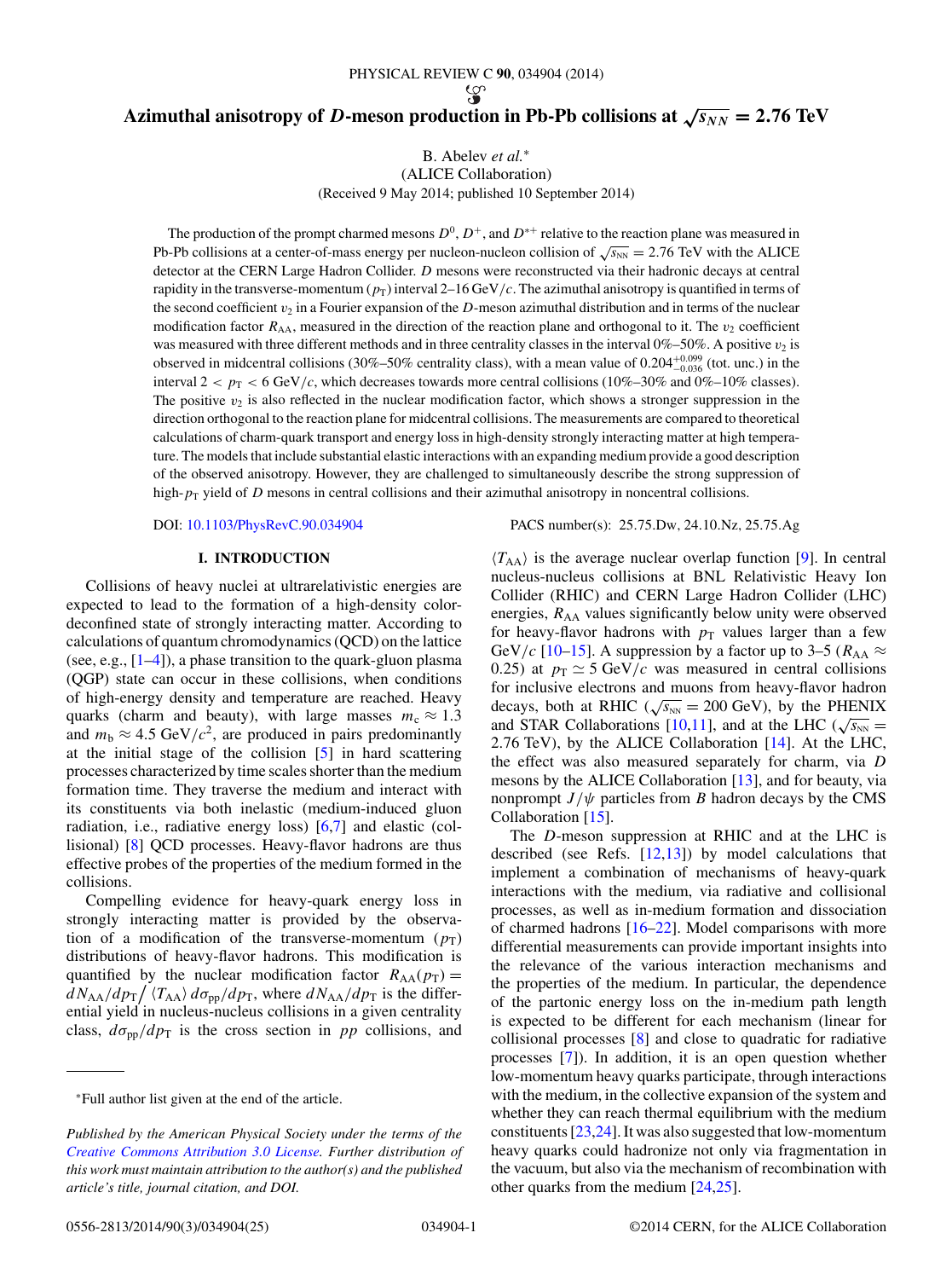These questions can be addressed with azimuthal anisotropy measurements of heavy-flavor hadron production with respect to the reaction plane, defined by the beam axis and the impact parameter of the collision. For noncentral collisions, the two nuclei overlap in an approximately lenticular region, the short axis of which lies in the reaction plane. Hard partons are produced at an early stage, when the geometrical anisotropy is not yet reduced by the system expansion. Therefore, partons emitted in the direction of the reaction plane (in plane) have, on average, a shorter in-medium path length than partons emitted orthogonally (out of plane), leading *a priori* to a stronger high- $p<sub>T</sub>$  suppression in the latter case. In the low-momentum region, the in-medium interactions can also modify the parton emission directions, thus translating the initial spatial anisotropy into a momentum anisotropy of the final-state particles. Both effects cause a momentum anisotropy that can be characterized with the coefficients  $v_n$ and the symmetry planes  $\Psi_n$  of the Fourier expansion of the  $p_T$ -dependent particle distribution  $d^2N/dp_Td\varphi$  in azimuthal angle  $\varphi$ . The elliptic flow is the second Fourier coefficient  $v_2$ , which can also be expressed as the average over all particles in all events of the angular correlation  $cos[2(\varphi - \Psi_2)]$ . The symmetry planes  $\Psi_n$  for all harmonics would coincide with the reaction plane if nuclei were spherically symmetric with a matter density depending only on the distance from the center of the nucleus. Owing to fluctuations in the positions of the participant nucleons, the plane of symmetry fluctuates event by event around the reaction plane, independently for each harmonic, so that the  $\Psi_n$  directions no longer coincide.

A path-length-dependent energy loss, which gives a positive  $v_2$ , is considered to be the dominant contribution to the azimuthal anisotropy of charged hadrons in the high- $p<sub>T</sub>$  region, above 8–10 GeV/c [\[26,27\]](#page-18-0). At low  $p<sub>T</sub>$ , a large  $v<sub>2</sub>$  is considered as evidence for the collective hydrodynamical expansion of the medium [\[28,29\]](#page-18-0). Measurements of light-flavor hadron  $v_2$  over a large  $p_T$  range at RHIC and LHC are generally consistent with these expectations [\[18,30](#page-18-0)[–36\]](#page-19-0). In contrast to light quarks and gluons, which can be produced or annihilated during the entire evolution of the medium, heavy quarks are produced predominantly in initial hard scattering processes and their annihilation rate is small [\[5\]](#page-18-0). Thus, the final-state heavy-flavor hadrons at all transverse momenta originate from heavy quarks that experienced each stage of the system evolution. Highmomentum heavy quarks quenched by in-medium energy loss are shifted towards low momenta and, while participating in the collective expansion, they may ultimately thermalize in the system. In this context, the measurement of D meson  $v_2$ is also important for the interpretation of recent results on  $J/\psi$  anisotropy [\[37\]](#page-19-0), because  $J/\psi$  mesons formed from  $c\bar{c}$ recombination would inherit the azimuthal anisotropy of their constituent quarks [\[38,39\]](#page-19-0).

An azimuthal anisotropy in heavy-flavor production was observed in Au-Au collisions at RHIC with  $v_2$  values of up to about 0.13 for electrons from heavy-flavor decays [\[10\]](#page-18-0). The measured asymmetry is reproduced by several models [\[19–21,](#page-18-0)[40–45\]](#page-19-0) implementing heavy-quark transport within a medium that undergoes a hydrodynamical expansion. The transport properties, i.e., the diffusion coefficients, of heavy

quarks in the medium can be related to its shear viscosity [\[40\]](#page-19-0). For LHC energies these models predict a large  $v_2$  (in the range 0.10–0.20 in semicentral collisions) for D mesons at  $p_T \approx 2$ – 3 GeV/c and a decrease to a constant value  $v_2 \approx 0.05$  at high  $p<sub>T</sub>$ . The models described in Refs. [\[20,](#page-18-0)[42–45\]](#page-19-0) include, at the hadronization stage, a contribution from the recombination of charm quarks with light quarks from the medium, which enhances  $v_2$  at low  $p_T$ .

The measurement of the  $D$  meson  $v_2$  in the centrality class 30%–50% in Pb-Pb collisions at  $\sqrt{s_{NN}}$  = 2.76 TeV, carried out using the ALICE detector, was presented in Ref.  $[46]$ . The  $v_2$ coefficient was found to be significantly larger than zero in the interval  $2 < p_T < 6$  GeV/c and comparable in magnitude with that of charged particles.

Here the measurement is extended to other centrality classes and accompanied with a study of the azimuthal dependence of the nuclear modification factor with respect to the reaction plane. The decays  $D^0 \to K^-\pi^+, D^+ \to K^-\pi^+\pi^+$  and  $D^{*+} \to D^0 \pi^+$  and charge conjugates were reconstructed. The  $v_2$  coefficient was measured with various methods in the centrality class 30%–50% as a function of  $p_T$ . For the  $D<sup>0</sup>$  meson, which has the largest statistical significance, the centrality dependence of  $v_2$  in the range 0%–50% is presented and the anisotropy is also quantified in terms of the nuclear modification factor  $R_{AA}$  in two 90 $\degree$ -wide azimuthal intervals centered around the in-plane and out-of-plane directions.

The experimental apparatus is presented in Sec. II. The data analysis is described in Sec. [III,](#page-2-0) including the data sample, the D-meson reconstruction, and the anisotropy measurement methods. Systematic uncertainties are discussed in Sec. [IV.](#page-10-0) The results on  $v_2$  and  $R_{AA}$  are presented in Sec. [V](#page-12-0) and compared with model calculations in Sec. [VI.](#page-15-0)

## **II. EXPERIMENTAL APPARATUS**

The ALICE apparatus is described in Ref. [\[47\]](#page-19-0). In this section, the characteristics of the detectors used for the Dmeson analyses are summarized. The  $z$  axis of the ALICE coordinate system is defined by the beam direction, the x axis lies in the horizontal plane and is pointing towards the center of the LHC accelerator ring, and the y axis is pointing upward.

Charged-particle tracks are reconstructed in the central pseudorapidity<sup>1</sup> region ( $|\eta| < 0.9$ ) with the time projection chamber (TPC) and the inner tracking system (ITS). For this analysis, charged hadron identification was performed using information from the TPC and the time-of-flight (TOF) detectors. These detectors are located inside a large solenoidal magnet that provides a field with a strength of 0.5 T, parallel to the beam direction. Two VZERO scintillator detectors, located in the forward and backward pseudorapidity regions, are used for online event triggering, collision centrality determination and, along with the zero-degree calorimeter (ZDC), for offline event selection.

The ITS [\[48\]](#page-19-0) includes six cylindrical layers of silicon detectors surrounding the beam vacuum tube, at radial distances

<sup>&</sup>lt;sup>1</sup>The pseudorapidity is defined as  $\eta = -\ln(\tan \vartheta/2)$ , where  $\vartheta$  is the polar angle with respect to the z axis.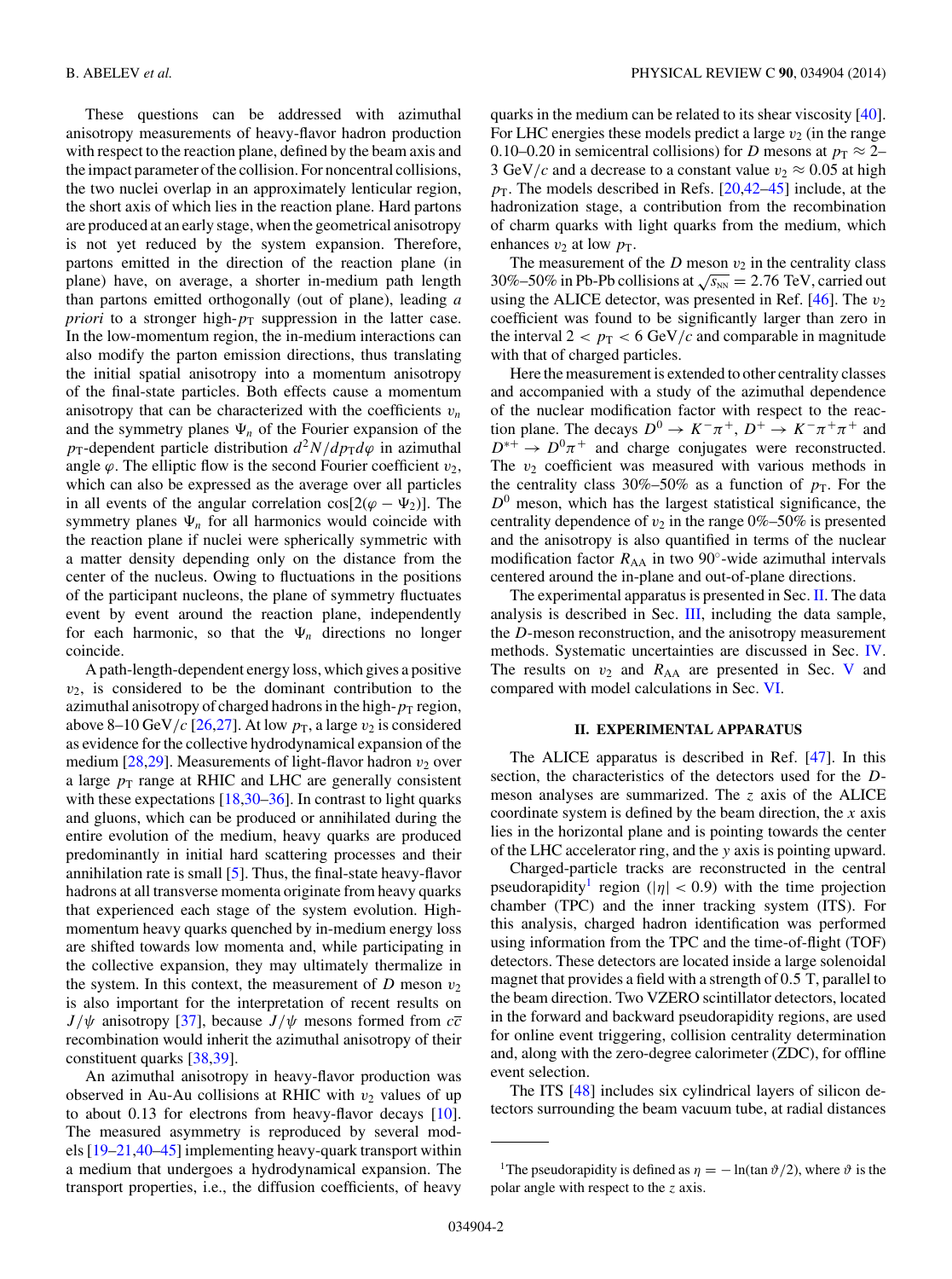<span id="page-2-0"></span>from the nominal beam line ranging from 3.9 cm for the innermost layer to 43 cm for the outermost one. The two innermost layers consist of silicon pixel detectors (SPDs) with a pixel size of  $50 \times 425 \ \mu \text{m}^2$  ( $r\varphi \times z$ , in cylindrical coordinates), providing an intrinsic spatial resolution of 12  $\mu$ m in  $r\varphi$  and 100  $\mu$ m in z. The third and fourth layers use silicon drift detectors (SDDs) with an intrinsic spatial resolution of 35 and 25  $\mu$ m in  $r\varphi$  and z, respectively. The two outermost layers of the ITS contain double-sided silicon strip detectors (SSDs) with an intrinsic spatial resolution of 20  $\mu$ m in  $r\varphi$  and 830  $\mu$ m in the z direction. The alignment of the ITS sensor modules is crucial for the precise space point reconstruction needed for the heavy-flavor analyses. It was performed using survey information, cosmic-ray tracks, and pp data. A detailed description of the employed methods can be found in Ref. [\[48\]](#page-19-0). The effective spatial resolution along the most precise direction,  $r\varphi$ , is about 14, 40, and 25  $\mu$ m, for SPD, SDD, and SSD, respectively [\[48,49\]](#page-19-0).

The TPC [\[50\]](#page-19-0) covers the pseudorapidity interval  $|\eta| < 0.9$ and extends in radius from 85 to 247 cm. Charged-particle tracks are reconstructed and identified with up to 159 space points. The transverse-momentum resolution for tracks reconstructed with the TPC and the ITS ranges from about 1% at  $p_T = 1$  GeV/c to about 2% at 10 GeV/c, both in pp and Pb-Pb collisions. The TPC also provides a measurement of the specific energy deposition  $dE/dx$ , with up to 159 samples. The truncated mean method, using only the lowest 60% of the measured  $dE/dx$  samples, gives a Gaussian distribution with a resolution (ratio of  $\sigma$  over centroid) of about 6%, which is slightly dependent on the track quality and on the detector occupancy.

The TOF detector [\[51\]](#page-19-0) is positioned at a radius of 370– 399 cm and it has the same pseudorapidity coverage as the TPC  $(|\eta| < 0.9)$ . The TOF provides an arrival time measurement for charged tracks with an overall resolution, including the measurement of the event start time, of about 80 ps for pions and kaons at  $p_T = 1$  GeV/c in the Pb-Pb collision centrality range used in this analysis [\[51\]](#page-19-0).

The VZERO detector [\[52\]](#page-19-0) consists of two arrays of scintillator counters covering the pseudorapidity regions  $-3.7 < \eta <$  $-1.7$  (VZERO-C) and 2.8 <  $\eta$  < 5.1 (VZERO-A). Each array is composed of  $8 \times 4$  segments in the azimuthal and radial directions, respectively. This detector provides a low-bias interaction trigger (see Sec.  $III A$ ). For Pb-Pb collisions, the signal amplitude from its segments is used to classify events according to centrality, while the azimuthal segmentation allows for an estimation of the reaction plane.

The ZDCs are located on either side of the interaction point at  $z \approx \pm 114$  m. The timing information from the neutron ZDCs was used to reject parasitic collisions between one of the two beams and residual nuclei present in the vacuum tube.

#### **III. DATA ANALYSIS**

## **A. Data sample and event selection**

The analysis was performed on a data sample of Pb-Pb collisions recorded in November and December 2011 at a center-of-mass energy per nucleon-nucleon collision of

TABLE I. Number of events and integrated luminosity for the considered centrality classes, expressed as percentiles of the hadronic cross section. The uncertainty on the integrated luminosity derives from the uncertainty of the hadronic Pb-Pb cross section from the Glauber model [\[9](#page-18-0)[,53\]](#page-19-0).

| Centrality class $(\% )$ | $N_{\text{events}}$  | $L_{\text{int}}(\mu b^{-1})$ |  |  |
|--------------------------|----------------------|------------------------------|--|--|
| $0 - 10$                 | $16.0 \times 10^{6}$ | $20.9 \pm 0.7$               |  |  |
| $10 - 30$                | $9.5 \times 10^{6}$  | $6.2 \pm 0.2$                |  |  |
| $30 - 50$                | $9.5 \times 10^{6}$  | $6.2 \pm 0.2$                |  |  |

 $\sqrt{s_{NN}}$  = 2.76 TeV. The events were collected with an interaction trigger based on information from the VZERO detector, which required coincident signals recorded in the detectors at forward and backward pseudorapidities. An online selection based on the VZERO signal amplitude was used to enhance the sample of central and midcentral collisions through two separate trigger classes. Events were further selected offline to remove background coming from parasitic beam interactions by using the time information provided by the VZERO and the neutron ZDC detectors. Only events with a reconstructed interaction point (primary vertex), determined by extrapolating charged-particle tracks, within  $\pm 10$  cm from the center of the detector along the beam line were used in the analysis.

Collisions were classified in centrality classes, determined from the sum of the amplitudes of the signals in the VZERO detector and defined in terms of percentiles of the total hadronic Pb-Pb cross section. To relate the centrality classes to the collision geometry, the distribution of the VZERO summed amplitudes was fitted by a model based on the Glauber approach for the geometrical description of the nuclear collision [\[9\]](#page-18-0) complemented by a two-component model for particle production [\[53\]](#page-19-0). The centrality classes used in the analysis are reported in Table I, together with the number of events in each class and the corresponding integrated luminosity.

## **B.** *D***-meson reconstruction**

The  $D^0$ ,  $D^+$ , and  $D^{*+}$  mesons and their antiparticles were reconstructed in the rapidity interval  $|y| < 0.8$  via their hadronic decay channels  $D^0 \to K^-\pi^+$  (with branching ratio, BR, of  $3.88 \pm 0.05\%$ ),  $D^+ \to K^-\pi^+\pi^+$  (BR = 9.13 ± 0.19%), and  $D^{*+} \to D^0 \pi^+$  (BR = 67.7 ± 0.5%) and their corresponding charge conjugates [\[54\]](#page-19-0). The  $D^0$  and  $D^+$ mesons decay weakly with mean proper decay lengths  $(c\tau)$  of approximately 123 and 312  $\mu$ m [\[54\]](#page-19-0). The  $D^{*+}$  meson decays strongly at the primary vertex.

 $D^0$  and  $D^+$  candidates were defined from pairs and triplets of tracks within the fiducial acceptance  $|\eta| < 0.8$ , selected by requiring at least 70 associated space points in the TPC,  $\chi^2$ /ndf < 2 for the momentum fit, and at least two associated hits in the ITS, with at least one of them in the SPD. A transverse-momentum threshold  $p_T > 0.4 \text{ GeV}/c$  was applied to reduce the combinatorial background.  $D^{*+}$  candidates were obtained by combining the  $D^0$  candidates with tracks selected with the same requirements as described above, but with a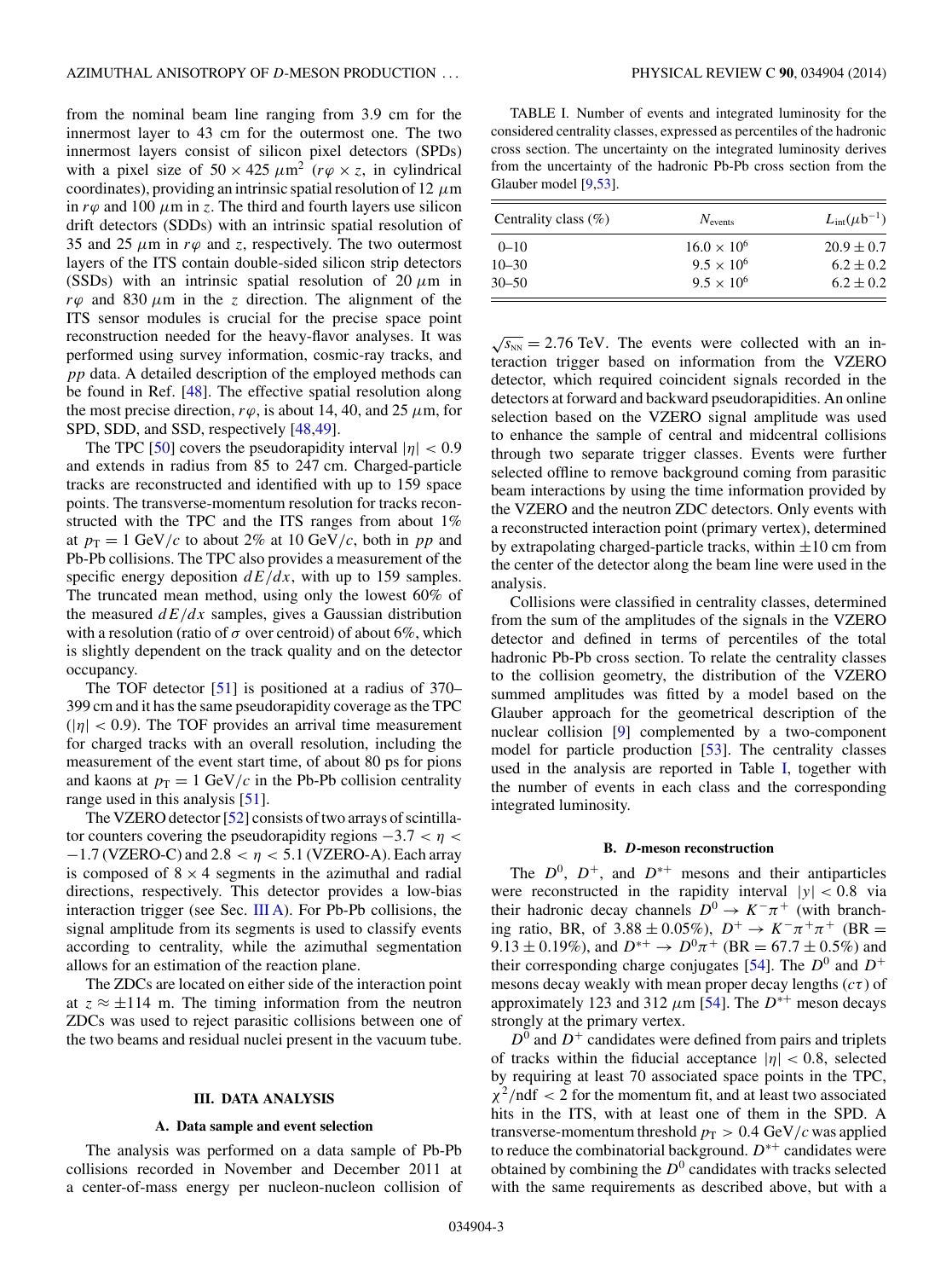lower transverse-momentum threshold  $p_T > 0.1$  GeV/c and at least three associated hits in the ITS, with at least one of them in the SPD. The lower  $p_T$  threshold was used because the momentum of the pions from  $D^{*+}$  decays is typically low, as a consequence of the small mass difference between  $D^{*+}$ and  $D^0$ .

The selection of tracks with  $|\eta| < 0.8$  introduces a steep drop in the acceptance of D mesons for rapidities larger than 0.7–0.8, depending on  $p<sub>T</sub>$ . A fiducial acceptance region was, therefore, defined as  $|y| < y_{\text{fid}}(p_{\text{T}})$ , with  $y_{\text{fid}}(p_{\text{T}})$  increasing from 0.7 to 0.8 in  $2 < p_T < 5$  GeV/c and taking a constant value of 0.8 for  $p_T > 5$  GeV/c [\[13\]](#page-18-0). The D-meson  $v_2$  results are not expected to be affected by this small variation in rapidity acceptance.

The D-meson yields were measured with an invariant mass analysis of reconstructed decays, using kinematic and geometrical selection criteria, and particle identification (PID). The selection of  $D^0$  and  $D^+$  decays was based on the reconstruction of secondary vertices with a separation of a few hundred microns from primary vertex. In the case of the  $D^{*+}$  decay, the secondary vertex of the produced  $D^0$ was reconstructed. The coordinates of the primary vertex and of the secondary vertices, as well as the corresponding covariance matrices, were computed using a  $\chi^2$  minimization method  $[55]$ .

The selection strategy is the same as in previous  $pp$  [\[55,56\]](#page-19-0) and Pb-Pb [\[13\]](#page-18-0) analyses. It exploits the displacement of the decay tracks from the primary vertex (transverse impact parameter,  $d_0$ , the separation between the secondary and primary vertices (decay length,  $L$ ) and the pointing of the reconstructed meson momentum to the primary vertex.

The transverse impact parameter  $d_0$  of a given track is defined as the signed distance of closest approach of the extrapolated track to the primary vertex in the  $(x, y)$  plane. The sign of  $d_0$  is attributed based on the position of the primary vertex with respect to the curve of the  $(x, y)$  projection of the track. In Pb-Pb collisions, the impact parameter resolution in the transverse direction is better than 65  $\mu$ m for tracks with a transverse momentum larger than 1 GeV/c and reaches 20  $\mu$ m for  $p_T > 20 \text{ GeV}/c$  [\[13\]](#page-18-0). This includes the contribution from the primary vertex precision, which is better than 10  $\mu$ m in the central and semicentral Pb-Pb events used in this analysis. The impact parameter measurement is significantly less precise along the longitudinal direction, e.g., 170  $\mu$ m at  $p_T = 1$  GeV/c.

A pointing condition was applied via a selection on the angle  $\vartheta_{\text{pointing}}$  between the direction of the reconstructed momentum of the candidate and the straight line connecting the primary and secondary vertices. For Pb-Pb collisions, two additional selection variables were introduced with respect to *pp* analyses, namely the projection of the pointing angle and of the decay length onto the transverse plane  $(\vartheta_{pointing}^{xy})$  and  $L^{xy}$ ). The selection requirements were tuned so as to provide a large statistical significance for the signal and to keep the selection efficiency as high as possible. The chosen selection values depend on the  $p<sub>T</sub>$  of the D meson and become more stringent from peripheral to central collisions.

The selection criteria for the centrality class 30%–50% are described in the following. The  $D^0$  candidates were

selected by requiring the decay tracks to have an impact parameter significance  $|d_0|/\sigma_{d_0} > 0.5$  ( $\sigma_{d_0}$  is the uncertainty on the track impact parameter) and to form a secondary vertex with a track-to-track distance of closest approach smaller than 250–300  $\mu$ m, depending on  $p_T$ , and a decay length larger than 100  $\mu$ m. The product of the decay track impact parameters, which are of opposite sign for well-displaced signal topologies, was required to be below  $-(200 \ \mu m)^2$  for low- $p_T$  candidates (2–3 GeV/c) and below  $-(120 \ \mu m)^2$  for high- $p_T$  candidates (12–16 GeV/c), with a smooth variation between these values in  $2-12 \text{ GeV}/c$ . A significance of the projection of the decay length in the transverse plane  $L^{xy}/\sigma_{L^{xy}}$ (where  $\sigma_{L^{xy}}$  is the uncertainty on  $L^{xy}$ ) larger than 5 was also required. A selection on the angle  $\vartheta^*$  between the kaon momentum in the  $D^0$  rest frame and the boost direction was used to reduce the contamination from background candidates that do not represent real two-body decays and typically have large values of  $|\cos \theta^*|$ . The selection  $|\cos \theta^*| < 0.8$  was applied. The pointing of the  $D^0$  momentum to the primary vertex was implemented by requiring  $\cos \vartheta_{\text{pointing}} > 0.95$  and cos  $\vartheta_{\text{pointing}}^{xy} > 0.998$  at low  $p_T$  (2–3 GeV/c). Because the background is lower at high  $p<sub>T</sub>$ , the cuts were progressively made less stringent for increasing  $p<sub>T</sub>$ . In the 0%–10% and 10%–30% centrality classes the combinatorial background is larger than in 30%–50%. Therefore, the selections were made more stringent and they are similar to those used for the 0%–20% centrality class in Ref. [\[13\]](#page-18-0).

The  $D^+$  candidates were selected by requiring a decay length larger than 1200–1600  $\mu$ m, depending on  $p_T$ , and cos  $\vartheta_{\text{pointing}}$  larger than 0.998 (0.990) in the  $p_{\text{T}}$  interval 3–4  $(8-12)$  GeV/c, with a smooth variation in between. Further requirements to reduce the combinatorial background were cos  $\vartheta_{\text{pointing}}^{xy} > 0.993 - 0.998$  and  $L^{xy}/\sigma_{L^{xy}} > 9 - 11$ , depending on the candidate  $p<sub>T</sub>$ . In general, the  $D<sup>+</sup>$  selection criteria are more stringent than those of the  $D^0$  because of the larger combinatorial background.

In the  $D^{*+}$  analysis, the selection of the decay  $D^0$ candidates was similar to that used for the  $D^0$  analysis. Only  $D^0$  candidates with invariant mass within 2.5 $\sigma$  of the world-average  $D^0$  mass [\[54\]](#page-19-0) were used, where  $\sigma$  is the  $p_T$ -dependent Gaussian  $\sigma$  of the invariant mass distribution observed in data. The decay pion was selected with the same track quality criteria as for the  $D^0$  and  $D^+$  decay tracks.

Pions and kaons were identified with the TPC and TOF detectors, on the basis of the difference, expressed in units of the resolution  $(\sigma)$ , between the measured signal and that expected for the considered particle species. Compatibility regions at  $\pm 3\sigma$  around the expected mean energy deposition  $dE/dx$  and TOF were used. Tracks without a TOF signal were identified using only the TPC information. This PID strategy provided a reduction by a factor of about three of the combinatorial background in the low- $p_T$  range, while preserving most of the signal (see Sec. [III D\)](#page-7-0).

The  $D^0$  and  $D^+$  raw yields were obtained with a fit to the invariant mass M distribution of the D-meson candidates. For the  $D^{*+}$  signal the mass difference  $\Delta M = M(K^-\pi^+\pi^+)$  –  $M(K^-\pi^+)$  was considered. The fit function is the sum of a Gaussian to describe the signal and a term describing the background, which is an exponential for  $D^0$  and  $D^+$  and has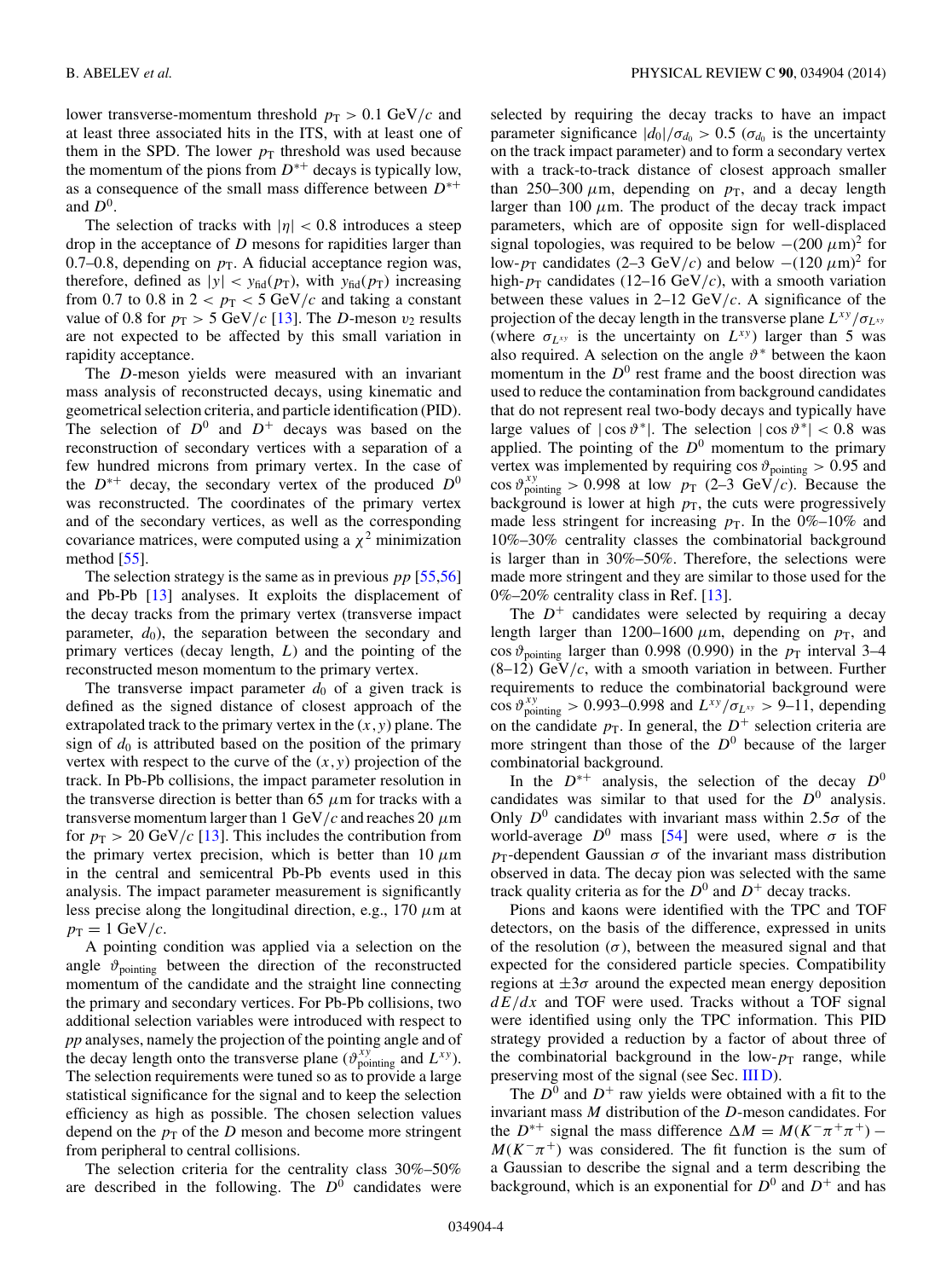<span id="page-4-0"></span>the form  $f(\Delta M) = a (\Delta M - m_{\pi})^b$  for the  $D^{*+}$ , where  $m_{\pi}$  is the charged pion mass and  $a$  and  $b$  are free parameters. The centroids and the widths of the Gaussian functions were found to be in agreement, respectively, with the D-meson PDG mass values [\[54\]](#page-19-0) and with the simulation results, confirming that the background fluctuations were not causing a distortion in the signal line shape. An example of invariant mass distributions is shown in Sec. IIIC.

## **C. Azimuthal anisotropy analysis methods**

The  $p_T$ -differential azimuthal distribution of produced particles can be described by a Fourier series,

$$
\frac{d^2N}{d\varphi dp_{\rm T}} = \frac{dN}{2\pi dp_{\rm T}} \left[ 1 + 2 \sum_{n=1}^{\infty} v_n(p_{\rm T}) \cos n(\varphi - \Psi_n) \right], \tag{1}
$$

where  $\Psi_n$  is the initial-state spatial plane of symmetry of the nth harmonic, defined by the geometrical distribution of the nucleons participating in the collision. To determine the second harmonic coefficient  $v_2$ , the  $\vec{Q}$  vector

$$
\vec{Q} = \begin{pmatrix} \sum_{i=1}^{N} w_i \cos 2\varphi_i \\ \sum_{i=1}^{N} w_i \sin 2\varphi_i \end{pmatrix}
$$
 (2)

is defined from the azimuthal distribution of charged particles, where  $\varphi_i$  are the azimuthal angles and N is the multiplicity of charged particles. The weights  $w_i$  are discussed later in the text. The charged particles used for the  $\hat{Q}$  vector determination are indicated in the following as reference particles (RFPs). The azimuthal angle of the Q vector

$$
\psi_2 = \frac{1}{2} \tan^{-1} \left( \frac{Q_y}{Q_x} \right) \tag{3}
$$

is called event plane angle and it is an estimate of the second harmonic symmetry plane  $\Psi_2$ .

The event plane (EP) [\[57\]](#page-19-0), scalar product (SP) [\[58\]](#page-19-0), and two-particle cumulant methods [\[59\]](#page-19-0) were used to measure the D-meson elliptic flow.

The charged-particle tracks used for the  $\dot{Q}$  vector determination were selected with the following criteria: at least 50 associated space points in the TPC;  $\chi^2$ /ndf < 2 for the momentum fit in the TPC; a distance of closest approach to the primary vertex smaller than 3.2 cm in z and 2.4 cm in the  $(x, y)$  plane. To minimize the nonuniformities in the azimuthal acceptance, no requirement was applied on the number of ITS points associated with the track. To avoid autocorrelations between the D-meson candidates and the EP angles, the  $Q$  vector was calculated for each candidate excluding from the set of RFPs the tracks used to form that particular candidate. Tracks with  $p_T > 150 \text{ MeV}/c$  were considered and the pseudorapidity interval was limited to the positive region  $0 < \eta < 0.8$ , where the TPC acceptance and efficiency were more uniform as functions of the azimuthal angle for this data set. The remaining azimuthal nonuniformity was corrected for using weights  $w_i$  in Eq. (2), defined as the inverse of the  $\varphi$  distribution of charged particles used for the Q vector determination,  $1/(dN/d\varphi_i)$ , multiplied by a function  $f(p_T) = \begin{cases} p_T/\text{GeV}/c, p_T < 2 \text{ GeV}/c \\ 2, p_T \ge 2 \text{ GeV}/c \end{cases}$ . This function mimics the  $p_T$ dependence of the charged particle  $v_2$  and it improves the estimate of  $\Psi_2$  by enhancing the contribution of particles with a stronger flow signal (see, e.g., Ref. [\[33\]](#page-19-0)). The distribution of the EP angle  $\psi_2$  obtained for this set of RFPs is shown in Fig.  $1(a)$ , for the centrality range 30%–50%. The distribution, divided by its integral, exhibits a residual nonuniformity below 1%.

An additional study was performed with the  $Q$  vector determined from the azimuthal distribution of signals in the



FIG. 1. (Color online) (a) Distribution of EP angle  $\psi_2$ , estimated from TPC tracks with  $0 < \eta < 0.8$  (solid line) or with the VZERO detector signals (dashed line) in the centrality range 30%–50%. The distributions are normalized by their integral. (b) Event-plane resolution correction factor  $R_2$  as a function of centrality for the TPC and VZERO detectors. The boxes represent the systematic uncertainties estimated from the variation of  $R_2$  when changing the subevents used for its determination.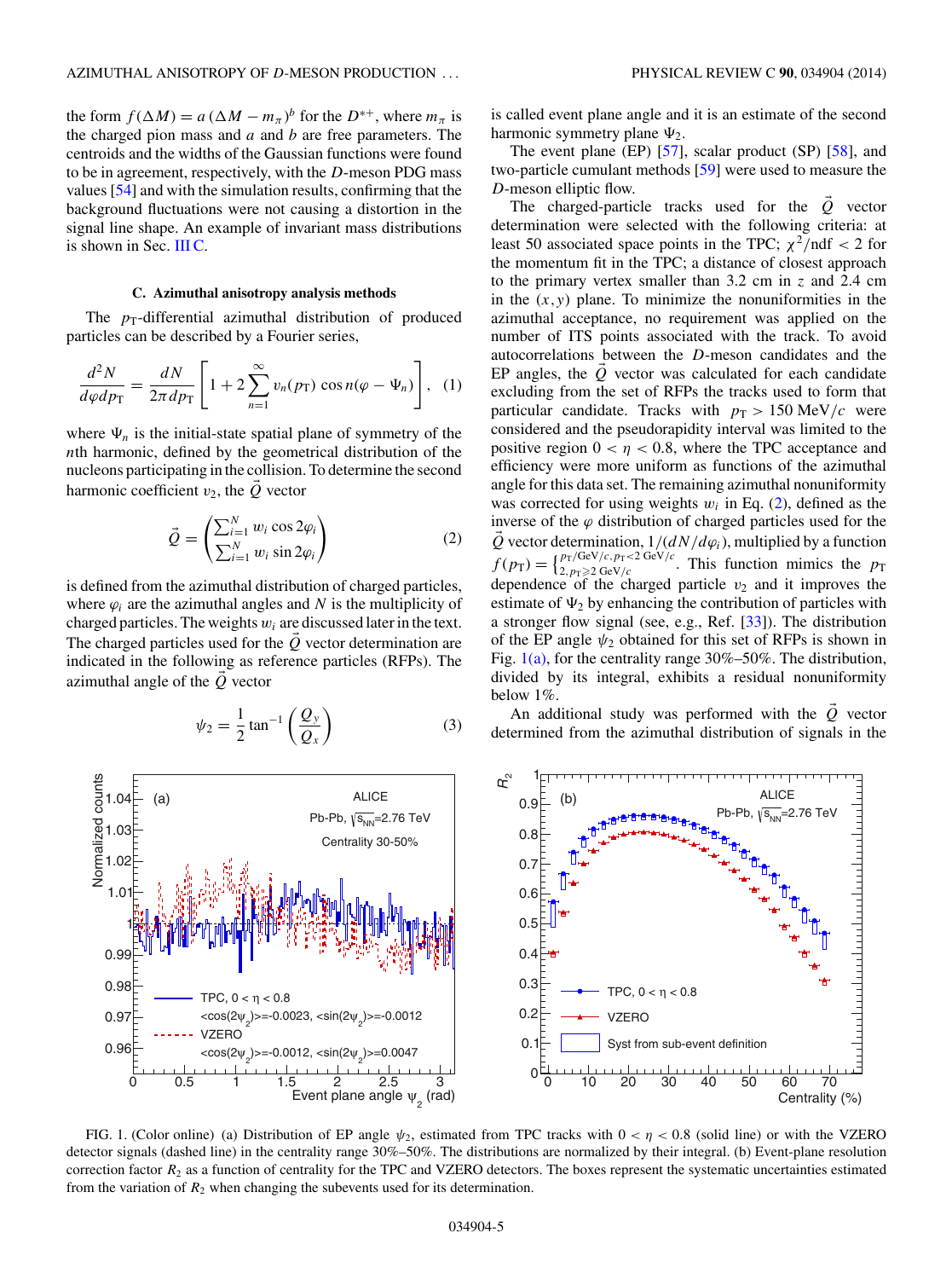<span id="page-5-0"></span>segments of the VZERO detectors, which are sensitive to particles produced at forward and backward rapidities. The  $\hat{Q}$ vector was calculated with Eq. [\(2\)](#page-4-0), with the sum running over the eight azimuthal sectors of each VZERO detector, where  $\varphi_i$ was defined by the central azimuth of the *i*th sector, and  $w_i$ equal to the signal amplitude in the ith sector for the selected event, which is proportional to the number of charged particles crossing the sector. Nonuniformities in the VZERO acceptance and efficiency were corrected for using the procedure described in Ref.  $[60]$ . The residual nonuniformity is about 1%, as shown in Fig. [1\(a\).](#page-4-0)

For the EP method, the measured anisotropy  $v_2^{\text{obs}}$  was divided by the EP resolution correction factor  $R_2$  according to the equation  $v_2 = v_2^{\text{obs}}/R_2$ , with  $R_2$  being smaller than one. This resolution depends on the multiplicity and  $v_2$  of the RFP [\[57\]](#page-19-0). For the EP computed using TPC tracks,  $R_2$  was determined from the correlation of the EP angles reconstructed from RFP in the two sides of the TPC,  $-0.8 < \eta < 0$  and  $0 < \eta < 0.8$ , i.e., two samples of tracks (called subevents) with similar multiplicity and  $v_2$ .  $R_2$  is shown in Fig. [1\(b\)](#page-4-0) as a function of collision centrality. The average  $R_2$  values in the three centrality classes used in this analysis are 0.6953  $(0\% - 10\%)$ , 0.8503  $(10\% - 30\%)$ , and 0.8059  $(30\% - 50\%)$ . The statistical uncertainty on  $R_2$  is negligible ( $\sim 10^{-4}$ ). The systematic uncertainty on  $R_2$  was estimated by using the three-subevent method described in Ref. [\[61\]](#page-19-0). In this case, the EPs reconstructed in the TPC ( $0 < \eta < 0.8$ ), VZERO-A  $(2.8 < \eta < 5.1)$ , and VZERO-C  $(-3.7 < \eta < -1.7)$  were used. This method yielded  $R_2$  values smaller than those obtained from the two-subevents method by 6.9%, 2.0%, and 2.3% for the centrality classes 0%–10%, 10%–30%, and 30%– 50%, respectively. A part of this difference can be attributed to the presence of short-range nonflow correlations that are suppressed when the three subevents with a pseudorapidity gap are used. Nonflow correlations can originate from resonance or cascadelike decays and from jets. The resolution of the EP determined from the VZERO detector (summing the signals in VZERO-A and VZERO-C) is also shown in Fig.  $1(b)$ . In this case,  $R_2$  was measured with three subevents, namely the signals in the VZERO detector (both A and C sides) and the tracks in the positive and negative  $\eta$  regions of the TPC. The systematic uncertainty was estimated from the difference with the results obtained with two TPC subevents separated by 0.4 units in pseudorapidity  $(\eta$  gap). The EP determination has a poorer resolution with the VZERO detector than with the TPC tracks. As a consequence, the  $v_2$  measurement is expected to be more precise with the TPC EP.

In the EP method, the D-meson yield was measured in two 90°-wide intervals of  $\Delta \varphi = \varphi_D - \psi_2$ : *in-plane*  $\left(-\frac{\pi}{4} < \Delta \varphi \leq \pi \right)$  $\frac{\pi}{4}$  and  $\frac{3\pi}{4} < \Delta \varphi \leq \frac{5\pi}{4}$ ) and *out-of-plane* ( $\frac{\pi}{4} < \Delta \varphi \leq \frac{3\pi}{4}$  and  $\frac{5\pi}{4} < \Delta \varphi \leq \frac{7\pi}{4}$ .  $\varphi_D$  is defined as the azimuthal angle of the D-meson momentum vector at the primary vertex. The invariant mass distributions for the three meson species are shown in Fig. [2](#page-6-0) in three  $p_T$  intervals for the 30%–50% centrality class, along with the fits used for the yield estimation (Sec.  $III$  B). When fitting the invariant mass distribution in the two  $\Delta\varphi$  intervals, the centroid and the width of the Gaussian functions were fixed, for each meson species and for each

 $p_T$  interval, to those obtained from a fit to the invariant mass distribution integrated over  $\varphi$ , where the statistical significance of the signal is larger.

Integrating Eq.  $(1)$  and including the correction for the EP resolution  $1/R<sub>2</sub>$  yields

$$
v_2\text{EPP} = \frac{1}{R_2} \frac{\pi}{4} \frac{N_{\text{in-plane}} - N_{\text{out-of-plane}}}{N_{\text{in-plane}} + N_{\text{out-of-plane}}}.
$$
 (4)

The contribution of higher harmonics to the  $v_2$  value calculated with this equation can be evaluated by integrating the corresponding terms of the Fourier series. All odd harmonics, as well as  $v_4$  and  $v_8$ , induce the same average contribution to  $N_{\text{in-plane}}$  and  $N_{\text{out-of-plane}}$  owing to symmetry, and therefore they do not affect  $v_2$  calculated with Eq. (4). The contribution of  $v_6$ ,  $v_{10}$  and higher harmonics is assumed to be negligible based on the values measured for light-flavor hadrons [\[34,62\]](#page-19-0).

The measurement of the elliptic flow with the SP method is given by [\[57\]](#page-19-0)

$$
v_2\{\text{SP}\} = \frac{1}{2} \left( \frac{\langle \vec{u}_a \cdot \frac{\vec{Q}_b}{N_b} \rangle}{\sqrt{\langle \frac{\vec{Q}_a}{N_a} \cdot \frac{\vec{Q}_b}{N_b} \rangle}} + \frac{\langle \vec{u}_b \cdot \frac{\vec{Q}_a}{N_a} \rangle}{\sqrt{\langle \frac{\vec{Q}_a}{N_a} \cdot \frac{\vec{Q}_b}{N_b} \rangle}} \right),\tag{5}
$$

where  $\langle \rangle$  indicates an average over D-meson candidates in all events. The vector  $\vec{u}$  is defined as  $\vec{u} = (\cos 2\varphi_D, \sin 2\varphi_D)$ , where  $\varphi_D$  the D-meson candidate momentum azimuthal direction. The  $Q_{a,b}$  and  $\vec{u}_{a,b}$  vectors were computed from charged particles and D-meson candidates, respectively, in two separate pseudorapidity regions: (a)  $0 < \eta < 0.8$  and (b)  $-0.8 < \eta < 0$ . The elliptic flow was computed by correlating D mesons from the positive  $\eta$  region with the charged particles in the negative  $\eta$  region, and vice versa. This separation in pseudorapidity suppresses two-particle correlations at short distance that are attributable to decays ( $D^* \rightarrow D + X$  and  $B \to D^{(*)} + X$ ). The denominator in Eq. (5) plays a similar role as the resolution correction in the EP method. Because the resolution is proportional to the number of used RFPs, the vectors  $\dot{Q}_a$  and  $\dot{Q}_b$  were normalized by  $N_a$  and  $N_b$ , respectively, before averaging over all events. The azimuthal nonuniformity of the TPC response, which results in nonzero average values of  $\overline{Q}_a$  and  $\overline{Q}_b$ , was corrected for using a recentering procedure [\[57\]](#page-19-0):  $\vec{Q}_{a,b}' = \vec{Q}_{a,b} - \langle \vec{Q}_{a,b} \rangle$ .

The two-particle cumulant is defined by the equation [\[32,](#page-18-0)[59,63\]](#page-19-0)

$$
v_2\{2\} = \frac{\langle \vec{u} \cdot \frac{\vec{Q}}{N} \rangle}{\sqrt{\langle \frac{\vec{Q}_a}{N_a} \cdot \frac{\vec{Q}_b}{N_b} \rangle}}.
$$
(6)

For this method, the azimuthal nonuniformity of the detector acceptance and efficiency was corrected for with the aforementioned recentering procedure. In contrast to the SP method, there is no pseudorapidity gap between the  $D$  mesons and the RFP for the two-particle cumulant method.

For both the SP and two-particle cumulant methods, the  $v_2$ of D-meson candidates was computed in narrow intervals of invariant mass M for  $D^0$  and  $D^+$  and mass difference  $\Delta M$  for the  $D^{*+}$ . In each invariant mass interval, the measured  $v_2$  is the weighted average of the D-meson  $v_2(v_2^S)$  and the background  $v_2(v_2^{\text{B}})$  with the weights given by the relative fractions of signal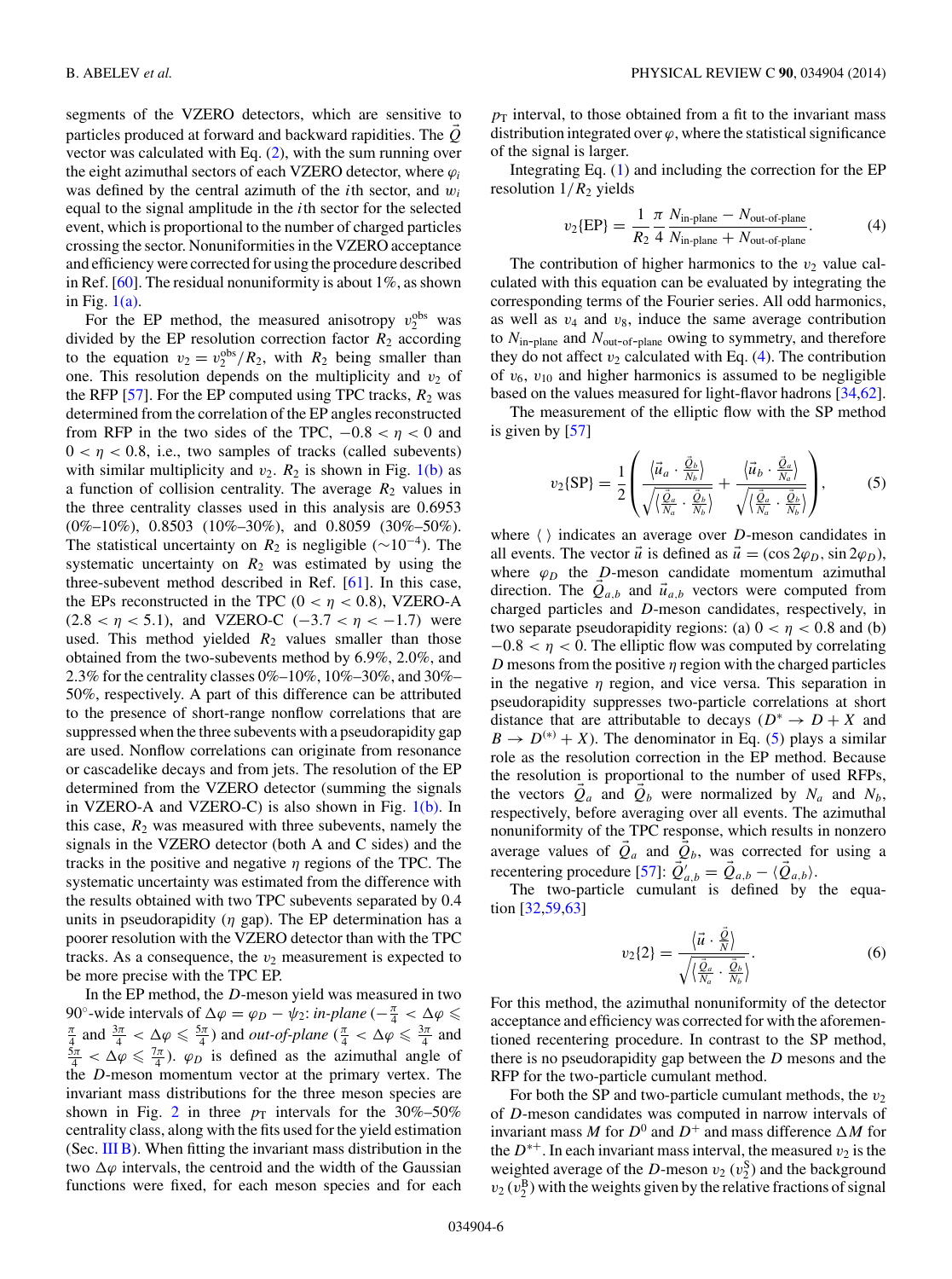<span id="page-6-0"></span>

FIG. 2. (Color online) Distributions of the invariant mass for  $D^0$  (top panels) and  $D^+$  (middle panels) candidates and of the mass difference for  $D^{*+}$  candidates (bottom panels) in the two  $\Delta\varphi$  intervals used in the EP method for Pb-Pb collisions in the 30%–50% centrality class. The rapidity interval is  $|y| < y_{\text{fid}}$  (see Sec. [III B](#page-2-0) for details). For each meson species three  $p_{\text{T}}$  intervals are shown, along with the fits used to extract the signal yield. The definition of the two  $\Delta\varphi$  intervals is sketched in the top-left panel.

(S) and background (B) in that interval. To extract the values of  $v_2^S$  and  $v_2^B$ , a simultaneous fit of the distributions of counts and  $v_2$  as a function of invariant mass M was performed. The invariant mass distribution was fitted with a sum of two terms for signal and background, as explained in Sec. [III B.](#page-2-0) The  $v_2(M)$  distribution was fitted with a function:

$$
v_2(M) = [S(M)v_2^S + B(M)v_2^B(M)]/[S(M) + B(M)].
$$
 (7)

The background contribution  $v_2^B$  was parametrized by a linear function of  $M$ . An example of the corresponding distributions and fits is shown in Fig. [3](#page-7-0) for  $D^0$  mesons in the interval  $4 < p_T < 6$  GeV/c with the two-particle cumulants method (a) and  $D^{*+}$  mesons in the interval  $2 < p_T < 4$  GeV/c with

the SP method (b). The values of  $v_2^S$ , hereafter indicated as  $v_2$ {2} and  $v_2$ {SP}, are also reported in the figure.

Because the measured D-meson yield has a feed-down contribution from B-meson decays, the measured  $v_2$  is a combination of  $v_2$  of promptly produced and feed-down  $D$ mesons. In fact, the contribution of  $D$  mesons from  $B$ -meson decays is enhanced by the applied selection criteria, because the decay vertices of the feed-down D mesons are, on average, more displaced from the primary vertex. The elliptic flow of promptly produced D mesons,  $v_2^{\text{prompt}}$ , can be obtained from the measured  $v_2^{\text{all}}$  ( $v_2$ {EP},  $v_2$ {2} or  $v_2$ {SP}) as

$$
v_2^{\text{prompt}} = \frac{1}{f_{\text{prompt}}} v_2^{\text{all}} - \frac{1 - f_{\text{prompt}}}{f_{\text{prompt}}} v_2^{\text{feed-down}}, \tag{8}
$$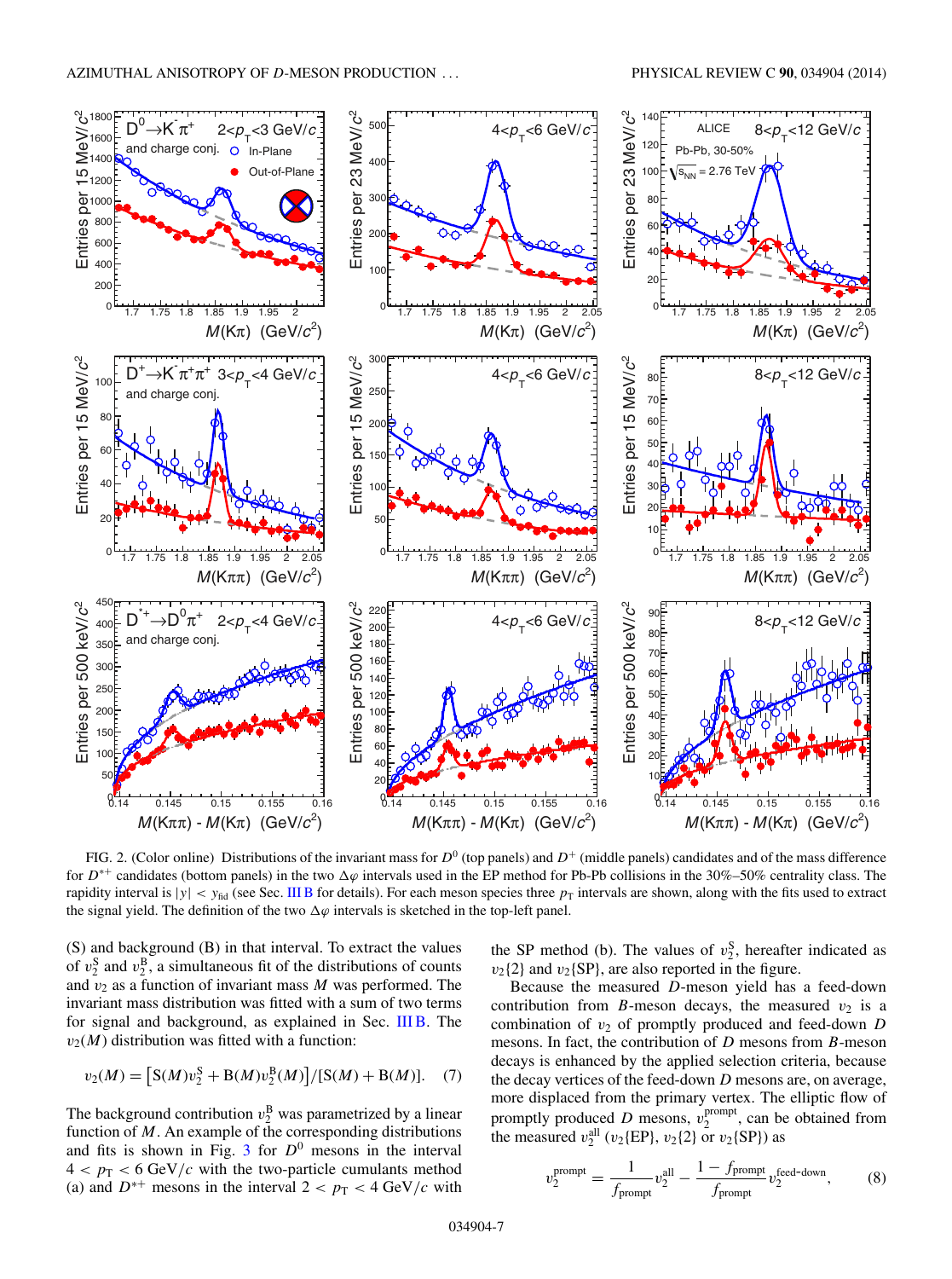<span id="page-7-0"></span>

FIG. 3. (Color online) Examples of  $v_2$  extraction with two-particle correlation methods in a selected  $p_T$  interval for Pb-Pb collisions in the 30%–50% centrality range: the two-particle cumulants method for  $D^0$  (a) and the SP method for  $D^{*+}$  (b). The bottom panels report the D-meson  $v_2$  values obtained with the simultaneous fit procedure, as described in the text. The rapidity interval is  $|y| < y_{\text{fid}}$  (see Sec. [III B](#page-2-0) for details).

where  $f_{\text{prompt}}$  is the fraction of promptly produced  $D$  mesons in the measured raw yield and  $v_2^{\text{feed-down}}$  is the elliptic flow of  $D$  mesons from  $B$  decays, which depends on the dynamics of beauty quarks in the medium. These two quantities have not been measured. According to Eq. [\(8\)](#page-6-0), the value of  $v_2^{\text{all}}$ is independent of  $f_{\text{prompt}}$  and equal to  $v_2^{\text{prompt}}$ , if  $v_2^{\text{feed-down}}$  $v_2^{\text{prompt}}$ . The central value of the prompt D-meson elliptic flow was defined under this assumption, which removes the need to apply the feed-down correction. Because of the larger mass of the  $b$  quark, the  $v_2$  of  $B$  mesons is expected to be lower than that of D mesons. Therefore, the choice of  $v_2^{\text{feed-down}} = v_2^{\text{prompt}}$ as central value is the most conservative for the observation of D meson  $v_2 > 0$ . The details of the systematic uncertainty related to this assumption are discussed in Sec. [IV.](#page-10-0)

#### **D. Azimuthal dependence of the nuclear modification factor**

The in-plane and out-of-plane nuclear modification factors of prompt  $D^0$  mesons are defined as

$$
R_{\rm AA}^{\rm in\, (out)}(p_{\rm T}) = \frac{2dN_{\rm AA}^{\rm in\, (out)}}{\langle T_{\rm AA}\rangle d\sigma_{pp}/dp_{\rm T}},\tag{9}
$$

where  $dN_{\text{AA}}^{\text{in (out)}}/dp_{\text{T}}$  are the  $D^0$  meson per-event yields, integrated over the two 90◦-wide intervals used to determine  $v_2$  with the EP method. The factor 2 in Eq. (9) accounts for the fact that the D-meson yields for Pb-Pb collisions are integrated over half of the full azimuth.  $R_{AA}^{in (out)}$  was measured in the 30%–50% centrality class for  $D^0$  mesons, which have the highest signal significance, using the yields relative to the EP defined with TPC tracks in  $0 < \eta < 0.8$ . The average value of the nuclear overlap function in this centrality class,  $\langle T_{AA} \rangle = 3.87 \pm 0.18 \text{ mb}^{-1}$ , was determined with the procedure described in Ref. [\[53\]](#page-19-0).

The yields of prompt  $D^0$  mesons in the two azimuthal intervals were obtained as

$$
\frac{dN^{D^0}}{dp_T}\Big|_{|y|<0.5} = \frac{1}{\Delta y \,\Delta p_T}
$$
\n
$$
\times \frac{f_{\text{prompt}}(p_T) \frac{1}{2} N_{\text{raw}}^{D^0 + \overline{D^0}}(p_T) \Big|_{|y|
$$

The raw yields  $N_{\text{raw}}^{D^0 + \overline{D^0}}$  were divided by a factor of two to obtain the charge (particle and antiparticle) averaged yields. The factor  $c_{\text{refl}}(p_{\text{T}})$  was introduced to correct the raw yields for the contribution of signal candidates that are present in the invariant mass distribution both as  $D^0 \to K^-\pi^+$ and as  $\overline{D^0}$  →  $\pi^- K^+$  (the combination with wrong mass hypothesis assignment is called "reflection"). To correct for the contribution of B meson decay feed-down, the raw yields were multiplied by the prompt fraction  $f_{\text{prompt}}$ , whose determination is described later in this section. Furthermore, they were divided by the product of prompt D-meson acceptance and efficiency (Acc  $\times \epsilon$ )<sub>prompt</sub>, normalized by the decay channel branching ratio (BR), the transverse momentum ( $\Delta p_T$ ) and rapidity ( $\Delta y = 2 y_{\text{fid}}$ ) interval widths, and the number of events ( $N_{\text{events}}$ ). The normalization by  $\Delta y$  gives the corrected yields in one unit of rapidity  $|y| < 0.5$ .

The (Acc  $\times \epsilon$ ) correction was determined, as a function of  $p<sub>T</sub>$ , using Monte Carlo simulations with a detailed description of the ALICE detector geometry and the GEANT3 particle transport package [\[64\]](#page-19-0). The simulation was tuned to reproduce the (time-dependent) position and width of the interaction vertex distribution, as well as the number of active electronic channels and the accuracy of the detector calibration. The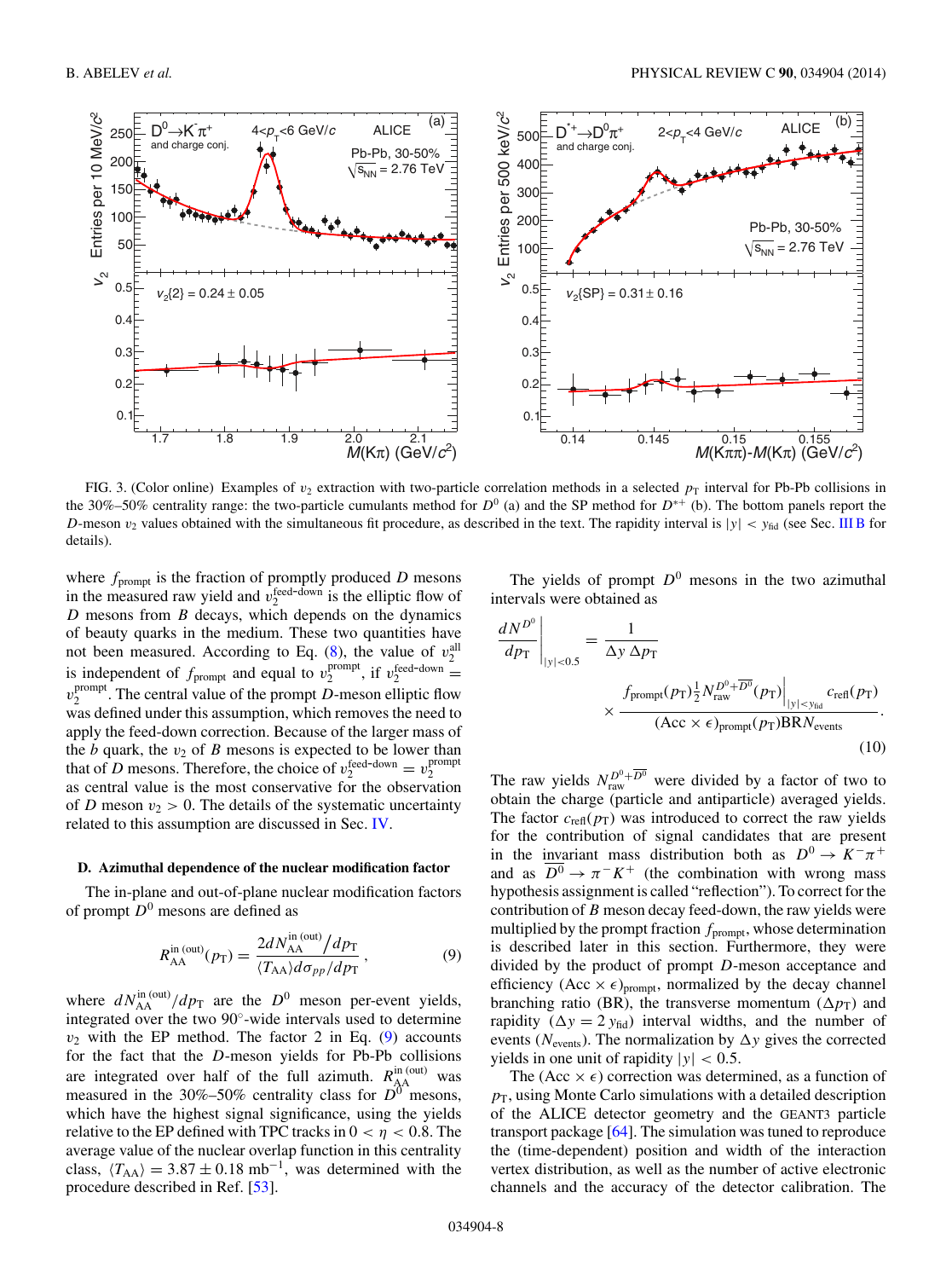<span id="page-8-0"></span>HIJING v1.383 [\[65\]](#page-19-0) generator was used to simulate Pb-Pb collisions at  $\sqrt{s_{NN}}$  = 2.76 TeV and all the produced particles were transported through the detector simulation. Prompt and feed-down D-meson signals were added using pp events from the PYTHIA v6.4.21 [\[66\]](#page-19-0) event generator with the Perugia-0 tune [\[67\]](#page-19-0). Each simulated *pp* event contained a  $c\bar{c}$  or *bb* pair with D mesons decaying into the hadronic channels of interest for the analysis. Of all the particles produced in these PYTHIA pp events, only the heavy-flavor decay products were kept and transported through the detector simulation together with the particles produced by HIJING. To minimize the bias on the detector occupancy, the number of  $D$  mesons injected into each HIJING event was adjusted according to the Pb-Pb collision centrality.

The efficiencies were evaluated from simulated events that had the same average charged-particle multiplicity, corresponding to the same detector occupancy, as observed for real events in the centrality class 30%–50%. Figure 4 shows (Acc  $\times \epsilon$ ) for prompt and feed-down  $D^0$  mesons within the rapidity interval  $|y| < y_{\text{fid}}$ . The magnitude of  $(\text{Acc} \times \epsilon)$ 



FIG. 4. (Color online) Product of acceptance and efficiency for  $D^0$  mesons in Pb-Pb collisions for 30%–50% centrality class (top panel). The rapidity interval is  $|y| < y_{\text{fid}}$  (see Sec. [III B](#page-2-0) for details). The values for prompt (solid lines) and feed-down (dotted lines)  $D^0$ mesons are shown. Also displayed, for comparison, are the values for prompt  $D^0$  mesons without PID selection (dashed lines). The bottom panel shows the ratio of the efficiencies for prompt  $D^0$  mesons in the in-plane and out-of-plane regions used for the analysis. This ratio was estimated using simulation samples with a difference in particle multiplicity similar to that observed in data for the two azimuthal regions.

increases with  $p<sub>T</sub>$ , starting from about 1% and reaching about 10%–15% at high  $p_T$ . Also shown in Fig. 4 are the (Acc  $\times \epsilon$ ) values for the case where no PID was applied. The relative difference with respect to the  $(Acc \times \epsilon)$  obtained using also the PID selection is only about 5%, thus illustrating the high efficiency of the applied PID criteria. The (Acc  $\times \epsilon$ ) for D mesons from B decays is larger than for prompt D mesons by a factor of about 1.5, because the decay vertices of the feed-down D mesons are more displaced from the primary vertex and are, therefore, more efficiently selected by the analysis cuts.

The possible difference in the reconstruction and selection efficiency between in-plane and out-of-plane  $D^0$  mesons was studied using simulations. This difference could arise from the variation of the particle density, and consequently of the detector occupancy, induced by the azimuthal anisotropy of bulk particle production. The difference in occupancy was estimated in data using the multiplicity of SPD tracklets in the two considered azimuthal intervals. Tracklets are defined as combinations of two hits in the two SPD layers that are required to point to the primary vertex. They can be used to measure the multiplicity of charged particles with  $p_T$  > 50 MeV/c and  $|\eta|$  < 1.6. The SPD tracklet multiplicity in the 30%–50% centrality class was found to be larger in-plane than out-of-plane by about 12%. To study the efficiency variation, two sets of simulated events with 12% difference in average multiplicity were used. The ratio of the two efficiencies was found to be consistent with unity (see bottom panel of Fig. 4) and therefore no correction was applied.

The correction factor  $c_{\text{refl}}$  for the contribution of reflections to the raw yield was determined by including in the invariant mass fit procedure a template of the distribution of reflected signal candidates, which was obtained from the simulation for each  $p<sub>T</sub>$  interval. This distribution has a centroid close to the  $D^0$  mass and has typical rms values of about 100 MeV/ $c^2$ , i.e., about one order of magnitude larger than the signal invariant mass resolution. The distribution from the simulation was parametrized with the sum of two Gaussians, to remove the statistical fluctuations. In the fit with the template, the ratio of the integrals of the total distribution of reflections and of the Gaussian used for the signal were fixed to the value obtained from the simulation. This ratio is mostly determined by the PID selection, which limits the probability that a true  $K^-\pi^+$ pair can be also compatible with the  $\pi^- K^+$  mass hypothesis. For the  $v_2$  analysis described in the previous section, the PID selection was used only for tracks with  $p < 4 \text{ GeV}/c$ . Because the contribution of the reflections does not depend on the angle relative to the EP, it is not necessary to apply the  $c_{\text{refl}}$  correction for  $v_2$ . For the  $R_{AA}$  analysis, to minimize the correction, the PID selection was extended to tracks with  $p > 4$  GeV/c, requiring the compatibility of the TOF and TPC signals with the expectations for kaons and pions within  $3\sigma$ . It was verified that this change results in a variation of  $v_2$  well within the uncertainties. The correction factor  $c_{refl}$ was determined as the ratio of the signal yield from the fit including the reflections template and the signal yield from the fit without the template. It was computed using the sum of the in-plane and out-of-plane invariant mass distributions, to have a more precise value, and it was applied as in Eq. [\(10\)](#page-7-0) for both the in-plane and out-of-plane yields. The procedure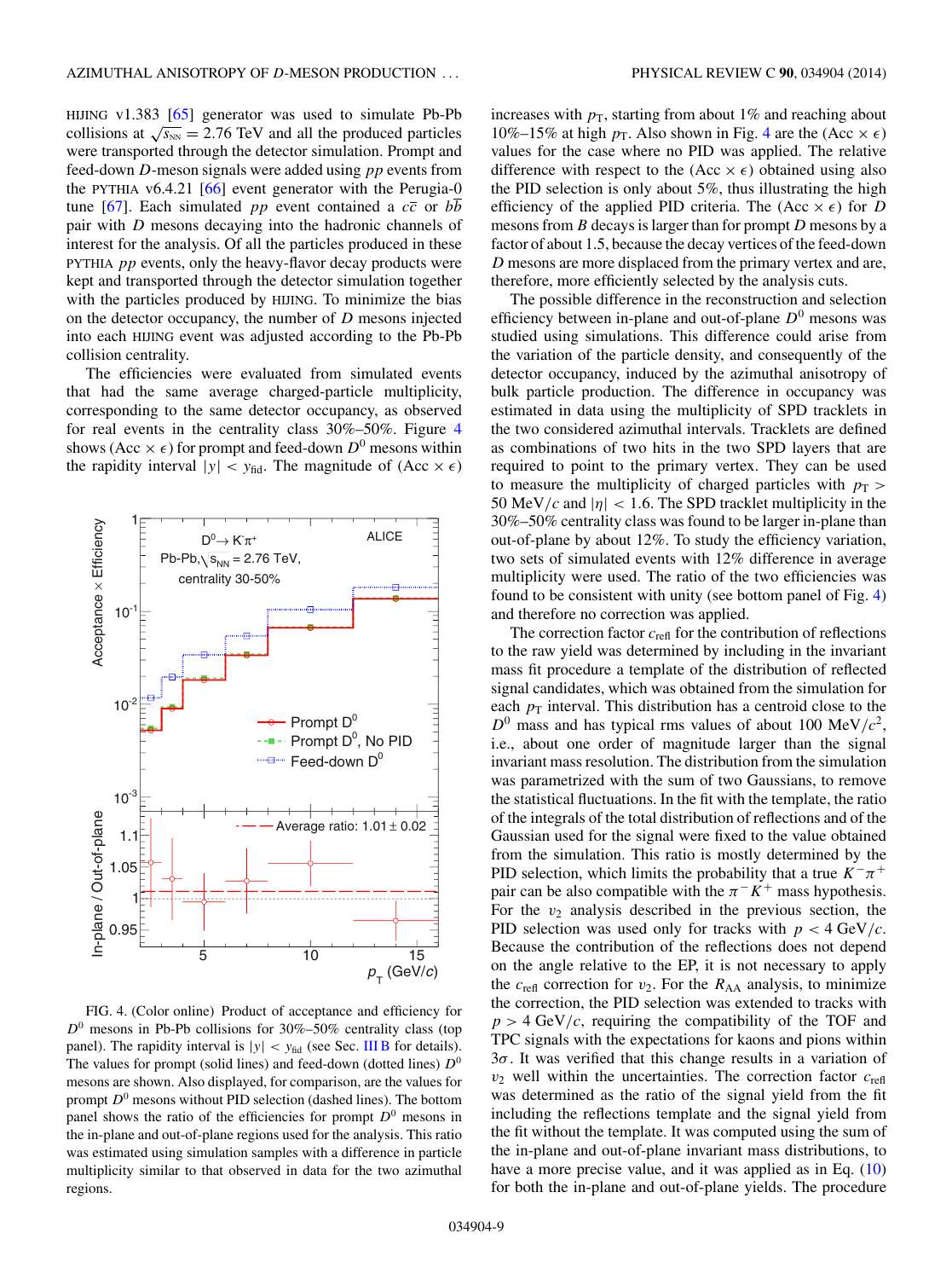

FIG. 5. (Color online) Invariant mass distribution of  $D^0$  candidates with  $4 < p_T < 6$  GeV/c in the centrality class 30%–50%: (a) fit without template for reflections and (b) with template for reflections (dotted line). The raw yield obtained as an integral of the signal Gaussian function is reported.

was validated using the simulation, where the signal yield obtained from the fit with the template can be compared with the true signal yield. The numerical value of  $c_{\text{refl}}$  ranges from 0.98 in the interval  $2 < p_T < 3$  GeV/c to 0.90 in the interval  $4 < p_T < 16$  GeV/c. Figure 5 shows an example of the fits without (a) and with (b) template for the interval  $4-6$  GeV/c.

The fraction  $f_{\text{prompt}}$  of promptly produced D mesons in the measured raw yields was obtained, following the procedure introduced in Ref. [\[13\]](#page-18-0), as

$$
f_{\text{prompt}} = 1 - \frac{N_{\text{raw}}^{D^0 \text{ feed-down}}}{N_{\text{raw}}^{D^0}}
$$
  
= 1 - R\_{\text{AA}}^{\text{feed-down}} (T\_{\text{AA}}) 2 \left(\frac{d^2 \sigma}{dy \, dp\_{\text{T}}}\right)\_{\text{feed-down}}^{\text{FONLL, EVTGEN}}  
\times \frac{(\text{Acc} \times \epsilon)\_{\text{feed-down}} \Delta y \, \Delta p\_{\text{T}} \text{BR} N\_{\text{evt}}}{N\_{\text{raw}}^D}. (11)

In this expression, where the symbol of the  $p_T$  dependence has been omitted for brevity,  $N_{\text{raw}}^{D^0}$  is the measured raw yield (corrected by the  $c_{\text{refl}}$  factor) and  $N_{\text{raw}}^{D^0 \text{ feed-down}}$  is the contribution of  $D^0$  mesons from B decays to the raw yield, estimated on the basis of the FONLL calculation of beauty production [\[68\]](#page-19-0). In detail, the B-meson production cross section in pp collisions at  $\sqrt{s} = 2.76$  TeV was folded with the  $B \to D^0 + X$  decay kinematics using EVTGEN [\[69\]](#page-19-0) and multiplied by the average nuclear overlap function  $\langle T_{AA} \rangle$  in the 30%–50% centrality class, the acceptance-times-efficiency for feed-down  $D^0$  mesons, and the other factors introduced in Eq. [\(10\)](#page-7-0). In addition, the nuclear modification factor  $R_{\rm AA}^{\rm feed-down}$  of D mesons from B decays was accounted for. The comparison of the  $R_{AA}$  of prompt D mesons [\[70\]](#page-19-0) with that of  $J/\psi$  from B decays [\[71\]](#page-19-0) measured in the CMS experiment indicates that charmed hadrons are more suppressed than beauty hadrons. Therefore, it was assumed that the ratio of

the nuclear modification factors for feed-down and prompt D mesons lies in the range  $1 < R_{\rm AA}^{\rm feed-down} / R_{\rm AA}^{\rm prompt} < 3$ . The value  $R_{\rm AA}^{\rm feed-down} = 2R_{\rm AA}^{\rm prompt}$  was used to compute the correction, and the variation over the full range, which also accounts for possible centrality and  $p<sub>T</sub>$  dependencies, was used to assign a systematic uncertainty. The hypothesis on the nuclear modification of feed-down  $D$  mesons was changed with respect to the assumption used in Ref. [\[13\]](#page-18-0), based on the most recent results on the  $R_{AA}$  of prompt  $D$  meson and nonprompt  $J/\psi$  mentioned above. As it was done for the  $v_2$  measurement, the feed-down contribution was computed assuming  $v_2^{\text{feed-down}} = v_2^{\text{prompt}}$ . Therefore, the ratio  $R_{\text{AA}}^{\text{feed-down}} / R_{\text{AA}}^{\text{prompt}}$  is the same in-plane and out-of-plane. The systematic uncertainty related to this assumption is discussed in Sec. [IV.](#page-10-0) For  $D^0$ mesons, assuming  $R_{AA}^{feed-down} = 2R_{AA}^{prompt}$ , the resulting  $f_{prompt}$ ranges from about 0.80 in the lowest transverse-momentum interval (2 <  $p_T$  < 3GeV/c) to about 0.75 at high  $p_T$ .

The  $D^0$  yields in the two azimuthal regions with respect to the EP, obtained from Eq. [\(10\)](#page-7-0), were corrected for the EP resolution using the correction factor  $R_2$  (Sec. [III C\)](#page-4-0) and the relation given in Eq. [\(4\)](#page-5-0). For example, the correction factor for the in-plane  $R_{AA}$  is  $(1 + R_2^{-1})/2 + (N^{\text{in}}/N^{\text{out}})(1 R_2^{-1}$ )/2, where  $N^{\text{in (out)}}$  is the  $D^0$  raw yield. The value  $R_2 = 0.8059 \pm 0.0001$  for the 30%–50% centrality class and the typical  $N^{\text{in}}/N^{\text{out}}$  magnitude result in a correction of approximately  $+4$  (−6)% for the in-plane (out-of-plane) yields.

The prompt  $D^0$  meson production cross section in pp collisions used in the calculation of the nuclear modification factor was obtained by scaling the  $p_T$ -differential cross section in  $|y| < 0.5$  at  $\sqrt{s} = 7$  TeV, measured using a data sample of  $L_{\text{int}} = 5 \text{ nb}^{-1}$  [\[55\]](#page-19-0). The p<sub>T</sub>-dependent scaling factor was defined as the ratio of the cross sections obtained from FONLL calculations [\[68\]](#page-19-0) at  $\sqrt{s} = 2.76$  and 7 TeV [\[72\]](#page-19-0). The scaled  $D^0$  meson  $p_T$ -differential cross section is consistent with that measured at  $\sqrt{s} = 2.76$  TeV using a smaller statistics data sample with  $L_{\text{int}} = 1.1 \text{ nb}^{-1}$  [\[56\]](#page-19-0), which only covered a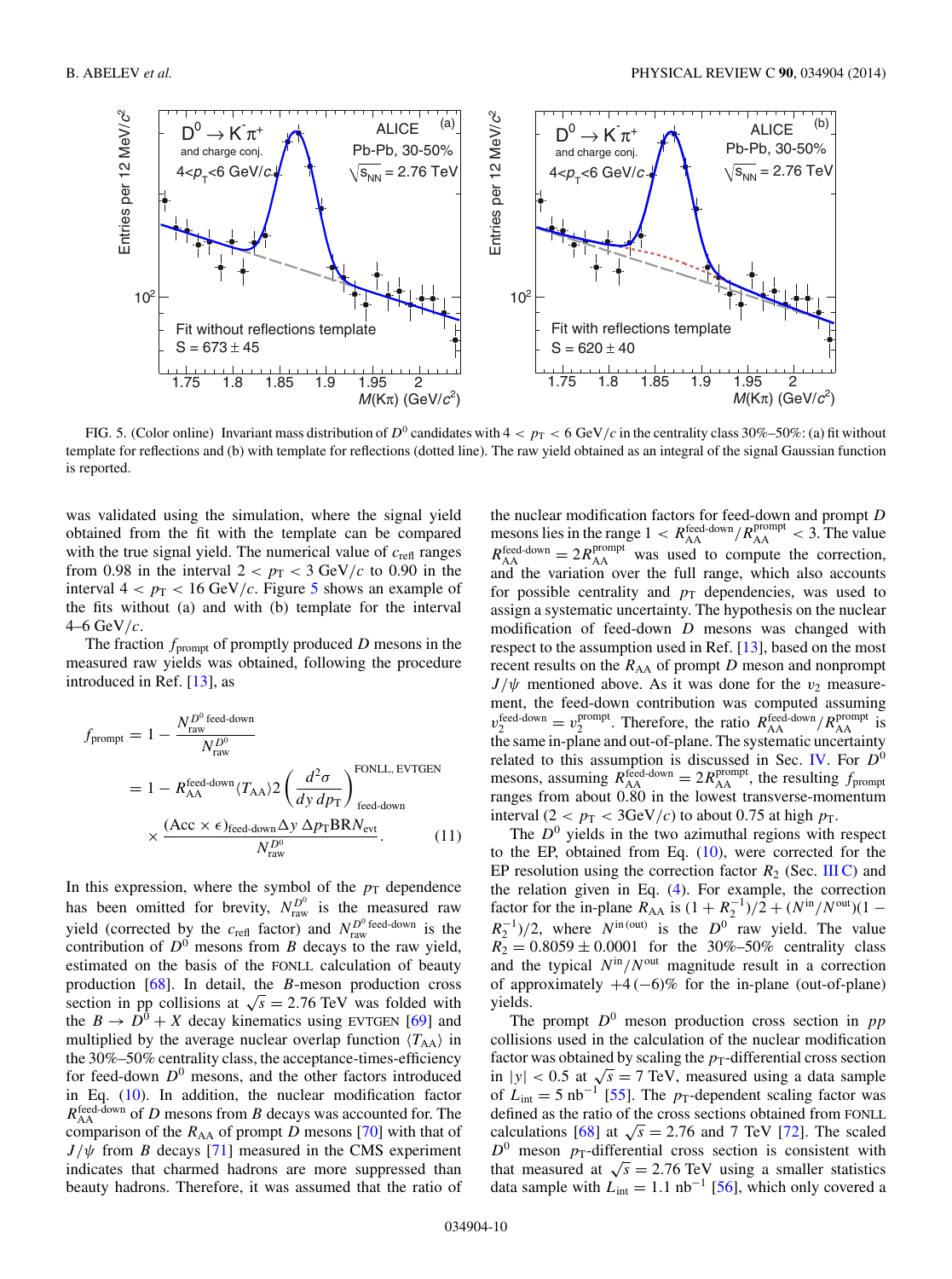| Particle $v_2$ analysis                                           | $D^0$       |                     |            | $D^+$                    |                     |            | $D^{*+}$                 |                     |            |
|-------------------------------------------------------------------|-------------|---------------------|------------|--------------------------|---------------------|------------|--------------------------|---------------------|------------|
|                                                                   | $v_2$ {EP}  | $v_2$ {SP}          | $v_2\{2\}$ | $v_2$ {EP}               | $v_2$ {SP}          | $v_2\{2\}$ | $v_2$ {EP}               | $v_2$ {SP}          | $v_2\{2\}$ |
| M and $v_2$ fit stability (%)                                     |             | 10                  | 8          | 25                       | 8                   | 17         | 30                       | 14                  | 11         |
| Two or three subevents $R_2$ (%)                                  | 2.3         |                     |            | 2.3                      |                     |            | 2.3                      |                     |            |
| $R_2$ centrality dependence $(\%)$                                |             |                     |            | 2                        |                     |            | 2                        |                     |            |
| Centrality selection $(\% )$                                      |             | 10                  | 10         | $\overline{\phantom{0}}$ | 10                  | 10         | $\overline{\phantom{0}}$ | 10                  | 10         |
| Total (excluding B feed-down) $(\%)$<br><i>B</i> feed-down $(\%)$ | $\mathbf Q$ | 14<br>$+48$<br>$-0$ | 13         | 25                       | 13<br>$+26$<br>$-0$ | 20         | 30                       | 17<br>$+26$<br>$-0$ | 15         |

<span id="page-10-0"></span>TABLE II. Systematic uncertainties on the measurement of  $v_2$  in the 30%–50% centrality class for the interval  $4 < p_T < 6$  GeV/c. The uncertainties are comparable in the other  $p<sub>T</sub>$  intervals.

reduced  $p_T$  interval with a statistical uncertainty of 20%–25% and was therefore not used as a pp reference. The correction for reflections was not applied for the  $D^0$  cross section in pp collisions. It was verified that the resulting signal bias is smaller than 5% ( $c_{\text{refl}} > 0.95$ ), which is less than the systematic uncertainty assigned for the yield extraction (10%–20% [\[55\]](#page-19-0)).

## **IV. SYSTEMATIC UNCERTAINTIES**

Several sources of systematic uncertainty were considered for both  $v_2$  and  $R_{AA}$  analyses. The uncertainties on  $v_2$ are described first. Afterwards, the systematic uncertainties affecting  $R_{AA}$  in plane and out of plane are discussed. The uncertainties for the 30%–50% centrality class are summarized in Tables II and III. In the following, the quoted uncertainties are symmetric around the central value of the measurement, unless the upper and lower parts are reported separately.

#### **A. Uncertainties on** *v***<sup>2</sup>**

One of the main sources of uncertainty originates from the D-meson yield extraction using a fit to the invariant mass distributions. This uncertainty was estimated by repeating the fits under different conditions and by utilizing alternative methods for the yield determination. For the  $v_2$  analysis with the EP method, the fit ranges and the functional forms for the combinatorial background were varied. Polynomial and exponential functions were tried for  $D^0$  and  $D^+$  background shapes, while a threshold function multiplied by an exponential shapes, while a threshold function multiplied by an exponential<br>was considered for the  $D^{*+}$ :  $a\sqrt{\Delta M - m_{\pi}}e^{b(\Delta M - m_{\pi})}$ , with  $a$  and  $b$  as free parameters. The  $D$ -meson yield was also extracted by counting the entries in the invariant mass distributions after background subtraction. For this procedure the background was estimated with a fit to the left and right sides of the D-meson invariant mass peak (sideband regions), using the fit functions described in Sec. [III B.](#page-2-0) The  $v_2$ analysis employing the EP method was performed by fixing the Gaussian centroids and widths of the in-plane and out-of-plane invariant mass distributions to the values obtained from a fit of the  $\varphi$ -integrated distribution. The analysis was repeated with free Gaussian parameters in the fit. The systematic uncertainty owing to the yield measurement was estimated as the maximum variation of the  $v_2$  values obtained from the described tests. It amounts to  $10\% - 20\%$  for the  $D^0$  meson, depending on the  $p_T$  and centrality intervals, and 20%–50%

for the  $D^+$  and  $D^{*+}$  mesons, depending on the  $p_T$  interval. The same procedure was applied for the two-particle correlation methods (SP and two-particle cumulants), except for the bin counting method and the fixed Gaussian centroids and widths. Instead, the parametrization of the background  $v_2^{\text{B}}(M)$  was varied from a first-order to a second-order polynomial. The resulting uncertainty is in the range 15%–30%.

For the EP method, two alternative procedures were considered to extract  $v_2$ , which are not directly based on the measurement of the signal yields from the invariant mass distribution. These procedures use the distribution of  $cos(2\Delta\varphi)$ versus invariant mass (where  $\Delta \varphi = \varphi_D - \psi_2$ ) and the relation  $v_2 = \langle \cos(2\Delta\varphi) \rangle$ . In the first procedure, the distribution of cos(2 $\Delta \varphi$ ) is considered for the signal region (|M – m<sub>D</sub>| <

TABLE III. Systematic uncertainties on the measurement of the  $D^0$  meson  $R_{AA}$  in plane and out of plane in the 30%–50% centrality class for two  $p<sub>T</sub>$  intervals. The uncertainties are grouped according to the type of correlation between the in-plane and out-of-plane cases.

| $p_T$ interval (GeV/c)             | $2 - 3$                                  |     | $12 - 16$                                |
|------------------------------------|------------------------------------------|-----|------------------------------------------|
| Uncorrelated uncertainties         |                                          |     |                                          |
| Yield extraction $(\%)$            | 7                                        |     | 10                                       |
| Total uncorrelated (%)             | 7                                        |     | 10                                       |
| Correlated uncertainties           |                                          |     |                                          |
| Correction for reflections $(\%)$  | 1                                        |     | 5                                        |
| Tracking efficiency $(\%)$         | 10                                       |     | 10                                       |
| Cut efficiency $(\%)$              | 10                                       |     | 10                                       |
| PID efficiency (%)                 | 5                                        |     | 5                                        |
| $D^0$ $p_T$ distribution in MC (%) | 2                                        |     | $\theta$                                 |
| pp reference $(\%)$                | $+20$<br>$-35$                           |     | 18                                       |
| Data syst. $(\%)$                  | 17                                       |     | 17                                       |
| $\sqrt{s}$ scaling $(\%)$          | $+10$<br>$-31$                           |     | $+5$<br>$-6$                             |
| <i>B</i> feed-down yield $(\%)$    | $+9$<br>$-13$                            |     | $+14$<br>$^{-12}$                        |
| Total correlated $(\% )$           | $+22$<br>$-37$                           |     | $+28$<br>$-27$                           |
| Normalization uncertainties        |                                          |     |                                          |
| pp cross section norm. $(\%)$      |                                          | 3.5 |                                          |
| $\langle T_{AA} \rangle$ (%)       |                                          | 4.7 |                                          |
| Centrality class definition $(\%)$ |                                          | 2   |                                          |
| Total normalization $(\%)$         |                                          | 6.2 |                                          |
| Anticorrelated uncertainties       |                                          |     |                                          |
| Uncertainty on $R_2$ (%)           | 0.5                                      |     | 0.5                                      |
| <i>B</i> feed-down $v_2$ (%)       | in: $^{+4}_{-0}$ ; out: $^{+0}_{-6}$     |     | in: $^{+7}_{-0}$ ; out: $^{+0}_{-5}$     |
| Total anticorrelated $(\%)$        | in: $^{+4}_{-0.5}$ ; out: $^{+0.5}_{-6}$ |     | in: $^{+7}_{-0.5}$ ; out: $^{+0.5}_{-5}$ |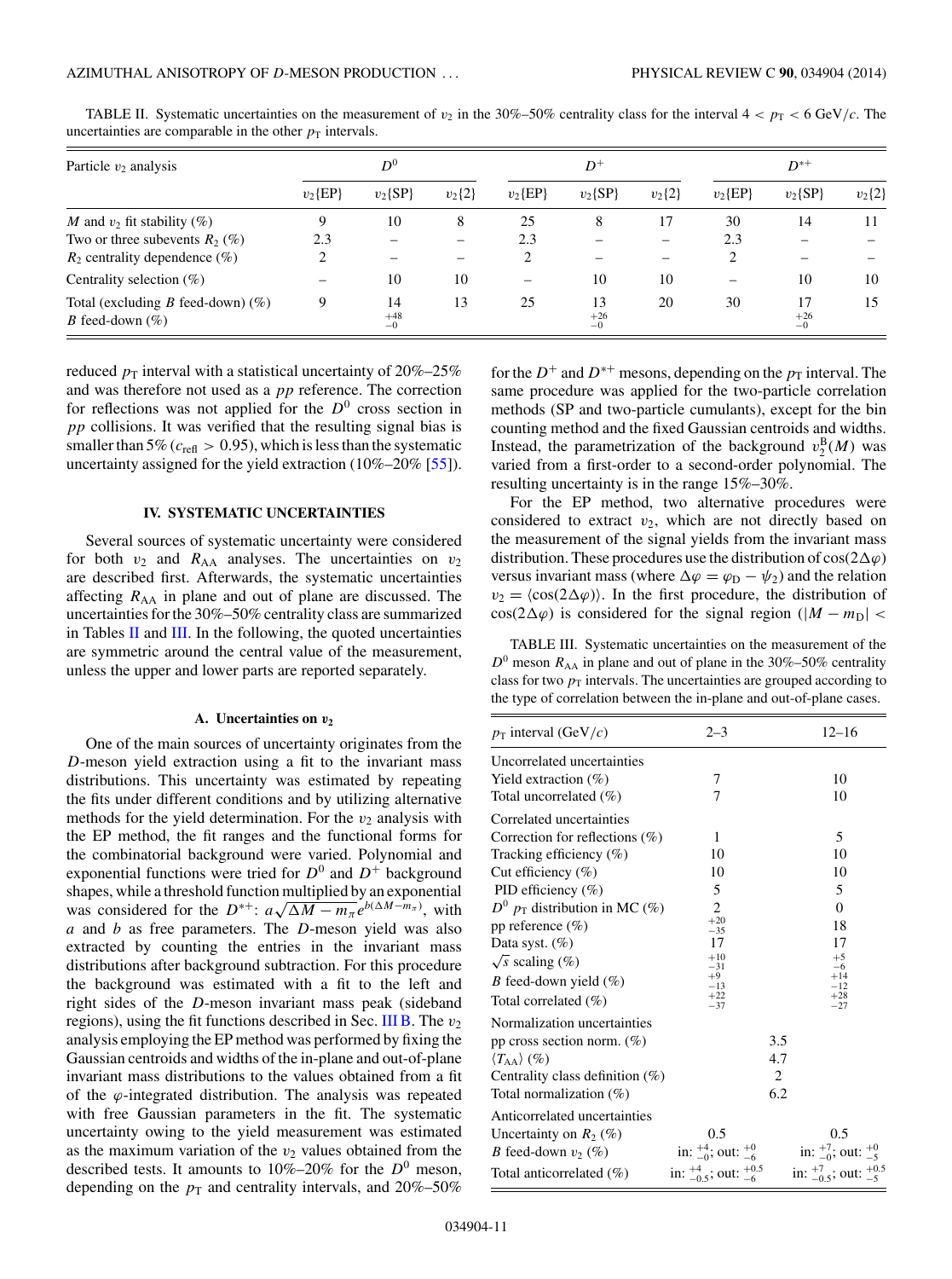$3\sigma$ ) and the two sideband regions  $(4 < |M - m_D| < 7\sigma)$ . The distribution of  $cos(2\Delta\varphi)$  for the background is obtained by averaging, bin by bin, the distributions of cos( $2\Delta\varphi$ ) in the two sidebands. This background distribution is then rescaled to the integral of the background fit function in the invariant mass signal region and it is subtracted from the total cos( $2\Delta\varphi$ ) distribution in the signal region. In this way, the distribution of cos( $2\Delta\varphi$ ) of the signal is obtained. Its mean value gives the D-meson  $v_2$ . In the second procedure, a distribution of  $\langle \cos(2\Delta\varphi) \rangle$  as a function of invariant mass is used for a simultaneous fit of the  $v_2$  and the yield, as in the case of the two-particle correlation methods. These two alternative procedures result in  $D$ -meson  $v_2$  values that are consistent with those obtained from the EP method with two  $\Delta\varphi$  bins. Therefore, no systematic uncertainty is taken for the  $v_2$ extraction procedure.

The  $v_2$  analysis was repeated with different sets of cuts for the selection of D-meson candidates. A set of tighter and a set of looser cuts with respect to those described in Sec. [III B](#page-2-0) were considered for each D-meson species, thus varying the signal yield by about 30%–50% and, consequently, the significance and the signal-to-background ratio. The resulting  $v_2$  values were found to be consistent within statistical uncertainties. Consequently, this contribution to the systematic uncertainty was neglected.

The uncertainty owing to the EP resolution was estimated with the two- and three-subevent methods with an  $\eta$  gap. The three subevents were defined using the TPC tracks and the signals in the two VZERO detectors. The resolutions estimated with these two methods differ by 6.9%, 2.0%, and 2.3% in the 0%–10%, 10%–30%, and 30%–50% centrality classes, respectively [see Fig.  $1(b)$ ]. A symmetric systematic uncertainty equal to the relative difference between  $R_2$  values obtained with the two- and three-subevent methods was assigned to the  $D$ -meson  $v_2$ .

The uncertainty owing to the centrality dependence of the EP resolution was estimated from the difference between two ways to define the average resolution in the centrality classes used in the analysis, starting from the resolutions in fine centrality intervals [see Fig.  $1(b)$ ], namely, a plain arithmetic average and an average weighted with the D-meson yield measured in smaller centrality classes (2.5% wide). The latter was estimated using  $D^0$  meson raw yields in wide  $p_T$  intervals and the sum of the two  $\Delta\varphi$  intervals, to reduce the statistical fluctuations. The difference between these averages was found to be about 2%, 0.5%, and 2% for the 0%–10%, 10%–30%, and 30%–50% centrality classes, respectively. The resulting total uncertainties on  $R_2$  amount to 7%, 2%, and 3% for the three centrality classes.

The distribution of collision impact parameters selected in a given centrality class slightly depends on the pseudorapidity coverage of the detector used for the centrality determination. The analysis was repeated using the number of tracks in the TPC as a centrality estimator, instead of the total signal measured in the VZERO detector. A relative systematic uncertainty of 10% was assigned to the  $v_2$  values measured with the SP and two-particle cumulant methods, on the basis of the difference of the resulting  $v_2$  values. This difference could originate from the dependence of the RFP multiplicity fluctuations on the

centrality estimator. No significant difference was observed for the EP method when using the TPC, instead of the VZERO, for the centrality determination.

As explained at the end of Sec. [III C,](#page-4-0) the central value of the prompt  $D$ -meson  $v_2$  was obtained without applying a correction for the feed-down from B-meson decays, on the basis of the assumption  $v_2^{\text{feed-down}} = v_2^{\text{prompt}}$  [see Eq. [\(8\)](#page-6-0)]. The systematic uncertainty associated with this assumption was estimated by varying it in the interval  $0 \leq v_2^{\text{feed-down}} \leq v_2^{\text{prompt}}$ . This range covers all model predictions for  $v_2$  of charm and beauty hadrons  $[20,21,42]$  $[20,21,42]$ . The lower limit of the variation range,  $v_2^{\text{feed-down}} = 0$ , gives  $v_2^{\text{prompt}} = v_2^{\text{all}}/f_{\text{prompt}}$ . The  $f_{\text{prompt}}$ values for each of the  $D$ -meson species and each  $p<sub>T</sub>$  interval were obtained using FONLL calculations [\[68\]](#page-19-0) (see Sec. [III D\)](#page-7-0). Under the assumption  $R_{\rm AA}^{\rm feed-down} = 2R_{\rm AA}^{\rm prompt}$ , the  $f_{\rm prompt}$  values change from 0.8 to 0.75 (0.85 to 0.8) from low to high  $p_T$ for  $\overline{D}^0$  ( $D^+$  and  $D^{*+}$ ) mesons (the feed-down contribution is larger for  $D^0$  mesons because of the stronger constraint on the separation between the secondary and the primary vertex). A set of  $f_{\text{prompt}}$  values was computed by varying the heavy-quark masses and the perturbative scales in the FONLL calculation as prescribed in Ref. [\[68\]](#page-19-0), and the ratio  $R_{AA}^{\text{feed-down}}/R_{AA}^{\text{prompt}}$  in the range  $1 < R_{\text{AA}}^{\text{feed-down}}/R_{\text{AA}}^{\text{prompt}} < 3$ . The smallest value of  $f_{\text{prompt}}$ was used to assign the uncertainty related to the  $B$  feed-down contribution to the elliptic flow of prompt  $D$  mesons. The maximum relative uncertainty is about  $^{+45}_{-0}$ %.

## **B. Uncertainties on** *R***AA**

For the analysis of the  $D^0$ -meson  $R_{AA}$  in-plane and outof-plane, the same sources of systematic uncertainty as for the  $v_2$  measurement with the EP method were considered. Additional systematic uncertainties, which are specific to the  $R_{AA}$  measurement, stem from the tracking, selection, and PID efficiencies, and from the uncertainty of the proton-proton reference yield. The evaluation of these uncertainties is similar as in Ref. [\[13\]](#page-18-0) and it is described in the following.

To reduce the statistical fluctuations, the uncertainty of the  $D^0$  yield extraction was estimated using the  $\varphi$ -integrated invariant mass distributions. The fit procedure was varied, as described for the  $v_2$  analysis. The resulting uncertainty is 7% for  $2 < p_T < 8$  GeV/c and 10% for  $8 < p_T < 16$  GeV/c. The systematic uncertainty on the correction factor for signal reflections,  $c_{\text{refl}}$ , was estimated by changing by  $\pm 50\%$  the ratio of the integral of the reflections over the integral of the signal obtained from the simulation and used in the invariant mass fit with the reflections template. In addition, the shape of the reflections template was varied using a polynomial parametrization of the distribution from the simulation, instead of a double-Gaussian parametrization. These variations resulted in an uncertainty of  $1\%-2\%$  for  $2 < p_T < 4 \text{ GeV}/c$ and of 5% for  $4 < p_T < 16$  GeV/c on the  $c_{\text{refl}}$  factor.

The systematic uncertainty of the tracking efficiency was estimated by comparing the probability to match the TPC tracks extrapolated to the ITS hits in data and simulation and by varying the track quality selection criteria (for example, the minimum number of associated hits in the TPC and in the ITS and maximum  $\chi^2$ /ndf of the momentum fit). The efficiency of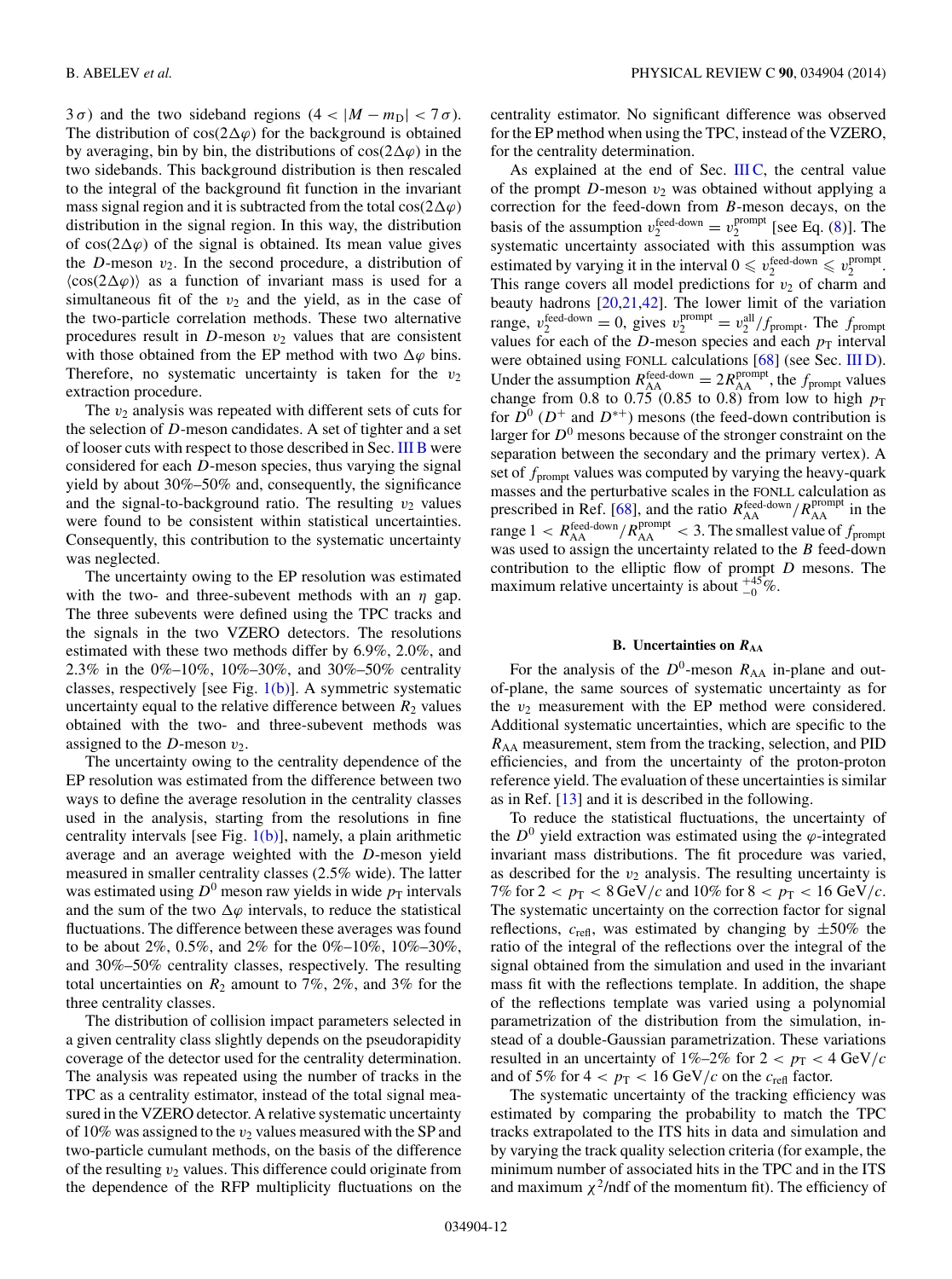<span id="page-12-0"></span>the track matching and the association of hits in the silicon pixel layers was found to be described by the simulation with maximal deviations on the level of 5% in the  $p_T$  range relevant for this analysis  $(0.5-15 \text{ GeV}/c)$ . The effect of misassociating ITS hits to tracks was studied using simulations. It was found that the fraction of D mesons with at least one decay track with a wrong hit associated increases with centrality, owing to the higher detector occupancy, and vanishes at high  $p<sub>T</sub>$ , where the track extrapolation between ITS layers is more precise. In the centrality class  $30\% - 50\%$ , this fraction is about  $2\%$ in the transverse-momentum interval  $2 < p_T < 16 \text{ GeV}/c$ . It was verified that the signal selection efficiencies are the same for *D* mesons with and without wrong hit associations. The total systematic uncertainty of the track reconstruction procedure amounts to 5% for single tracks, which results in a 10% uncertainty for  $D^0$  mesons (two-track final state).

The uncertainty of the correction for the selection on the decay topology was evaluated by repeating the analysis with different sets of cuts and was defined as the variation of the resulting corrected yields with respect to the value corresponding to the baseline cuts. This resulted in a variation up to 10% in the  $p_T$  intervals used in the analysis. The analysis was repeated without applying the PID selection and the resulting corrected yields were found to be consistent within 5% with those obtained with the PID selection. Therefore, a systematic uncertainty of 5% was assigned for the PID efficiency correction in the simulation.

The uncertainty of the efficiencies arising from the difference between the real and simulated D-meson momentum distributions depends on the width of the  $p<sub>T</sub>$  intervals and on the variation of the efficiencies within them. This uncertainty includes also the effect of the  $p_T$  dependence of the nuclear modification factor. The mean efficiency in a given  $p_T$ interval was computed by reweighting the simulated  $D^0$ meson yield according to the  $p_T$  distribution measured for  $D<sup>0</sup>$  mesons in central Pb-Pb collisions [\[13\]](#page-18-0). The systematic uncertainty was defined as the difference with respect to the efficiency computed using the  $p_T$  distribution from a FONLL calculation  $[68]$  multiplied by the  $R_{AA}$  value from one of the models [\[21\]](#page-18-0) that closely describe the central value of the measurement (see Sec. [VI\)](#page-15-0). This uncertainty is of 2% in the interval  $2 < p_T < 3$  GeV/c, where the efficiency increases steeply with  $p_T$  and below 1% for  $p_T > 3$  GeV/c.

The uncertainty of 3% on the EP resolution correction factor  $R_2$  in the 30%–50% centrality class was propagated to the  $R_{AA}$ observables, resulting in an uncertainty in the range 0.5%–2%, depending on the  $p_T$  interval.

The systematic uncertainty owing to the subtraction of feed-down D mesons from B-meson decays was estimated following the procedure described in Ref. [\[13\]](#page-18-0). The contribution of the uncertainties inherent in the FONLL perturbative calculation was included by varying the heavy-quark masses and the factorization and renormalization scales in the ranges proposed in Ref. [\[68\]](#page-19-0). This contribution partly cancels in the  $R_{AA}$  ratio, because these variations are done simultaneously for the Pb-Pb yield and for the *pp* reference cross section. The uncertainty introduced by the hypothesis on the value of the feed-down  $D$ -meson  $R_{AA}$  was estimated from the variation

 $1 < R_{AA}^{\text{feed-down}}/R_{AA}^{\text{prompt}} < 3$ . The total uncertainty owing to the feed-down correction, which is common to the in-plane and out-of-plane  $R_{AA}$ , ranges between  $^{+9}_{-13}\%$  at low  $p_T$  and  $^{+14}_{-12}$ % at high  $p_T$ . The hypothesis on the value of  $v_2$  for  $D<sup>2</sup>$  mesons from B decays, that was varied in the range  $0 \leq v_2^{\text{feed-down}} \leq v_2^{\text{prompt}}$ , introduces an additional contribution to the systematic uncertainty, which is anticorrelated between  $R_{\rm AA}^{\rm in-plane}$  and  $R_{\rm AA}^{\rm out-of-plane}$ . This uncertainty is typically of  $_{-0}^{+5}\%$ for in plane and  $^{+0}_{-5}$ % for out of plane.

The uncertainty of the *pp* reference used for the calculation of  $R_{AA}$  has two contributions. The first is attributable to the systematic uncertainty of the measured  $D^0$  meson  $p_T$ -differential yield at  $\sqrt{s} = 7$  TeV and it is about 17%, approximately constant with  $p_T$  [\[55\]](#page-19-0). The second contribution is attributable constant with  $p_T$  [33]. The second contribution is attributable<br>to the scaling to  $\sqrt{s} = 2.76$  TeV. It ranges from  $^{+31}_{-10}\%$  at low  $p_T$  to about 5% at high  $p_T$  [\[13\]](#page-18-0).

The uncertainties on the  $pp$  cross section normalization (3.5%) [\[55\]](#page-19-0) and the average nuclear overlap function  $\langle T_{AA} \rangle$ (4.7% for the class 30%–50%) were also included. The contribution owing to the 1.1% relative uncertainty on the fraction of the hadronic cross section used in the Glauber fit to determine the centrality classes [\[53\]](#page-19-0) was obtained by estimating the variation of the D-meson  $dN/dp<sub>T</sub>$  when the limits of the centrality classes are shifted by  $\pm 1.1\%$  (e.g., instead of 30%–50%, 30.3%–50.6%, and 29.7%–49.5%) [\[13\]](#page-18-0). The resulting uncertainty, common to all  $p_T$  intervals, is 2% for the 30%–50% centrality class. The total normalization uncertainty, computed taking the quadratic sum of these three contributions, is 6.2%.

The systematic uncertainties of  $R_{AA}$  were grouped into three categories, depending on their correlation between the in-plane and the out-of-plane measurements. The uncorrelated systematic uncertainties affect the two  $R_{AA}$  independently; this category includes only the yield extraction uncertainty. The correlated systematic uncertainties affect the two  $R_{AA}$  in the same way and do not affect their relative difference. The uncertainties on the correction efficiencies (for track reconstruction, selection cuts, PID, and  $D^0$   $p<sub>T</sub>$  distribution in the simulation) and on the correction for reflections, as well as those on the *pp* reference, the variation of perturbative scales and the  $R_{\rm AA}^{\rm feed-down}$  hypothesis used for the feed-down subtraction are included in this category. Another correlated uncertainty is attributable to the normalization  $(\langle T_{AA} \rangle)$  and centrality class definition), which is quoted separately. The anticorrelated systematic uncertainties could shift the two  $R_{AA}$ 's in opposite directions, affecting their difference. This category includes the contribution from the unknown azimuthal anisotropy of feed-down *D* mesons (variation of  $v_2^{\text{feed-down}}$ ) and the contribution from the EP resolution correction factor. Within each category, the uncertainties from different sources were added in quadrature.

## **V. RESULTS**

## **A. Elliptic flow**

The elliptic flow  $v_2$  measured with the EP method is shown as a function of  $p<sub>T</sub>$  in the left column of Fig. [6](#page-13-0) for  $D<sup>0</sup>$ ,  $D<sup>+</sup>$ , and  $D^{*+}$  mesons in the 30%–50% centrality class. The EP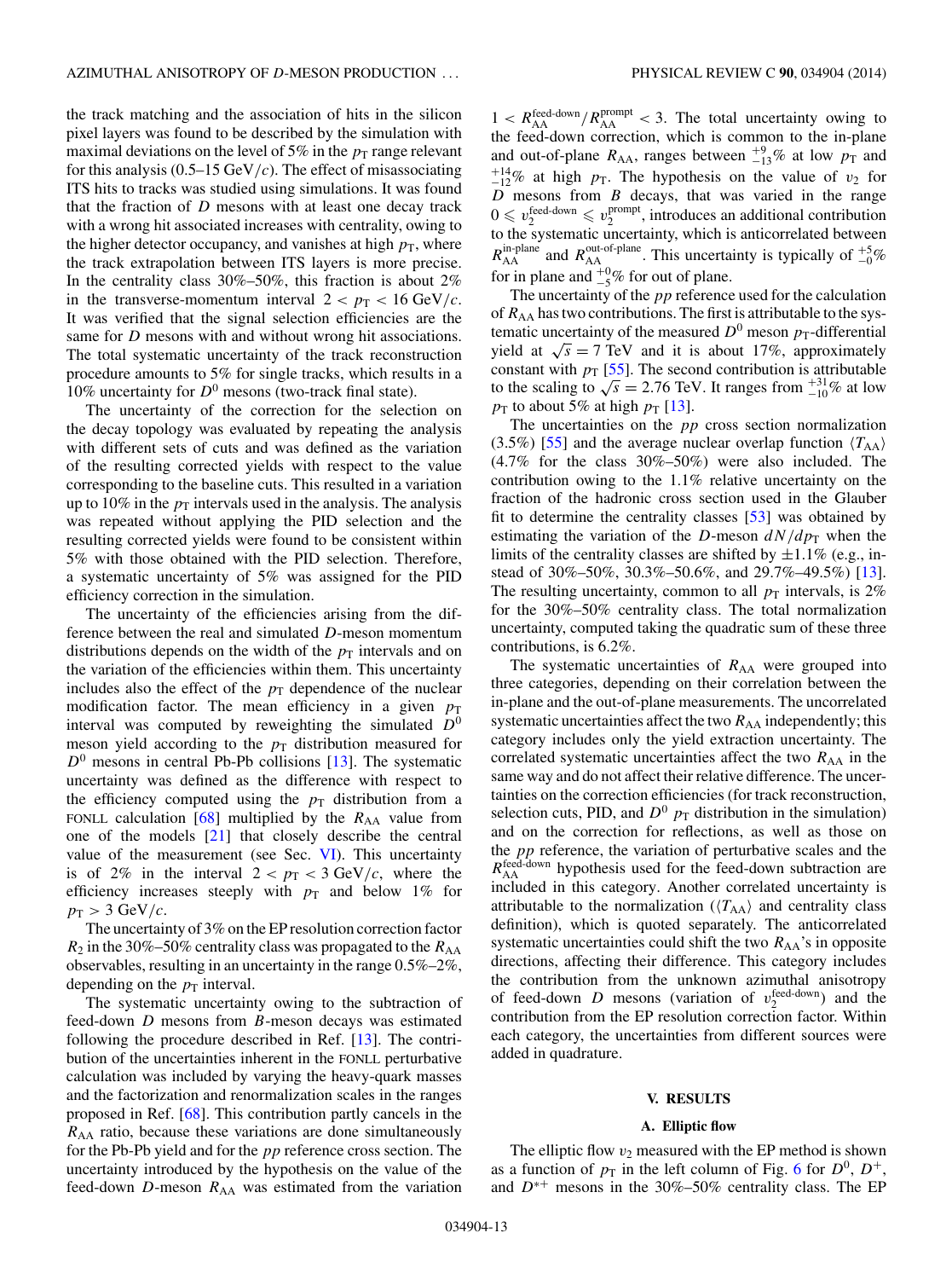<span id="page-13-0"></span>

FIG. 6. (Color online)  $v_2$  as a function of  $p_T$  in the 30%–50% centrality class, for  $D^0$ ,  $D^+$ , and  $D^{*+}$  mesons (rows) with the EP (from Ref. [\[46\]](#page-19-0)), SP, and two-particle cumulant methods (columns). For the first method, the EP was estimated with TPC tracks in  $0 < \eta < 0.8$ ; for the other methods, TPC tracks in  $-0.8 < \eta < 0.8$  were used as RFPs. The symbols are positioned at the average  $p_T$  measured within each interval.

was estimated from TPC tracks in the range  $0 < \eta < 0.8$ . The symbols are positioned horizontally at the average  $p<sub>T</sub>$  of reconstructed D mesons. This value was determined as the average of the  $p_T$  distribution of candidates in the signalinvariant mass region, after subtracting the contribution of the background candidates, which was estimated from the side bands. This average  $p<sub>T</sub>$  of the reconstructed D mesons is larger than that of the produced  $D$  mesons, because the efficiency increases with increasing  $p_T$  (see Fig. [4\)](#page-8-0). The vertical error bars represent the statistical uncertainty, the open boxes are the systematic uncertainties from the anisotropy determination and the EP resolution, and the solid boxes are the uncertainties owing to the  $B$  feed-down contribution. The elliptic flow of the three  $D$ -meson species is consistent within statistical uncertainties and ranges between 0.1 and 0.3 in the interval  $2 < p_T < 8$  GeV/c. For  $p_T > 12$  GeV/c,  $v_2$  is consistent with zero within the large statistical uncertainties. The central and rightmost panels of the same figure show the  $v_2$  results obtained with the SP and two-particle cumulant methods, respectively. The results from the three methods are consistent within statistical uncertainties for the three meson species.

Figure [7](#page-14-0) shows the  $v_2$  of the  $D^0$  mesons measured with the EP (a) and SP (b) methods using RFPs from the TPC detector (i.e., in a  $\eta$  range that overlaps with the D-meson acceptance)

or from the VZERO detectors at  $-3.7 < \eta < -1.7$  and 2.8 <  $\eta$  < 5.1 (i.e., with a large  $\eta$  gap with respect to the D mesons). The agreement between the results with and without  $\eta$  gap indicates that the bias owing to nonflow correlations is within the statistical precision of the measurement.

For the 30%–50% centrality class an average  $v_2$  of  $D^0$ ,  $D^+$ , and  $D^{*+}$  was already computed in Ref. [\[46\]](#page-19-0) from the EP method results, using the statistical uncertainties as weights. The resulting  $D$ -meson  $v_2$  has a value  $0.204 \pm 0.030$  (stat)  $\pm 0.020$  (syst)  $^{+0.092}_{-0}$  (*B* feed-down), averaged over the  $p_T$  intervals 2–3, 3–4, 4–6 GeV/c. This value is larger than zero with a significance, calculated from the combined statistical and systematic uncertainties, of  $5.7\sigma$ .

Figure [8](#page-14-0) shows the  $D^0$  meson  $v_2$  in the three centrality classes  $0\% - 10\%$ ,  $10\% - 30\%$ , and  $30\% - 50\%$  as a function of  $p_T$ . The  $D^0$  meson  $v_2$  is compared with that of charged particles [\[33\]](#page-19-0) for the same centrality classes. D-meson and charged-particle results are obtained with the EP method using TPC and the VZERO detectors, respectively. The magnitude of  $v_2$  is similar for charmed hadrons and light-flavor hadrons, which dominate the charged-particle sample.

The centrality dependence of the  $D^0$  elliptic flow is shown in Fig. [9](#page-15-0) for three transverse-momentum intervals in the range  $2 < p_{\rm T} < 6$  GeV/c. A decreasing trend of  $v_2$  towards more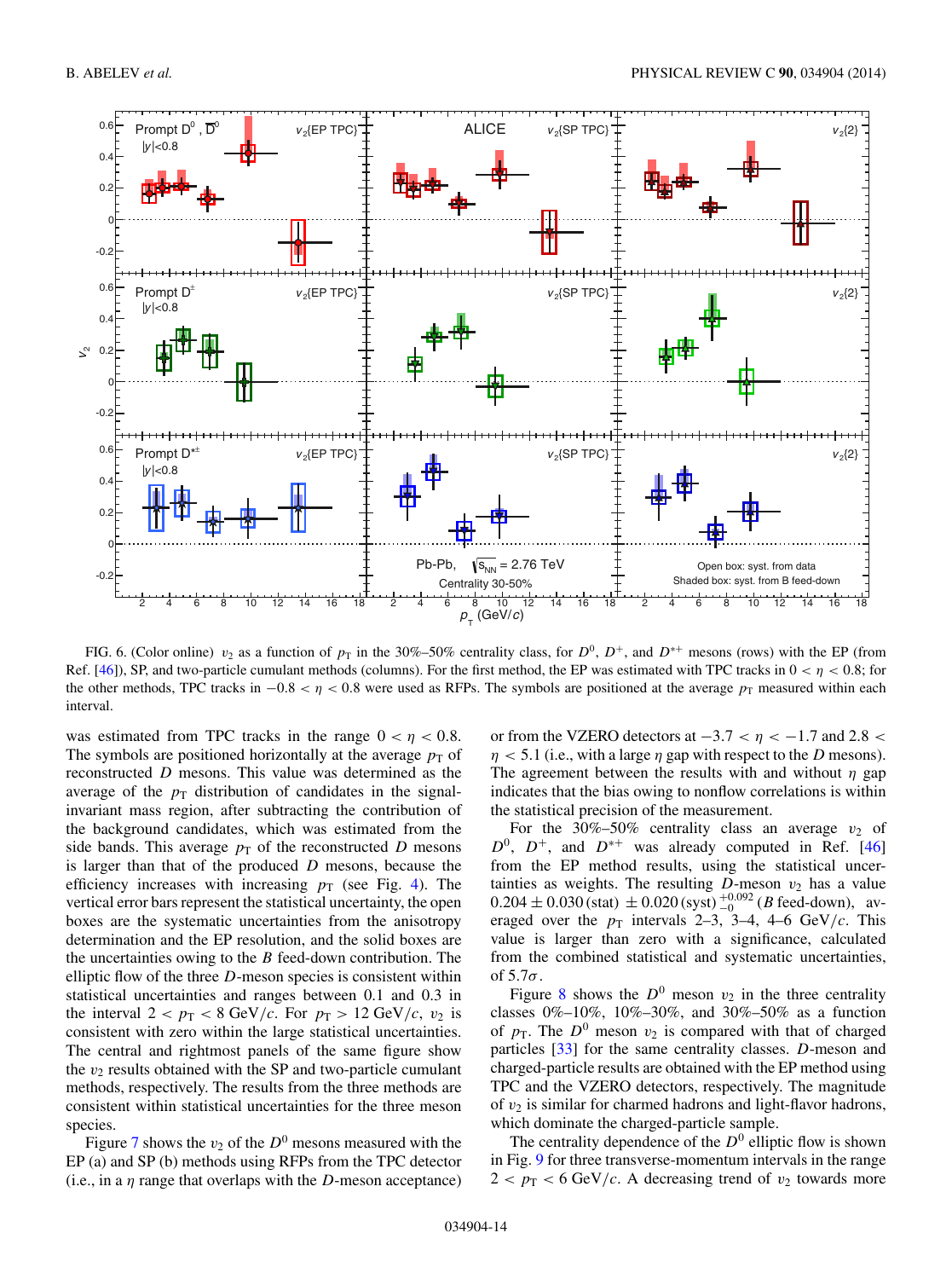<span id="page-14-0"></span>

FIG. 7. (Color online)  $D^0$  meson  $v_2$  as a function of  $p_T$  in the 30%–50% centrality class, with the RFPs from the TPC or from the VZERO detectors (−3.7 <  $η$  < −1.7 and 2.8 <  $η$  < 5.1). (a) Event-plane method. (b) Scalar-product method. For visibility, the symbols for the VZERO case are slightly displaced horizontally.

central collisions is observed, as expected because of the decreasing initial geometrical anisotropy.

## **B. Nuclear modification factor in and out of the event plane**

The nuclear modification factors of  $D^0$  mesons in the 30%–50% centrality class are shown in Fig. [10](#page-15-0) for the in-plane and out-of-plane directions with respect to the EP. The EP was estimated with TPC tracks in  $0 < \eta < 0.8$ . The error bars represent the statistical uncertainties, which are to a large extent independent for the two azimuthal intervals, because they are dominated by the statistical uncertainties of the Pb-Pb data. The uncorrelated (empty boxes), correlated (brackets), and anticorrelated (shaded boxes) systematic uncertainties are shown separately. The normalization uncertainty, shown as a box at  $R_{AA} = 1$ , is common to both measurements.

A large suppression is observed in both directions with respect to the EP for  $p_T > 4 \text{ GeV}/c$ . At lower transverse momentum, the suppression appears to be reduced, especially in the in-plane direction, where  $R_{AA}$  reaches unity at a  $p<sub>T</sub>$  of 2–3 GeV/ $c$ . Overall, a stronger suppression in the out-of-plane direction is observed. The ordering  $R_{AA}^{\text{out-of-plane}} < R_{AA}^{\text{in-plane}}$  is



FIG. 8. (Color online) Comparison of prompt  $D^0$  meson and charged-particle  $v_2$  [\[33\]](#page-19-0) in three centrality classes as a function of  $p_T$ . Both measurements are done with the EP method. For charged particles a gap of two  $\eta$  units is used.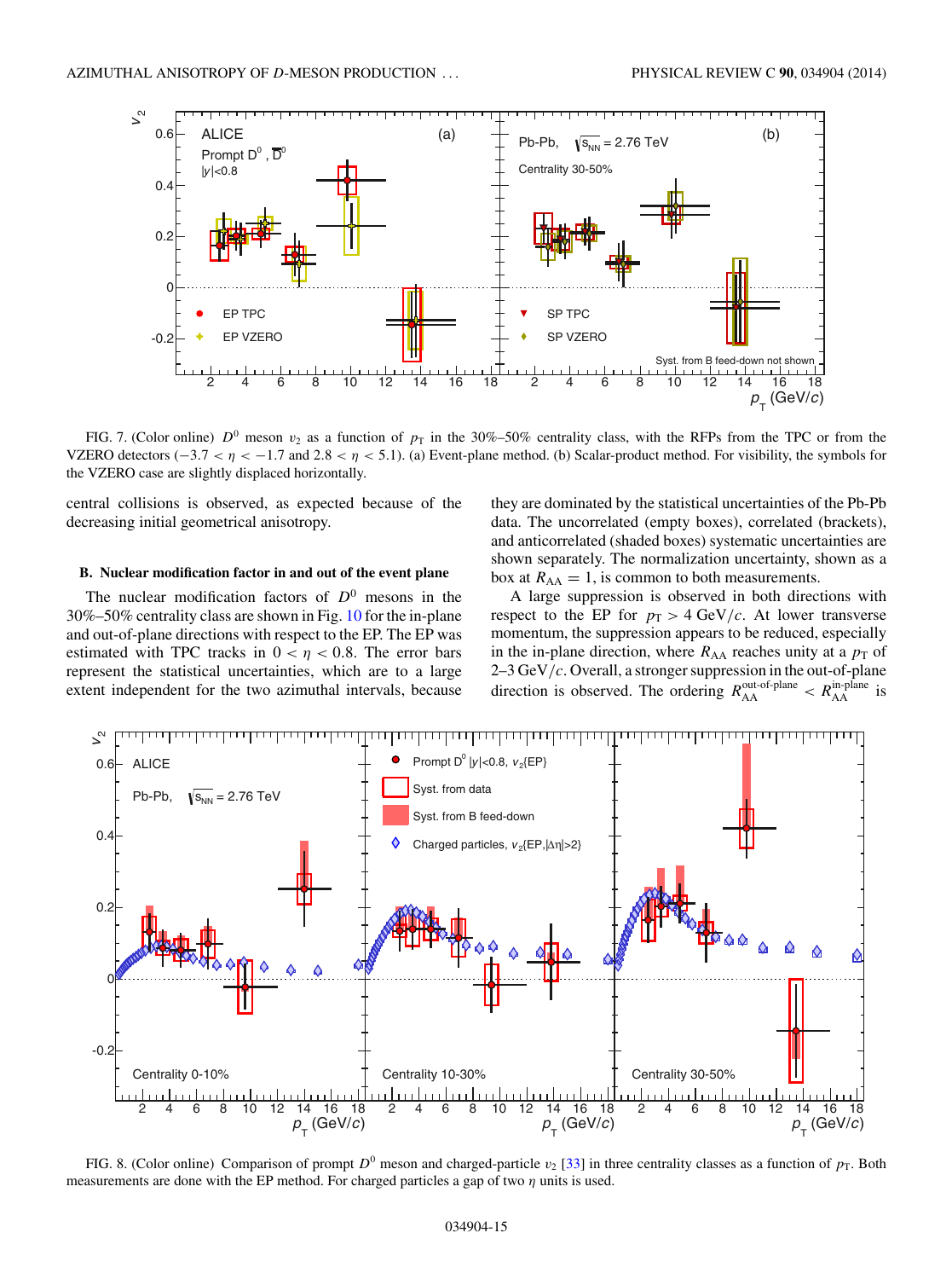<span id="page-15-0"></span>

FIG. 9. (Color online)  $D^0$  meson  $v_2$  with EP method in three  $p_T$ intervals as a function of centrality. For visibility, the points are displaced horizontally for two of the  $p_T$  intervals.

equivalent to the observation of  $v_2 > 0$  (as shown in the top-left panel of Fig. [6\)](#page-13-0), because Eq. [\(4\)](#page-5-0) can be expressed also as

$$
v_2 = \frac{\pi}{4} \frac{R_{\rm AA}^{\rm in-plane} - R_{\rm AA}^{\rm out-of-plane}}{R_{\rm AA}^{\rm in-plane} + R_{\rm AA}^{\rm out-of-plane}}.
$$
 (12)

## **VI. COMPARISON WITH MODEL CALCULATIONS**

A number of theoretical model calculations are available for the elliptic flow coefficient  $v_2$  and the nuclear modification factor  $R_{AA}$  of heavy-flavor hadrons. Figure [11](#page-16-0) shows a comprehensive comparison of these models to measurements of the  $R_{AA}$  of  $D^0$  mesons in plane and out of plane in the 30%–50% centrality class, of the average  $R_{AA}$  of  $D^0$ ,  $D^+$ ,



FIG. 10. (Color online) Nuclear modification factor  $R_{AA}$  of  $D^0$ mesons in the 30%–50% centrality class in two 90◦-wide azimuthal intervals centered on the in-plane and on the out-of-plane directions. The correlated, uncorrelated, and anticorrelated contributions to the systematic uncertainty are shown separately.

and  $D^{*+}$  in the 0%–20% centrality class [\[13\]](#page-18-0), and of the  $v_2$  averaged over the D-meson species in the centrality class 30%–50% [\[46\]](#page-19-0).

The following models are considered and compared to data:

- (i) *WHDG [\[18\]](#page-18-0)*. This is a perturbative QCD (pQCD) calculation of parton energy loss, including both radiative (DGLV [\[73\]](#page-19-0)) and collisional processes. A realistic collision geometry based on the Glauber model [\[9\]](#page-18-0) is used, without hydrodynamical expansion, so that the anisotropy results only from path-length-dependent energy loss. Hadronization is performed using vacuum fragmentation functions. The medium density is constrained on the basis of the  $\pi^0$  R<sub>AA</sub> in central collisions at  $\sqrt{s_{NN}} = 200$  GeV and scaled to LHC energy according to the increase of the chargedparticle multiplicity. The model describes well the D-meson  $R_{AA}$  in the centrality interval 0%–20% (slightly overestimating the suppression, as it does also for charged particles [\[13\]](#page-18-0)), and gives an almost  $p_T$ -independent  $v_2 \approx 0.06$ , which is smaller than the measured values in the range  $2 < p_T < 6 \text{ GeV}/c$ . Consequently, the difference between the in-plane and out-of-plane  $R_{AA}$  suppression is underestimated: The model describes well the out-of-plane  $R_{AA}$  and lies below the in-plane  $R_{AA}$ .
- (ii) *MC@sHQ+EPOS, Coll+Rad(LPM) [\[74\]](#page-19-0)*. This pQCD model includes collisional and radiative (with Landau-Pomeranchuk-Migdal correction [\[75\]](#page-19-0)) energy-loss mechanisms for heavy quarks by running a strong coupling constant. The medium fluid dynamical expansion is based on the EPOS model [\[76\]](#page-19-0). A component of recombination of heavy quarks with light-flavor quarks from the QGP is also incorporated in the model. This model yields a substantial anisotropy ( $v_2 \approx 0.12{\text -}0.08$  from low to high  $p_T$ ), which is close to that observed in data. The nuclear modification factor is substantially overestimated below  $p_T \approx 5 \text{ GeV}/c$  and correctly described at higher  $p_{\rm T}$ .
- (iii) *TAMU elastic [\[43\]](#page-19-0).* This is a heavy-flavor transport model based on collisional, elastic processes only. The heavy-quark transport coefficient is calculated within a nonperturbative  $T$ -matrix approach, where the interactions proceed via resonance formation that transfers momentum from the heavy quarks to the medium constituents. The model includes hydrodynamic medium evolution, constrained by light-flavor hadron spectra and elliptic flow data, and a component of recombination of heavy quarks with light-flavor quarks from the QGP. Diffusion of heavy-flavor hadrons in the hadronic phase is also included. The model provides a good description of the observed suppression of D mesons over the entire  $p_T$  range. The maximum anisotropy,  $v_2$  of about 0.13 at 2 <  $p_T < 4 \text{GeV}/c$ , is close to that observed in the data. Towards larger  $p<sub>T</sub>$ , the model tends to underestimate  $v_2$ , as well as the difference of the in-plane and the out-of-plane  $R_{AA}$ .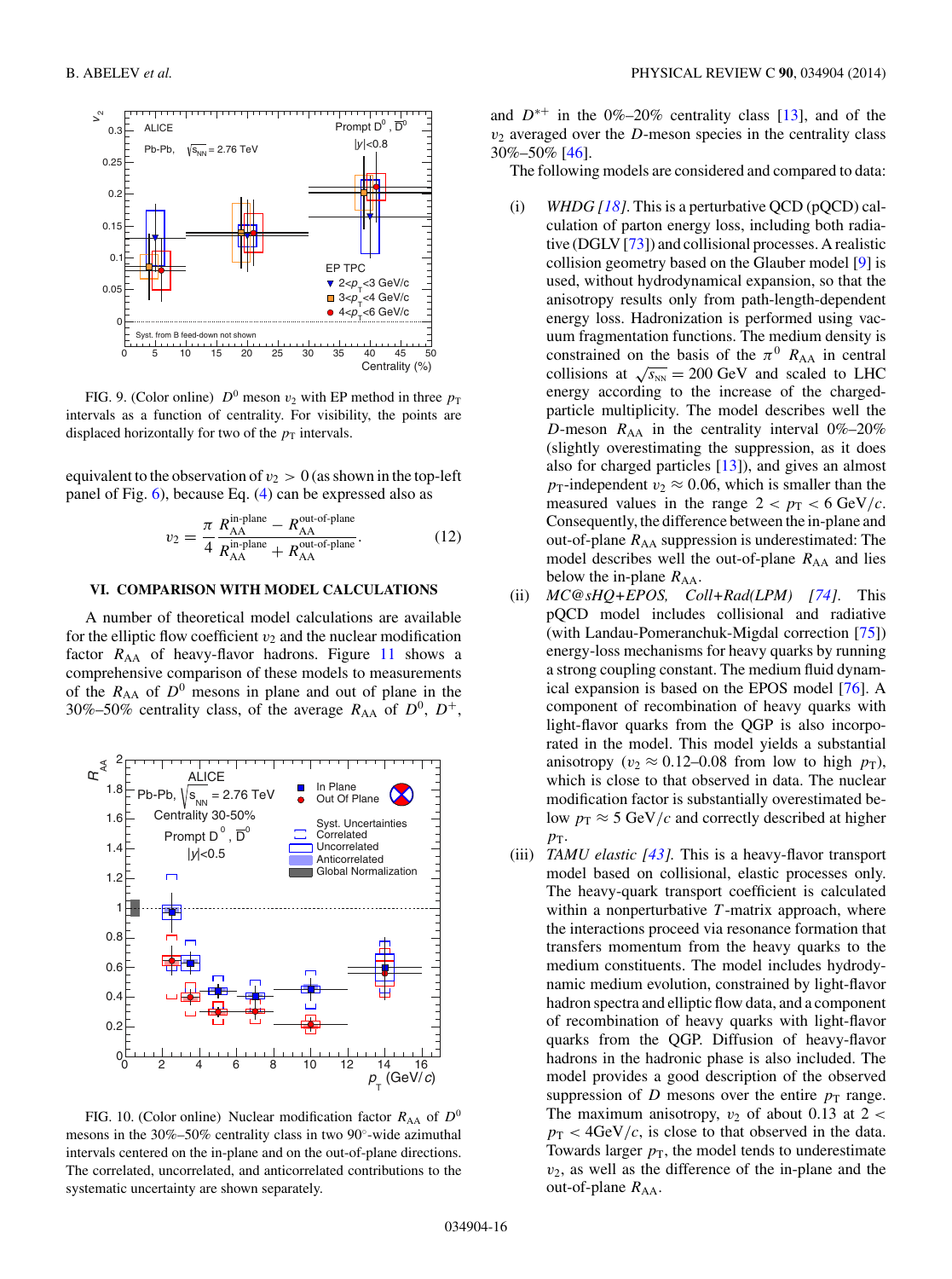<span id="page-16-0"></span>

FIG. 11. (Color online) Model comparisons for average D-meson  $v_2$  in the 30%–50% centrality class (top left), average D-meson  $R_{AA}$  in the 0%–20% centrality class (top right) [\[13\]](#page-18-0),  $D^0$  R<sub>AA</sub> in plane and out of plane in the 30%–50% centrality class (bottom panels). The seven model calculations are described in the text: WHDG rad+coll [\[18\]](#page-18-0), POWLANG [\[19\]](#page-18-0), Cao, Qin, Bass [\[45\]](#page-19-0), MC@sHQ+EPOS, Coll+Rad(LPM) [\[74\]](#page-19-0), BAMPS [\[21\]](#page-18-0), TAMU elastic [\[43\]](#page-19-0), UrQMD [\[44\]](#page-19-0). The models WHDG rad+coll, POWLANG, TAMU elastic, and UrQMD are shown by two lines that represent their uncertainty.

- (iv) *POWLANG [\[19\]](#page-18-0).* This transport model is based on collisional processes treated within the framework of Langevin dynamics, within an expanding deconfined medium described by relativistic viscous hydrodynamics. The transport coefficients entering into the relativistic Langevin equation are evaluated by matching the hard-thermal-loop calculation of soft collisions with a perturbative QCD calculation for hard scatterings. Hadronization is implemented via vacuum fragmentation functions. This model overestimates the high- $p_T$  suppression, yields a value for  $v_2$  significantly smaller than observed in data, and also underestimates the difference between the in-plane and the out-of-plane suppression.
- (v) *BAMPS [\[21\]](#page-18-0).* This partonic transport model is based on the Boltzmann approach to multiparton scattering. Heavy quarks interact with the medium via collisional processes computed using a running value of the strong-coupling constant. Hadronization is performed using vacuum fragmentation functions. The lack of

radiative processes is accounted for by scaling the binary cross section with a correction factor, which is tuned to describe the heavy-flavor decay electron elliptic flow and nuclear modification factor at RHIC. When applied to calculations for LHC energy, this correction factor results in an underestimation of the D-meson  $R_{AA}$  for  $p_T > 5 \text{ GeV}/c$  and a large azimuthal anisotropy, with  $v_2$  values up to 0.20, similar to those observed in the data. The nuclear modification factors in plane and out of plane are well described up to 5 GeV/c, while for higher  $p_T$ the in-plane  $R_{AA}$  is underestimated.

(vi) *UrQMD [\[44\]](#page-19-0).* The Langevin approach for the transport of heavy quarks is in this case implemented within the UrQMD model [\[77\]](#page-19-0). This model includes a realistic description of the medium evolution by combining hadronic transport and ideal hydrodynamics. The transport of heavy quarks is calculated on the basis of a resonance model with a decoupling temperature of 130 MeV. Hadronization via quark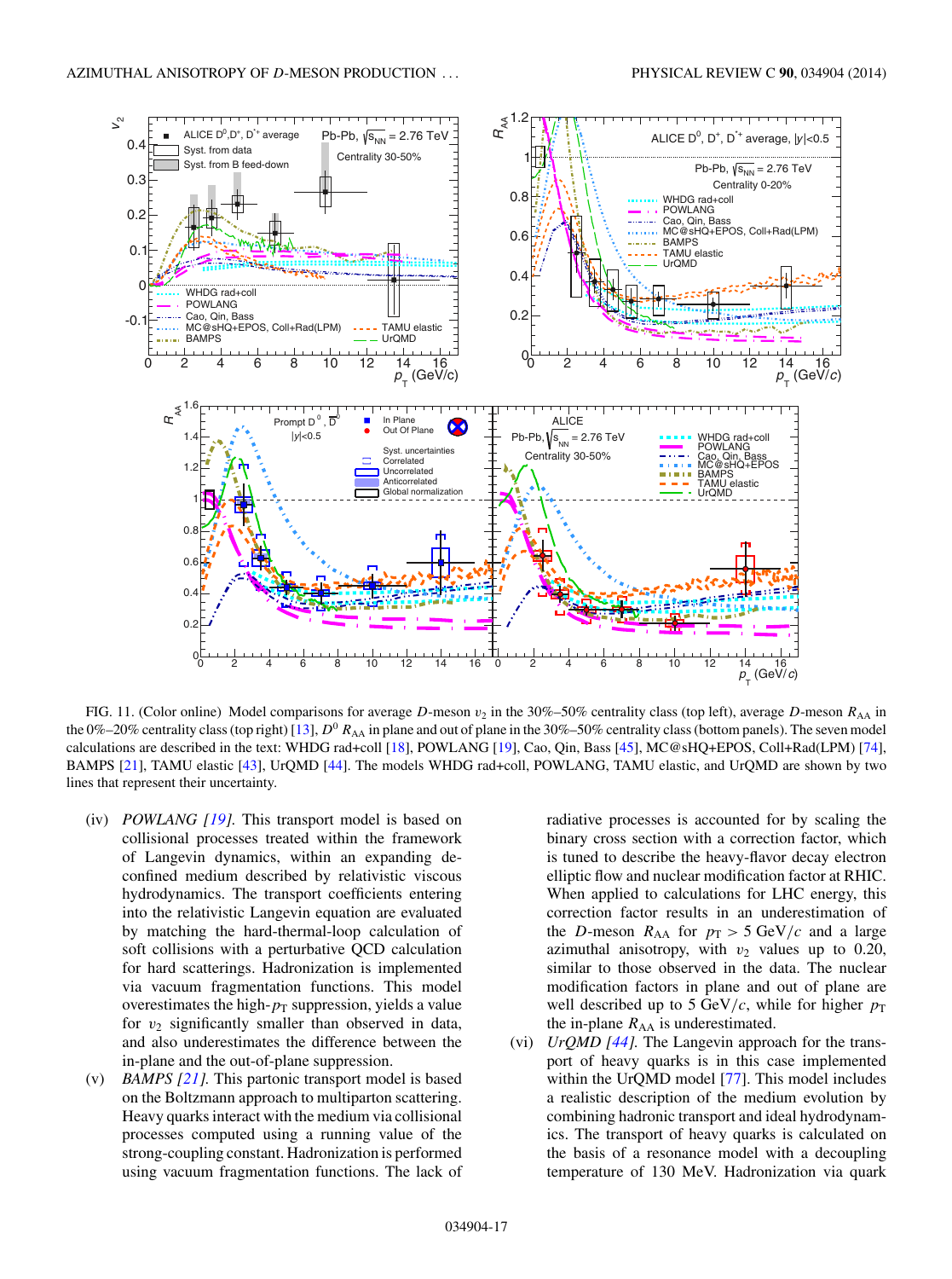coalescence is included. The calculation parameters are tuned to reproduce the heavy-flavor measurements at RHIC ( $\sqrt{s_{NN}}$  = 200 GeV) and kept unchanged for calculations at the LHC energy. The model describes the measured D-meson  $v_2$ , as well as  $R_{AA}$  in the interval  $4 < p_T < 8$  GeV/c, but it fails to reproduce the significant suppression measured for  $R_{AA}$  at  $p<sub>T</sub>$  of  $2-3 \text{ GeV}/c$ .

(vii) *Cao, Qin, Bass [\[45\]](#page-19-0).* This model is also based on the Langevin approach. In addition to quasielastic scatterings, radiative energy loss is incorporated by treating gluon radiation as an additional force term. The space-time evolution of the medium is modeled using a viscous hydrodynamic simulation. The hadronization of heavy quarks has a contribution based on the recombination mechanism. With respect to Ref. [\[45\]](#page-19-0), the curves shown in the figure were obtained with a more recent parametrization for the nuclear shadowing of the parton distribution functions. This model provides a good description of the  $R_{AA}$  data in central collisions, but it yields a value of  $v_2$  significantly smaller than the measured one (similarly to theWHDG and POWLANG models) and also underestimates the difference between the in-plane and the out-of-plane suppression.

Overall, the anisotropy is qualitatively described by the models that include both charm-quark energy loss in a geometrically anisotropic medium and mechanisms that transfer to charm quarks the elliptic flow induced during the system expansion. These mechanisms include collisional processes (MC@sHQ+EPOS, Coll+Rad(LPM) [\[74\]](#page-19-0), BAMPS [\[21\]](#page-18-0)) and resonance scattering with hadronization via recombination (TAMU elastic [\[43\]](#page-19-0), UrQMD [\[44\]](#page-19-0)) in a hydrodynamically expanding QGP. Models that do not include a collective expansion of the medium or lack a contribution to the hadronization of charm quarks from recombination with light quarks from the medium predict, in general, a smaller anisotropy than observed in the data. The comparison for  $R_{AA}$  and  $v_2$  shows that it is challenging to simultaneously describe the large suppression of D mesons in central collisions and their anisotropy in noncentral collisions. In general, the models that are best in describing  $R_{AA}$  tend to underestimate  $v_2$  and the models that describe  $v_2$  tend to underestimate the measured  $R_{AA}$  at high  $p<sub>T</sub>$ . It is also worth noting that most of the calculations do reproduce the RHIC measurements of heavy-flavor decay electron  $R_{AA}$  and  $v_2$ .

## **VII. SUMMARY**

We have presented a comprehensive set of results on the azimuthal anisotropy of charm production at central rapidity in Pb-Pb collisions at  $\sqrt{s_{NN}} = 2.76$  TeV, obtained by reconstructing the decays  $D^0 \rightarrow K^-\pi^+$ ,  $D^+ \rightarrow K^-\pi^+\pi^+$ , and  $D^{*+} \rightarrow D^0 \pi^+$ .

The azimuthal anisotropy parameter  $v_2$  was measured with the EP, SP, and two-particle cumulant methods, as a function of transverse momentum for semicentral collisions in the 30%–50% quantile of the hadronic cross section. The

measured anisotropy was found to be consistent among Dmeson species, as well as for the three methods. The average  $v_2$ of the three mesons in the interval  $2 < p_T < 6$  GeV/c is larger than zero with a significance of  $5.7\sigma$ , combining statistical and systematic uncertainties.With a smaller significance, a positive  $v_2$  is also observed for  $p_T > 6$  GeV/c, likely to originate from a path-length dependence of the partonic energy loss. The azimuthal anisotropy of  $D^0$  mesons, which have larger statistical significance than  $D^+$  and  $D^{*+}$ , was also measured in the centrality classes 0%–10% and 10%–30%. For all three centrality classes, the  $D^0$  meson  $v_2$  is comparable in magnitude to that of inclusive charged particles. An indication for a decrease of  $v_2$  towards more central collisions was observed for  $3 < p<sub>T</sub> < 6$  GeV/c.

The anisotropy was also quantified in terms of the  $D^0$  meson nuclear modification factor  $R_{AA}$ , measured in the direction of the EP and orthogonal to it. For  $p_T > 3 \text{ GeV}/c$ , a stronger suppression relative to proton-proton collisions is observed in the out-of-plane direction, where the average path length of heavy quarks through the medium is larger.

The results indicate that, during the collective expansion of the medium, the interactions between its constituents and charm quarks transfer to the latter information on the azimuthal anisotropy of the system.

The new results for  $v_2$  and  $R_{AA}$  measured in and out of the EP, as well as previously published  $R_{AA}$  in the most central collisions [\[13\]](#page-18-0), were compared with model calculations. The anisotropy is best described by the models that include mechanisms, like collisional energy loss, that transfer to charm quarks the elliptic flow induced during the system expansion. In some of these models the charmed meson  $v_2$  is further enhanced by charm-quark recombination with light quarks from the medium. However, it is challenging for models to describe simultaneously the large suppression of D mesons in central collisions and their anisotropy in noncentral collisions. The results reported in this article provide important constraints on the mechanisms of heavy-quark energy loss and on the transport properties of the expanding medium produced in high-energy heavy-ion collisions.

#### **ACKNOWLEDGMENTS**

The ALICE Collaboration would like to thank all its engineers and technicians for their invaluable contributions to the construction of the experiment and the CERN accelerator teams for the outstanding performance of the LHC complex. The ALICE Collaboration gratefully acknowledges the resources and support provided by all Grid centers and the Worldwide LHC Computing Grid (WLCG) collaboration. The ALICE Collaboration would like to thank the authors of the theoretical calculations for providing their results. The ALICE Collaboration acknowledges the following funding agencies for their support in building and running the ALICE detector: State Committee of Science, World Federation of Scientists (WFS), and Swiss Fonds Kidagan, Armenia; Conselho Nacional de Desenvolvimento Científico e Tecnológico (CNPq), Financiadora de Estudos e Projetos (FINEP), Fundação de Amparo à Pesquisa do Estado de São Paulo (FAPESP); National Natural Science Foundation of China (NSFC), the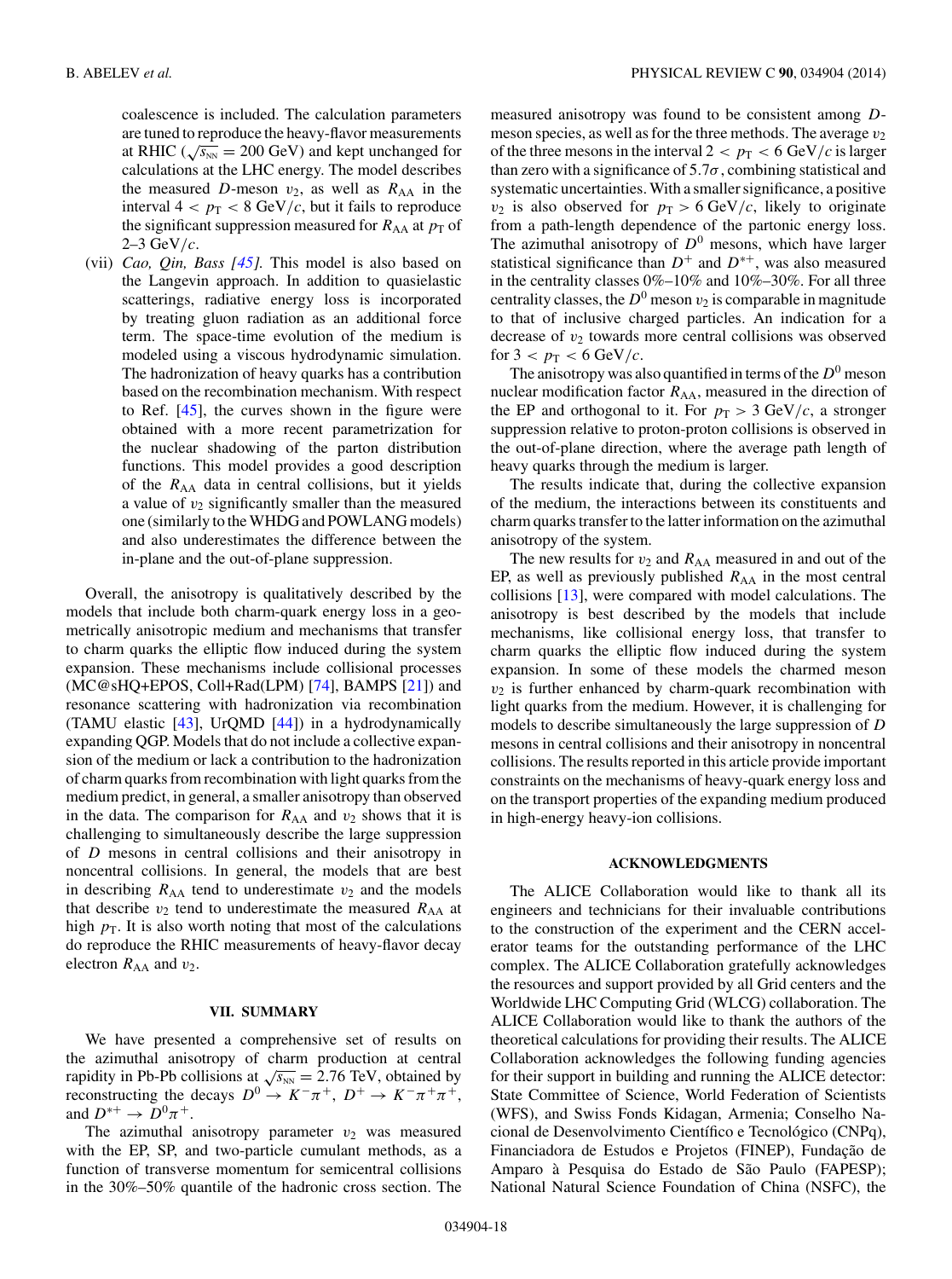<span id="page-18-0"></span>Chinese Ministry of Education (CMOE) and the Ministry of Science and Technology of China (MSTC); Ministry of Education and Youth of the Czech Republic; Danish Natural Science Research Council, the Carlsberg Foundation, and the Danish National Research Foundation; The European Research Council under the European Community's Seventh Framework Programme; Helsinki Institute of Physics and the Academy of Finland; French CNRS-IN2P3, the "Region Pays de Loire", "Region Alsace", "Region Auvergne", and CEA, France; German BMBF and the Helmholtz Association; General Secretariat for Research and Technology, Ministry of Development, Greece; Hungarian OTKA and National Office for Research and Technology (NKTH); Department of Atomic Energy and Department of Science and Technology of the Government of India; Istituto Nazionale di Fisica Nucleare (INFN) and Centro Fermi-Museo Storico della Fisica e Centro Studi e Ricerche "Enrico Fermi", Italy; MEXT Grant-in-Aid for Specially Promoted Research, Japan; Joint Institute for Nuclear Research, Dubna; National Research Foundation of Korea (NRF); CONACYT, DGAPA, México, ALFA-EC and the EPLANET Program (European Particle Physics Latin American Network); Stichting voor Fundamenteel Onderzoek der Materie (FOM) and the Nederlandse Organisatie voor Wetenschappelijk Onderzoek (NWO), Netherlands; Research Council of Norway (NFR); Polish Ministry of Science and Higher Education and National Science Centre, Poland; Ministry of National Education/Institute for Atomic Physics and CNCS-UEFISCDI, Romania; Ministry of Education and Science of Russian Federation, Russian Academy of Sciences, Russian Federal Agency of Atomic Energy, Russian Federal Agency for Science and Innovations, and The Russian Foundation for Basic Research; Ministry of Education of Slovakia; Department of Science and Technology, South Africa; CIEMAT, EELA, Ministerio de Economía y Competitividad (MINECO) of Spain, Xunta de Galicia (Consellería de Educación), CEADEN; Cubaenergía, Cuba; IAEA (International Atomic Energy Agency); Swedish Research Council (VR) and Knut & Alice Wallenberg Foundation (KAW); Ukraine Ministry of Education and Science; United Kingdom Science and Technology Facilities Council (STFC); The United States Department of Energy, the United States National Science Foundation, the State of Texas, and the State of Ohio.

- [1] F. Karsch, [J. Phys. Conf. Ser.](http://dx.doi.org/10.1088/1742-6596/46/1/017) **[46](http://dx.doi.org/10.1088/1742-6596/46/1/017)**, [122](http://dx.doi.org/10.1088/1742-6596/46/1/017) [\(2006\)](http://dx.doi.org/10.1088/1742-6596/46/1/017).
- [2] S. Borsanyi *et al.* [\(Wuppertal-Budapest Collaboration\),](http://dx.doi.org/10.1007/JHEP09(2010)073) J. High Energy Phys. 09 [\(2010\)](http://dx.doi.org/10.1007/JHEP09(2010)073) [073;](http://dx.doi.org/10.1007/JHEP09(2010)073) 11 (2010) 077.
- [3] A. Bazavov *et al.*, [Phys. Rev. D](http://dx.doi.org/10.1103/PhysRevD.85.054503) **[85](http://dx.doi.org/10.1103/PhysRevD.85.054503)**, [054503](http://dx.doi.org/10.1103/PhysRevD.85.054503) [\(2012\)](http://dx.doi.org/10.1103/PhysRevD.85.054503).
- [4] P. Petreczky, PoS (**Confinement X**), 028 (2012).
- [5] P. Braun-Munzinger, [J. Phys. G](http://dx.doi.org/10.1088/0954-3899/34/8/S36) **[34](http://dx.doi.org/10.1088/0954-3899/34/8/S36)**, [S471](http://dx.doi.org/10.1088/0954-3899/34/8/S36) [\(2007\)](http://dx.doi.org/10.1088/0954-3899/34/8/S36).
- [6] M. Gyulassy and M. Plumer, [Phys. Lett. B](http://dx.doi.org/10.1016/0370-2693(90)91409-5) **[243](http://dx.doi.org/10.1016/0370-2693(90)91409-5)**, [432](http://dx.doi.org/10.1016/0370-2693(90)91409-5) [\(1990\)](http://dx.doi.org/10.1016/0370-2693(90)91409-5).
- [7] R. Baier, Y. L. Dokshitzer, A. H. Mueller, S. Peigne, and D. Schiff, [Nucl. Phys. B](http://dx.doi.org/10.1016/S0550-3213(96)00581-0) **[484](http://dx.doi.org/10.1016/S0550-3213(96)00581-0)**, [265](http://dx.doi.org/10.1016/S0550-3213(96)00581-0) [\(1997\)](http://dx.doi.org/10.1016/S0550-3213(96)00581-0).
- [8] M. H. Thoma and M. Gyulassy, [Nucl. Phys. B](http://dx.doi.org/10.1016/S0550-3213(05)80031-8) **[351](http://dx.doi.org/10.1016/S0550-3213(05)80031-8)**, [491](http://dx.doi.org/10.1016/S0550-3213(05)80031-8) [\(1991\)](http://dx.doi.org/10.1016/S0550-3213(05)80031-8); E. Braaten and M. H. Thoma, *[Phys. Rev. D](http://dx.doi.org/10.1103/PhysRevD.44.1298)* [44](http://dx.doi.org/10.1103/PhysRevD.44.R2625), [1298](http://dx.doi.org/10.1103/PhysRevD.44.1298) [\(1991\)](http://dx.doi.org/10.1103/PhysRevD.44.1298); 44, [R2625](http://dx.doi.org/10.1103/PhysRevD.44.R2625) [\(1991\)](http://dx.doi.org/10.1103/PhysRevD.44.R2625).
- [9] R. J. Glauber, in *Lectures in Theoretical Physics* (Interscience, [New York, 1959\), Vol. 1, p. 315; M. Miller](http://dx.doi.org/10.1146/annurev.nucl.57.090506.123020) *et al.*, Annu. Rev. Nucl. Part. Sci. **[57](http://dx.doi.org/10.1146/annurev.nucl.57.090506.123020)**, [205](http://dx.doi.org/10.1146/annurev.nucl.57.090506.123020) [\(2007\)](http://dx.doi.org/10.1146/annurev.nucl.57.090506.123020).
- [10] S. S. Adler *et al.* (PHENIX Collaboration), [Phys. Rev. Lett.](http://dx.doi.org/10.1103/PhysRevLett.96.032301) **[96](http://dx.doi.org/10.1103/PhysRevLett.96.032301)**, [032301](http://dx.doi.org/10.1103/PhysRevLett.96.032301) [\(2006\)](http://dx.doi.org/10.1103/PhysRevLett.96.032301); A. Adare *et al.* [\(PHENIX Collaboration\),](http://dx.doi.org/10.1103/PhysRevC.84.044905) Phys. Rev. C **[84](http://dx.doi.org/10.1103/PhysRevC.84.044905)**, [044905](http://dx.doi.org/10.1103/PhysRevC.84.044905) [\(2011\)](http://dx.doi.org/10.1103/PhysRevC.84.044905).
- [11] B. I. Abelev *et al.* (STAR Collaboration), [Phys. Rev. Lett.](http://dx.doi.org/10.1103/PhysRevLett.98.192301) **[98](http://dx.doi.org/10.1103/PhysRevLett.98.192301)**, [192301](http://dx.doi.org/10.1103/PhysRevLett.98.192301) [\(2007\)](http://dx.doi.org/10.1103/PhysRevLett.98.192301); **[106](http://dx.doi.org/10.1103/PhysRevLett.106.159902)**, [159902\(](http://dx.doi.org/10.1103/PhysRevLett.106.159902)E) [\(2011\)](http://dx.doi.org/10.1103/PhysRevLett.106.159902).
- [12] L. Adamczyk *et al.* (STAR Collaboration), [arXiv:1404.6185](http://arxiv.org/abs/arXiv:1404.6185) [nucl-ex].
- [13] B. Abelev *et al.* (ALICE Collaboration), [J. High Energy Phys.](http://dx.doi.org/10.1007/JHEP09(2012)112) 09 [\(2012\)](http://dx.doi.org/10.1007/JHEP09(2012)112) [112.](http://dx.doi.org/10.1007/JHEP09(2012)112)
- [14] B. Abelev *et al.* (ALICE Collaboration), [Phys. Rev. Lett.](http://dx.doi.org/10.1103/PhysRevLett.109.112301) **[109](http://dx.doi.org/10.1103/PhysRevLett.109.112301)**, [112301](http://dx.doi.org/10.1103/PhysRevLett.109.112301) [\(2012\)](http://dx.doi.org/10.1103/PhysRevLett.109.112301).
- [15] S. Chatrchyan et al. (CMS Collaboration), [J. High Energy Phys.](http://dx.doi.org/10.1007/JHEP05(2012)063) 05 [\(2012\)](http://dx.doi.org/10.1007/JHEP05(2012)063) [063.](http://dx.doi.org/10.1007/JHEP05(2012)063)
- [16] N. Armesto, A. Dainese, C. A. Salgado, and U. A. Wiedemann, [Phys. Rev. D](http://dx.doi.org/10.1103/PhysRevD.71.054027) **[71](http://dx.doi.org/10.1103/PhysRevD.71.054027)**, [054027](http://dx.doi.org/10.1103/PhysRevD.71.054027) [\(2005\)](http://dx.doi.org/10.1103/PhysRevD.71.054027).
- [17] Y. He, I. Vitev, and B.-W. Zhang, [Phys. Lett. B](http://dx.doi.org/10.1016/j.physletb.2012.05.054) **[713](http://dx.doi.org/10.1016/j.physletb.2012.05.054)**, [224](http://dx.doi.org/10.1016/j.physletb.2012.05.054) [\(2012\)](http://dx.doi.org/10.1016/j.physletb.2012.05.054).
- [18] S. Wicks, W. A. Horowitz, M. Djordjevic, and M. Gyulassy, [Nucl. Phys. A](http://dx.doi.org/10.1016/j.nuclphysa.2006.12.048) **[784](http://dx.doi.org/10.1016/j.nuclphysa.2006.12.048)**, [426](http://dx.doi.org/10.1016/j.nuclphysa.2006.12.048) [\(2007\)](http://dx.doi.org/10.1016/j.nuclphysa.2006.12.048); W. A. Horowitz and M. Gyulassy, *[ibid.](http://dx.doi.org/10.1016/j.nuclphysa.2011.09.018)* **[872](http://dx.doi.org/10.1016/j.nuclphysa.2011.09.018)**, [265](http://dx.doi.org/10.1016/j.nuclphysa.2011.09.018) [\(2011\)](http://dx.doi.org/10.1016/j.nuclphysa.2011.09.018); W. A. Horowitz, [AIP Conf. Proc.](http://dx.doi.org/10.1063/1.3700710) **[1441](http://dx.doi.org/10.1063/1.3700710)**, [889](http://dx.doi.org/10.1063/1.3700710) [\(2012\)](http://dx.doi.org/10.1063/1.3700710).
- [19] [W. M. Alberico](http://dx.doi.org/10.1088/0954-3899/38/12/124144) et al., [Eur. Phys. J. C](http://dx.doi.org/10.1140/epjc/s10052-011-1666-6) [71](http://dx.doi.org/10.1140/epjc/s10052-011-1666-6), [1666](http://dx.doi.org/10.1140/epjc/s10052-011-1666-6) [\(2011\)](http://dx.doi.org/10.1140/epjc/s10052-011-1666-6); J. Phys. G **[38](http://dx.doi.org/10.1088/0954-3899/38/12/124144)**, [124144](http://dx.doi.org/10.1088/0954-3899/38/12/124144) [\(2011\)](http://dx.doi.org/10.1088/0954-3899/38/12/124144).
- [20] P. B. Gossiaux, R. Bierkandt, and J. Aichelin, [Phys. Rev. C](http://dx.doi.org/10.1103/PhysRevC.79.044906) **[79](http://dx.doi.org/10.1103/PhysRevC.79.044906)**, [044906](http://dx.doi.org/10.1103/PhysRevC.79.044906) [\(2009\)](http://dx.doi.org/10.1103/PhysRevC.79.044906); P. B. Gossiaux, J. Aichelin, T. Gousset, and V. Guiho, [J. Phys. G](http://dx.doi.org/10.1088/0954-3899/37/9/094019) **[37](http://dx.doi.org/10.1088/0954-3899/37/9/094019)**, [094019](http://dx.doi.org/10.1088/0954-3899/37/9/094019) [\(2010\)](http://dx.doi.org/10.1088/0954-3899/37/9/094019).
- [21] J. Uphoff, O. Fochler, Z. Xu, and C. Greiner, [Phys. Rev. C](http://dx.doi.org/10.1103/PhysRevC.84.024908) **[84](http://dx.doi.org/10.1103/PhysRevC.84.024908)**, [024908](http://dx.doi.org/10.1103/PhysRevC.84.024908) [\(](http://dx.doi.org/10.1088/0954-3899/38/12/124152)[2011](http://dx.doi.org/10.1103/PhysRevC.84.024908)[\); O. Fochler, J. Uphoff, Z. Xu, and C. Greiner,](http://dx.doi.org/10.1088/0954-3899/38/12/124152) J. Phys. G [38](http://dx.doi.org/10.1088/0954-3899/38/12/124152), [124152](http://dx.doi.org/10.1088/0954-3899/38/12/124152) [\(2011\)](http://dx.doi.org/10.1088/0954-3899/38/12/124152); Phys. Lett. B [717](http://dx.doi.org/10.1016/j.physletb.2012.09.069), [430](http://dx.doi.org/10.1016/j.physletb.2012.09.069) [\(2012\)](http://dx.doi.org/10.1016/j.physletb.2012.09.069).
- [22] A. Buzzatti and M. Gyulassy, [Phys. Rev. Lett.](http://dx.doi.org/10.1103/PhysRevLett.108.022301) **[108](http://dx.doi.org/10.1103/PhysRevLett.108.022301)**, [022301](http://dx.doi.org/10.1103/PhysRevLett.108.022301) [\(2012\)](http://dx.doi.org/10.1103/PhysRevLett.108.022301).
- [23] [S. Batsouli, S. Kelly, M. Gyulassy, and J. L. Nagle,](http://dx.doi.org/10.1016/S0370-2693(03)00175-8) *Phys. Lett.* B **[557](http://dx.doi.org/10.1016/S0370-2693(03)00175-8)**, [26](http://dx.doi.org/10.1016/S0370-2693(03)00175-8) [\(2003\)](http://dx.doi.org/10.1016/S0370-2693(03)00175-8).
- [24] V. Greco, C. M. Ko, and R. Rapp, [Phys. Lett. B](http://dx.doi.org/10.1016/j.physletb.2004.06.064) **[595](http://dx.doi.org/10.1016/j.physletb.2004.06.064)**, [202](http://dx.doi.org/10.1016/j.physletb.2004.06.064) [\(2004\)](http://dx.doi.org/10.1016/j.physletb.2004.06.064).
- [25] A. Andronic, P. Braun-Munzinger, K. Redlich, and J. Stachel, [Phys. Lett. B](http://dx.doi.org/10.1016/j.physletb.2003.07.066) **[571](http://dx.doi.org/10.1016/j.physletb.2003.07.066)**, [36](http://dx.doi.org/10.1016/j.physletb.2003.07.066) [\(2003\)](http://dx.doi.org/10.1016/j.physletb.2003.07.066).
- [26] M. Gyulassy, I. Vitev, and X. N. Wang, [Phys. Rev. Lett.](http://dx.doi.org/10.1103/PhysRevLett.86.2537) **[86](http://dx.doi.org/10.1103/PhysRevLett.86.2537)**, [2537](http://dx.doi.org/10.1103/PhysRevLett.86.2537) [\(2001\)](http://dx.doi.org/10.1103/PhysRevLett.86.2537).
- [27] E. V. Shuryak, [Phys. Rev. C](http://dx.doi.org/10.1103/PhysRevC.66.027902) **[66](http://dx.doi.org/10.1103/PhysRevC.66.027902)**, [027902](http://dx.doi.org/10.1103/PhysRevC.66.027902) [\(2002\)](http://dx.doi.org/10.1103/PhysRevC.66.027902).
- [28] J. Y. Ollitrault, [Phys. Rev. D](http://dx.doi.org/10.1103/PhysRevD.46.229) **[46](http://dx.doi.org/10.1103/PhysRevD.46.229)**, [229](http://dx.doi.org/10.1103/PhysRevD.46.229) [\(1992\)](http://dx.doi.org/10.1103/PhysRevD.46.229).
- [29] P. F. Kolb and U. W. Heinz, in *Quark Gluon Plasma 3*, edited by R. C. Hwa *et al.* (World Scientific, Singapore, 2004), pp. 634–714.
- [30] J. Adams *et al.* (STAR Collaboration), [Phys. Rev. C](http://dx.doi.org/10.1103/PhysRevC.72.014904) **[72](http://dx.doi.org/10.1103/PhysRevC.72.014904)**, [014904](http://dx.doi.org/10.1103/PhysRevC.72.014904) [\(2005\)](http://dx.doi.org/10.1103/PhysRevC.72.014904).
- [31] S. Afanasiev *et al.* (PHENIX Collaboration), [Phys. Rev. C](http://dx.doi.org/10.1103/PhysRevC.80.054907) **[80](http://dx.doi.org/10.1103/PhysRevC.80.054907)**, [054907](http://dx.doi.org/10.1103/PhysRevC.80.054907) [\(2009\)](http://dx.doi.org/10.1103/PhysRevC.80.054907).
- [32] K. Aamodt *et al.* (ALICE Collaboration), [Phys. Rev. Lett.](http://dx.doi.org/10.1103/PhysRevLett.105.252302) **[105](http://dx.doi.org/10.1103/PhysRevLett.105.252302)**, [252302](http://dx.doi.org/10.1103/PhysRevLett.105.252302) [\(2010\)](http://dx.doi.org/10.1103/PhysRevLett.105.252302).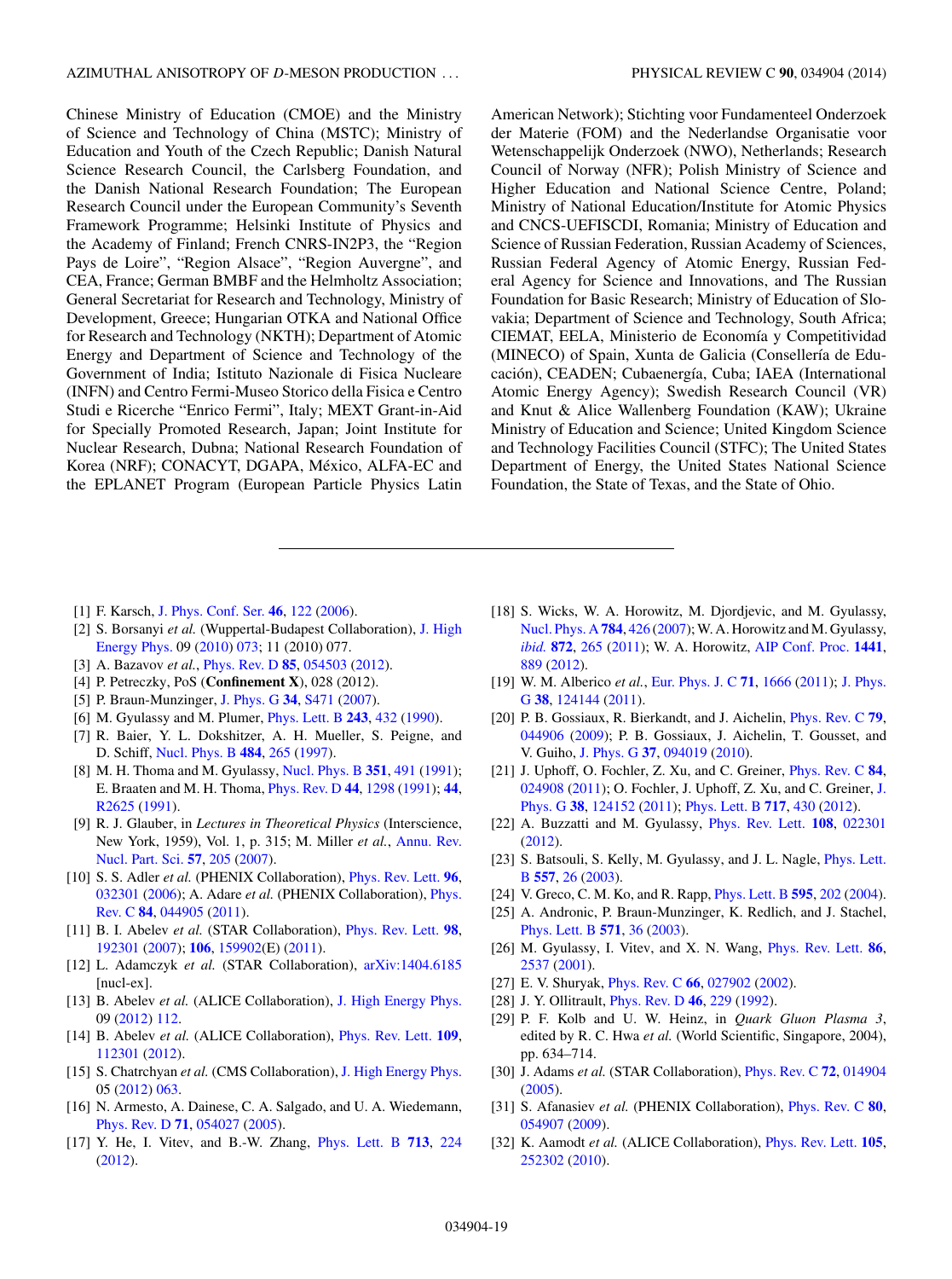- <span id="page-19-0"></span>[33] B. Abelev *et al.* (ALICE Collaboration), [Phys. Lett. B](http://dx.doi.org/10.1016/j.physletb.2012.12.066) **[719](http://dx.doi.org/10.1016/j.physletb.2012.12.066)**, [18](http://dx.doi.org/10.1016/j.physletb.2012.12.066) [\(2013\)](http://dx.doi.org/10.1016/j.physletb.2012.12.066).
- [34] G. Aad *et al.* (ATLAS Collaboration), [Phys. Rev. C](http://dx.doi.org/10.1103/PhysRevC.86.014907) **[86](http://dx.doi.org/10.1103/PhysRevC.86.014907)**, [014907](http://dx.doi.org/10.1103/PhysRevC.86.014907) [\(2012\)](http://dx.doi.org/10.1103/PhysRevC.86.014907).
- [35] S. Chatrchyan *et al.* (CMS Collaboration), [Phys. Rev. C](http://dx.doi.org/10.1103/PhysRevC.87.014902) **[87](http://dx.doi.org/10.1103/PhysRevC.87.014902)**, [014902](http://dx.doi.org/10.1103/PhysRevC.87.014902) [\(2013\)](http://dx.doi.org/10.1103/PhysRevC.87.014902).
- [36] M. Luzum and P. Romatschke, [Phys. Rev. Lett.](http://dx.doi.org/10.1103/PhysRevLett.103.262302) **[103](http://dx.doi.org/10.1103/PhysRevLett.103.262302)**, [262302](http://dx.doi.org/10.1103/PhysRevLett.103.262302) [\(2009\)](http://dx.doi.org/10.1103/PhysRevLett.103.262302).
- [37] E. Abbas *et al.* (ALICE Collaboration), [Phys. Rev. Lett.](http://dx.doi.org/10.1103/PhysRevLett.111.162301) **[111](http://dx.doi.org/10.1103/PhysRevLett.111.162301)**, [162301](http://dx.doi.org/10.1103/PhysRevLett.111.162301) [\(2013\)](http://dx.doi.org/10.1103/PhysRevLett.111.162301).
- [38] Y. Liu, N. Xu, and P. Zhuang, [Nucl. Phys. A](http://dx.doi.org/10.1016/j.nuclphysa.2010.01.008) **[834](http://dx.doi.org/10.1016/j.nuclphysa.2010.01.008)**, [317c](http://dx.doi.org/10.1016/j.nuclphysa.2010.01.008) [\(2010\)](http://dx.doi.org/10.1016/j.nuclphysa.2010.01.008).
- [39] X. Zhao, A. Emerick, and R. Rapp, [Nucl. Phys. A](http://dx.doi.org/10.1016/j.nuclphysa.2013.02.088) **[904-905](http://dx.doi.org/10.1016/j.nuclphysa.2013.02.088)**, [611c](http://dx.doi.org/10.1016/j.nuclphysa.2013.02.088) [\(2013\)](http://dx.doi.org/10.1016/j.nuclphysa.2013.02.088).
- [40] G. D. Moore and D. Teaney, [Phys. Rev. C](http://dx.doi.org/10.1103/PhysRevC.71.064904) **[71](http://dx.doi.org/10.1103/PhysRevC.71.064904)**, [064904](http://dx.doi.org/10.1103/PhysRevC.71.064904) [\(2005\)](http://dx.doi.org/10.1103/PhysRevC.71.064904).
- [41] H. van Hees, V. Greco, and R. Rapp, [Phys. Rev. C](http://dx.doi.org/10.1103/PhysRevC.73.034913) **[73](http://dx.doi.org/10.1103/PhysRevC.73.034913)**, [034913](http://dx.doi.org/10.1103/PhysRevC.73.034913) [\(2006\)](http://dx.doi.org/10.1103/PhysRevC.73.034913); H. van Hees, M. Mannarelli, V. Greco, and R. Rapp, [Phys. Rev. Lett.](http://dx.doi.org/10.1103/PhysRevLett.100.192301) **[100](http://dx.doi.org/10.1103/PhysRevLett.100.192301)**, [192301](http://dx.doi.org/10.1103/PhysRevLett.100.192301) [\(2008\)](http://dx.doi.org/10.1103/PhysRevLett.100.192301).
- [42] M. He, R. J. Fries, and R. Rapp, [Phys. Rev. C](http://dx.doi.org/10.1103/PhysRevC.86.014903) **[86](http://dx.doi.org/10.1103/PhysRevC.86.014903)**, [014903](http://dx.doi.org/10.1103/PhysRevC.86.014903) [\(2012\)](http://dx.doi.org/10.1103/PhysRevC.86.014903).
- [43] M. He, R. J. Fries, and R. Rapp,  $arXiv:1401.3817$  [nucl-th].
- [44] T. Lang, H. van Hees, J. Steinheimer, and M. Bleicher, [arXiv:1211.6912](http://arxiv.org/abs/arXiv:1211.6912) [hep-ph]; T. Lang, H. van Hees, J. Steinheimer, Y.-P. Yan, and M. Bleicher, [J. Phys. Conf. Ser.](http://dx.doi.org/10.1088/1742-6596/426/1/012032) **[426](http://dx.doi.org/10.1088/1742-6596/426/1/012032)**, [012032](http://dx.doi.org/10.1088/1742-6596/426/1/012032) [\(2013\)](http://dx.doi.org/10.1088/1742-6596/426/1/012032).
- [45] S. Cao, G.-Y. Qin, and S. A. Bass, [Phys. Rev. C](http://dx.doi.org/10.1103/PhysRevC.88.044907) **[88](http://dx.doi.org/10.1103/PhysRevC.88.044907)**, [044907](http://dx.doi.org/10.1103/PhysRevC.88.044907) [\(2013\)](http://dx.doi.org/10.1103/PhysRevC.88.044907).
- [46] B. Abelev *et al.* (ALICE Collaboration), [Phys. Rev. Lett.](http://dx.doi.org/10.1103/PhysRevLett.111.102301) **[111](http://dx.doi.org/10.1103/PhysRevLett.111.102301)**, [102301](http://dx.doi.org/10.1103/PhysRevLett.111.102301) [\(2013\)](http://dx.doi.org/10.1103/PhysRevLett.111.102301).
- [47] K. Aamodt *et al.* (ALICE Collaboration), J. Instrum. **3**, S08002 (2008).
- [48] K. Aamodt *et al.* (ALICE Collaboration), J. Instrum. **5**, P03003 (2010).
- [49] A. Rossi (for the ALICE Collaboration), PoS (**VERTEX 2010**), 017 (2010).
- [50] J. Alme *et al.*, [Nucl. Instrum. Methods A](http://dx.doi.org/10.1016/j.nima.2010.04.042) **[622](http://dx.doi.org/10.1016/j.nima.2010.04.042)**, [316](http://dx.doi.org/10.1016/j.nima.2010.04.042) [\(2010\)](http://dx.doi.org/10.1016/j.nima.2010.04.042).
- [51] A. Akindinov *et al.*, [Eur. Phys. J. Plus](http://dx.doi.org/10.1140/epjp/i2013-13044-x) **[128](http://dx.doi.org/10.1140/epjp/i2013-13044-x)**, [44](http://dx.doi.org/10.1140/epjp/i2013-13044-x) [\(2013\)](http://dx.doi.org/10.1140/epjp/i2013-13044-x).
- [52] E. Abbas *et al.* (ALICE Collaboration), [J. Instrum.](http://dx.doi.org/10.1088/1748-0221/8/10/P10016) **[8](http://dx.doi.org/10.1088/1748-0221/8/10/P10016)**, [P10016](http://dx.doi.org/10.1088/1748-0221/8/10/P10016) [\(2013\)](http://dx.doi.org/10.1088/1748-0221/8/10/P10016).
- [53] B. Abelev *et al.*(ALICE Collaboration), [Phys. Rev. C](http://dx.doi.org/10.1103/PhysRevC.88.044909)**[88](http://dx.doi.org/10.1103/PhysRevC.88.044909)**, [044909](http://dx.doi.org/10.1103/PhysRevC.88.044909) [\(2013\)](http://dx.doi.org/10.1103/PhysRevC.88.044909).
- [54] J. Beringer *et al.* (Particle Data Group), [Phys. Rev. D](http://dx.doi.org/10.1103/PhysRevD.86.010001) **[86](http://dx.doi.org/10.1103/PhysRevD.86.010001)**, [010001](http://dx.doi.org/10.1103/PhysRevD.86.010001) [\(2012\)](http://dx.doi.org/10.1103/PhysRevD.86.010001).
- [55] B. Abelev *et al.* (ALICE Collaboration), [J. High Energy Phys.](http://dx.doi.org/10.1007/JHEP01(2012)128) 01 [\(2012\)](http://dx.doi.org/10.1007/JHEP01(2012)128) [128.](http://dx.doi.org/10.1007/JHEP01(2012)128)
- [56] B. Abelev et al. (ALICE Collaboration), [J. High Energy Phys.](http://dx.doi.org/10.1007/JHEP07(2012)191) 07 [\(2012\)](http://dx.doi.org/10.1007/JHEP07(2012)191) [191.](http://dx.doi.org/10.1007/JHEP07(2012)191)
- [57] A. M. Poskanzer and S. A. Voloshin, [Phys. Rev. C](http://dx.doi.org/10.1103/PhysRevC.58.1671) **[58](http://dx.doi.org/10.1103/PhysRevC.58.1671)**, [1671](http://dx.doi.org/10.1103/PhysRevC.58.1671) [\(1998\)](http://dx.doi.org/10.1103/PhysRevC.58.1671).
- [58] C. Adler *et al.* (STAR Collaboration), [Phys. Rev. C](http://dx.doi.org/10.1103/PhysRevC.66.034904) **[66](http://dx.doi.org/10.1103/PhysRevC.66.034904)**, [034904](http://dx.doi.org/10.1103/PhysRevC.66.034904) [\(2002\)](http://dx.doi.org/10.1103/PhysRevC.66.034904).
- [59] A. Bilandzic, R. Snellings, and S. Voloshin, [Phys. Rev. C](http://dx.doi.org/10.1103/PhysRevC.83.044913) **[83](http://dx.doi.org/10.1103/PhysRevC.83.044913)**, [044913](http://dx.doi.org/10.1103/PhysRevC.83.044913) [\(2011\)](http://dx.doi.org/10.1103/PhysRevC.83.044913).
- [60] I. Selyuzhenkov and S. Voloshin, [Phys. Rev. C](http://dx.doi.org/10.1103/PhysRevC.77.034904) **[77](http://dx.doi.org/10.1103/PhysRevC.77.034904)**, [034904](http://dx.doi.org/10.1103/PhysRevC.77.034904) [\(2008\)](http://dx.doi.org/10.1103/PhysRevC.77.034904).
- [61] M. Luzum and J.-Y. Ollitrault, [Phys. Rev. C](http://dx.doi.org/10.1103/PhysRevC.87.044907) **[87](http://dx.doi.org/10.1103/PhysRevC.87.044907)**, [044907](http://dx.doi.org/10.1103/PhysRevC.87.044907) [\(2013\)](http://dx.doi.org/10.1103/PhysRevC.87.044907).
- [62] K. Aamodt *et al.* (ALICE Collaboration), [Phys. Lett. B](http://dx.doi.org/10.1016/j.physletb.2012.01.060) **[708](http://dx.doi.org/10.1016/j.physletb.2012.01.060)**, [249](http://dx.doi.org/10.1016/j.physletb.2012.01.060) [\(2012\)](http://dx.doi.org/10.1016/j.physletb.2012.01.060).
- [63] K. Aamodt *et al.* (ALICE Collaboration), [Phys. Rev. Lett.](http://dx.doi.org/10.1103/PhysRevLett.107.032301) **[107](http://dx.doi.org/10.1103/PhysRevLett.107.032301)**, [032301](http://dx.doi.org/10.1103/PhysRevLett.107.032301) [\(2011\)](http://dx.doi.org/10.1103/PhysRevLett.107.032301).
- [64] R. Brun *et al.*, CERN Program Library Long Write-up, W5013, GEANT Detector Description and Simulation Tool (1994).
- [65] X.-N. Wang and M. Gyulassy, [Phys. Rev. D](http://dx.doi.org/10.1103/PhysRevD.44.3501) **[44](http://dx.doi.org/10.1103/PhysRevD.44.3501)**, [3501](http://dx.doi.org/10.1103/PhysRevD.44.3501) [\(1991\)](http://dx.doi.org/10.1103/PhysRevD.44.3501).
- [66] T. Sjöstrand, S. Mrenna, and P. Skands, [J. High Energy Phys.](http://dx.doi.org/10.1088/1126-6708/2006/05/026) 05 [\(2006\)](http://dx.doi.org/10.1088/1126-6708/2006/05/026) [026.](http://dx.doi.org/10.1088/1126-6708/2006/05/026)
- [67] P. Z. Skands, [arXiv:0905.3418](http://arxiv.org/abs/arXiv:0905.3418) [hep-ph].
- [68] M. Cacciari, S. Frixione, N. Houdeau, M. L. Mangano, P. Nason, and G. Ridolfi, [J. High Energy Phys.](http://dx.doi.org/10.1007/JHEP10(2012)137) 10 [\(2012\)](http://dx.doi.org/10.1007/JHEP10(2012)137) [137.](http://dx.doi.org/10.1007/JHEP10(2012)137)
- [69] D. J. Lange, [Nucl. Instrum. Methods A](http://dx.doi.org/10.1016/S0168-9002(01)00089-4) **[462](http://dx.doi.org/10.1016/S0168-9002(01)00089-4)**, [152](http://dx.doi.org/10.1016/S0168-9002(01)00089-4) [\(2001\)](http://dx.doi.org/10.1016/S0168-9002(01)00089-4).
- [70] A. Grelli (for the ALICE Collaboration), [arXiv:1310.7366](http://arxiv.org/abs/arXiv:1310.7366) [hepex].
- [71] CMS Collaboration, CMS-PAS-HIN-12-014 (2012).
- [72] R. Averbeck, N. Bastid, Z. C. del Valle, P. Crochet, A. Dainese, and X. Zhang, [arXiv:1107.3243](http://arxiv.org/abs/arXiv:1107.3243) [hep-ph].
- [73] M. Djordjevic and M. Gyulassy, [Nucl. Phys. A](http://dx.doi.org/10.1016/j.nuclphysa.2003.12.020) **[733](http://dx.doi.org/10.1016/j.nuclphysa.2003.12.020)**, [265](http://dx.doi.org/10.1016/j.nuclphysa.2003.12.020) [\(2004\)](http://dx.doi.org/10.1016/j.nuclphysa.2003.12.020).
- [74] [M. Nahrgang, J. Aichelin, P. B. Gossiaux, and K. Werner,](http://dx.doi.org/10.1103/PhysRevC.89.014905) *Phys.* Rev. C **[89](http://dx.doi.org/10.1103/PhysRevC.89.014905)**, [014905](http://dx.doi.org/10.1103/PhysRevC.89.014905) [\(2014\)](http://dx.doi.org/10.1103/PhysRevC.89.014905).
- [75] [R. Baier, D. Schiff, and B. G. Zakharov,](http://dx.doi.org/10.1146/annurev.nucl.50.1.37) Annu. Rev. Nucl. Part. Sci. **[50](http://dx.doi.org/10.1146/annurev.nucl.50.1.37)**, [37](http://dx.doi.org/10.1146/annurev.nucl.50.1.37) [\(2000\)](http://dx.doi.org/10.1146/annurev.nucl.50.1.37).
- [76] K. Werner, I. Karpenko, T. Pierog, M. Bleicher, and K. Mikhailov, [Phys. Rev. C](http://dx.doi.org/10.1103/PhysRevC.82.044904) **[82](http://dx.doi.org/10.1103/PhysRevC.82.044904)**, [044904](http://dx.doi.org/10.1103/PhysRevC.82.044904) [\(2010\)](http://dx.doi.org/10.1103/PhysRevC.82.044904); K. Werner, I. K arpenko, M. Bleicher, T. Pierog, and S. Porteboeuf-Houssais, *[ibid.](http://dx.doi.org/10.1103/PhysRevC.85.064907)* **[85](http://dx.doi.org/10.1103/PhysRevC.85.064907)**, [064907](http://dx.doi.org/10.1103/PhysRevC.85.064907) [\(2012\)](http://dx.doi.org/10.1103/PhysRevC.85.064907).
- [77] S. A. Bass *et al.*, [Prog. Part. Nucl. Phys.](http://dx.doi.org/10.1016/S0146-6410(98)00058-1) **[41](http://dx.doi.org/10.1016/S0146-6410(98)00058-1)**, [255](http://dx.doi.org/10.1016/S0146-6410(98)00058-1) [\(1998\)](http://dx.doi.org/10.1016/S0146-6410(98)00058-1); M. Bleicher *et al.*, [J. Phys. G](http://dx.doi.org/10.1088/0954-3899/25/9/308) **[25](http://dx.doi.org/10.1088/0954-3899/25/9/308)**, [1859](http://dx.doi.org/10.1088/0954-3899/25/9/308) [\(1999\)](http://dx.doi.org/10.1088/0954-3899/25/9/308).

B. Abelev,<sup>1</sup> J. Adam,<sup>2</sup> D. Adamová,<sup>[3](#page-21-0)</sup> M. M. Aggarwal,<sup>[4](#page-21-0)</sup> M. Agnello,<sup>[5,6](#page-21-0)</sup> A. Agostinelli,<sup>7</sup> N. Agrawal,<sup>8</sup> Z. Ahammed,<sup>9</sup> N. Ahmad,<sup>[10](#page-22-0)</sup> I. Ahmed,<sup>[11](#page-22-0)</sup> S. U. Ahn,<sup>12</sup> S. A. Ahn,<sup>12</sup> I. Aimo,<sup>5,6</sup> S. Aiola,<sup>[13](#page-22-0)</sup> M. Ajaz,<sup>11</sup> A. Akindinov,<sup>[14](#page-22-0)</sup> S. N. Alam,<sup>[9](#page-21-0)</sup> D. Aleksandrov,<sup>[15](#page-22-0)</sup> B. Alessandro,<sup>5</sup> D. Alexandre,<sup>16</sup> A. Alici,<sup>[17,18](#page-22-0)</sup> A. Alkin,<sup>[19](#page-22-0)</sup> J. Alme,<sup>[20](#page-22-0)</sup> T. Alt,<sup>[21](#page-22-0)</sup> S. Altinpinar,<sup>[22](#page-22-0)</sup> I. Altsybeev,<sup>[23](#page-22-0)</sup> C. Alves Garcia Prado,<sup>[24](#page-22-0)</sup> C. Andrei,<sup>[25](#page-22-0)</sup> A. Andronic,<sup>[26](#page-22-0)</sup> V. Anguelov,<sup>[27](#page-22-0)</sup> J. Anielski,<sup>[28](#page-22-0)</sup> T. Antičić,<sup>[29](#page-22-0)</sup> F. Antinori,<sup>30</sup> P. Antonioli,<sup>[18](#page-22-0)</sup> L. Aphecetche,<sup>31</sup> H. Appelshäuser,<sup>[32](#page-22-0)</sup> S. Arcelli,<sup>[7](#page-21-0)</sup> N. Armesto,<sup>[33](#page-22-0)</sup> R. Arnaldi,<sup>[5](#page-21-0)</sup> T. Aronsson,<sup>[13](#page-22-0)</sup> I. C. Arsene,<sup>[26](#page-22-0)</sup> M. Arslandok,<sup>32</sup> A. Augustinus,<sup>34</sup> R. Averbeck,<sup>[26](#page-22-0)</sup> T. C. Awes,<sup>[35](#page-22-0)</sup> M. D. Azmi,<sup>[36](#page-22-0)</sup> M. Bach,<sup>[21](#page-22-0)</sup> A. Badalà,<sup>[37](#page-22-0)</sup> Y. W. Baek,<sup>[38,39](#page-22-0)</sup> S. Bagnasco,<sup>5</sup> R. Bailhache,<sup>[32](#page-22-0)</sup> R. Bala,<sup>[40](#page-22-0)</sup> A. Baldisseri,<sup>[41](#page-22-0)</sup> F. Baltasar Dos Santos Pedrosa,<sup>34</sup> R. C. Baral,<sup>[42](#page-22-0)</sup> R. Barbera,<sup>[43](#page-22-0)</sup> F. Barile,<sup>[44](#page-22-0)</sup> G. G. Barnaföldi, $^{45}$  $^{45}$  $^{45}$  L. S. Barnby,  $^{16}$  $^{16}$  $^{16}$  V. Barret,  $^{38}$  $^{38}$  $^{38}$  J. Bartke,  $^{46}$  M. Basile,  $^7$  $^7$  N. Bastid,  $^{38}$  S. Basu,  $^9$  $^9$  B. Bathen,  $^{28}$  $^{28}$  $^{28}$  G. Batigne,  $^{31}$  $^{31}$  $^{31}$ A. Batista Camejo,<sup>[38](#page-22-0)</sup> B. Batyunya,<sup>[47](#page-22-0)</sup> P. C. Batzing,<sup>[48](#page-22-0)</sup> C. Baumann,<sup>[32](#page-22-0)</sup> I. G. Bearden,<sup>49</sup> H. Beck,<sup>32</sup> C. Bedda,<sup>[6](#page-21-0)</sup> N. K. Behera,<sup>8</sup> I. Belikov,<sup>50</sup> F. Bellini,<sup>7</sup> R. Bellwied,<sup>[51](#page-22-0)</sup> E. Belmont-Moreno,<sup>[52](#page-22-0)</sup> R. Belmont III,<sup>[53](#page-22-0)</sup> V. Belyaev,<sup>[54](#page-22-0)</sup> G. Bencedi,<sup>[45](#page-22-0)</sup> S. Beole,<sup>[55](#page-22-0)</sup> I. Berceanu,<sup>[25](#page-22-0)</sup> A. Bercuci,<sup>25</sup> Y. Berdnikov,<sup>[56,57](#page-22-0)</sup> D. Berenyi,<sup>45</sup> M. E. Berger,<sup>58</sup> R. A. Bertens,<sup>59</sup> D. Berzano,<sup>[55](#page-22-0)</sup> L. Betev,<sup>34</sup> A. Bhasin,<sup>[40](#page-22-0)</sup> I. R. Bhat,<sup>40</sup> A. K. Bhati,<sup>4</sup> B. Bhattacharjee,<sup>60</sup> J. Bhom,<sup>61</sup> L. Bianchi,<sup>55</sup> N. Bianchi,<sup>[62](#page-22-0)</sup> C. Bianchin,<sup>[59](#page-22-0)</sup> J. Bielčík,<sup>[2](#page-21-0)</sup> J. Bielčíková,<sup>[3](#page-21-0)</sup> A. Bilandzic,<sup>[49](#page-22-0)</sup> S. Bjelogrlic,<sup>[59](#page-22-0)</sup> F. Blanco,<sup>[63](#page-22-0)</sup> D. Blau,<sup>[15](#page-22-0)</sup> C. Blume,<sup>[32](#page-22-0)</sup> F. Bock,<sup>[27,64](#page-22-0)</sup> A. Bogdanov,<sup>[54](#page-22-0)</sup> H. Bøggild,<sup>49</sup> M. Bogolyubsky, <sup>65</sup> F. V. Böhmer, <sup>[58](#page-22-0)</sup> L. Boldizsár, <sup>[45](#page-22-0)</sup> M. Bombara, <sup>66</sup> J. Book, <sup>32</sup> H. Borel, <sup>[41](#page-22-0)</sup> A. Borissov, <sup>67, 53</sup> F. Bossú, <sup>[68](#page-22-0)</sup>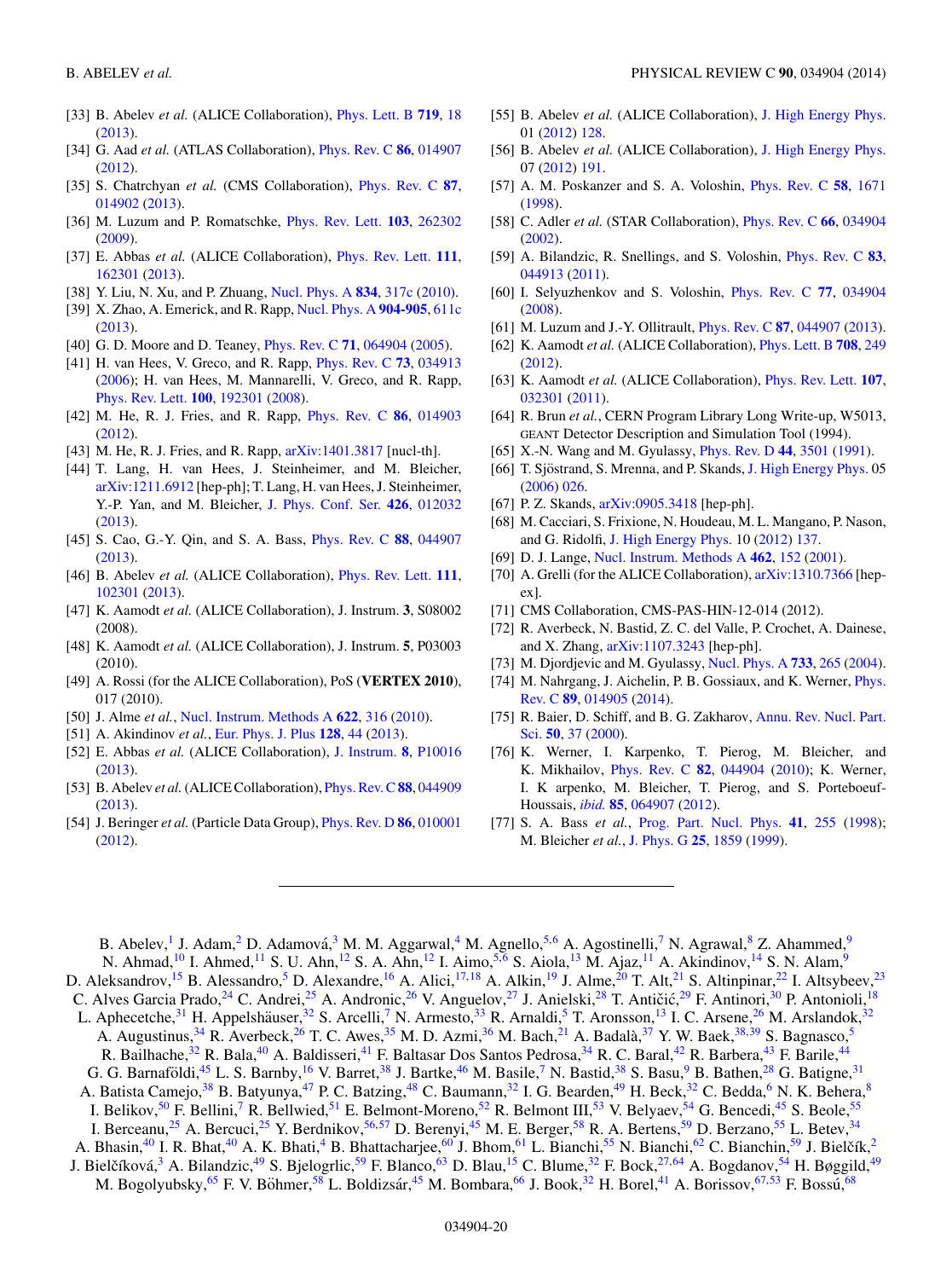M. Botje,<sup>[69](#page-23-0)</sup> E. Botta,<sup>[55](#page-22-0)</sup> S. Böttger,<sup>[70](#page-23-0)</sup> P. Braun-Munzinger,<sup>[26](#page-22-0)</sup> M. Bregant,<sup>[24](#page-22-0)</sup> T. Breitner,<sup>70</sup> T. A. Broker,<sup>[32](#page-22-0)</sup> T. A. Browning,<sup>[71](#page-23-0)</sup> M. Broz,<sup>[2](#page-21-0)</sup> E. Bruna,<sup>[5](#page-21-0)</sup> G. E. Bruno,<sup>[44](#page-22-0)</sup> D. Budnikov,<sup>[72](#page-23-0)</sup> H. Buesching,<sup>32</sup> S. Bufalino,<sup>5</sup> P. Buncic,<sup>[34](#page-22-0)</sup> O. Busch,<sup>27</sup> Z. Buthelezi,<sup>[68](#page-22-0)</sup> D. Caffarri,<sup>[73](#page-23-0)</sup> X. Cai,<sup>74</sup> H. Caines,<sup>[13](#page-22-0)</sup> L. Calero Diaz,<sup>62</sup> A. Caliva,<sup>59</sup> E. Calvo Villar,<sup>75</sup> P. Camerini,<sup>[76](#page-23-0)</sup> F. Carena,<sup>[34](#page-22-0)</sup> W. Carena,<sup>34</sup> J. Castillo Castellanos,<sup>[41](#page-22-0)</sup> E. A. R. Casula,<sup>[77](#page-23-0)</sup> V. Catanescu,<sup>[25](#page-22-0)</sup> C. Cavicchioli,<sup>[34](#page-22-0)</sup> C. Ceballos Sanchez,<sup>78</sup> J. Cepila,<sup>2</sup> P. Cerello,<sup>[5](#page-21-0)</sup> B. Chang,  $^{79}$  $^{79}$  $^{79}$  S. Chapeland,  $^{34}$  J. L. Charvet,  $^{41}$  S. Chattopadhyay,  $^{9}$  S. Chattopadhyay,  $^{80}$  V. Chelnokov,  $^{19}$  $^{19}$  $^{19}$  M. Cherney,  $^{81}$  $^{81}$  $^{81}$ C. Cheshkov, <sup>[82](#page-23-0)</sup> B. Cheynis, <sup>82</sup> V. Chibante Barroso,<sup>34</sup> D. D. Chinellato,<sup>[51](#page-22-0)</sup> P. Chochula,<sup>34</sup> M. Chojnacki,<sup>49</sup> S. Choudhury,<sup>9</sup> P. Christakoglou,<sup>[69](#page-23-0)</sup> C. H. Christensen,<sup>[49](#page-22-0)</sup> P. Christiansen,<sup>[83](#page-23-0)</sup> T. Chujo,<sup>[61](#page-22-0)</sup> S. U. Chung,<sup>[67](#page-22-0)</sup> C. Cicalo,<sup>[84](#page-23-0)</sup> L. Cifarelli,<sup>[7,](#page-21-0)[17](#page-22-0)</sup> F. Cindolo,<sup>[18](#page-22-0)</sup> J. Cleymans,<sup>36</sup> F. Colamaria,<sup>[44](#page-22-0)</sup> D. Colella,<sup>44</sup> A. Collu,<sup>[77](#page-23-0)</sup> M. Colocci,<sup>[7](#page-21-0)</sup> G. Conesa Balbastre,<sup>85</sup> Z. Conesa del Valle,<sup>86</sup> M. E. Connors,<sup>13</sup> J. G. Contreras, <sup>87</sup> T. M. Cormier,<sup>53</sup> Y. Corrales Morales, [55](#page-22-0) P. Cortese, <sup>[88](#page-23-0)</sup> I. Cortés Maldonado, <sup>[89](#page-23-0)</sup> M. R. Cosentino,<sup>[24](#page-22-0)</sup> F. Costa,<sup>[34](#page-22-0)</sup> P. Crochet,<sup>[38](#page-22-0)</sup> R. Cruz Albino,<sup>[87](#page-23-0)</sup> E. Cuautle,<sup>90</sup> L. Cunqueiro,<sup>62</sup> A. Dainese,<sup>[30](#page-22-0)</sup> R. Dang,<sup>74</sup> A. Danu, <sup>[91](#page-23-0)</sup> D. Das, <sup>80</sup> I. Das, <sup>86</sup> K. Das, <sup>80</sup> S. Das, <sup>92</sup> A. Dash, <sup>[93](#page-23-0)</sup> S. Dash, <sup>[8](#page-21-0)</sup> S. De, <sup>[9](#page-21-0)</sup> H. Delagrange, <sup>31,[\\*](#page-24-0)</sup> A. Deloff, <sup>[94](#page-23-0)</sup> E. Dénes, <sup>[45](#page-22-0)</sup> G. D'Erasmo,<sup>[44](#page-22-0)</sup> A. De Caro,<sup>[95,](#page-23-0)[17](#page-22-0)</sup> G. de Cataldo,<sup>[96](#page-23-0)</sup> J. de Cuveland,<sup>21</sup> A. De Falco,<sup>[77](#page-23-0)</sup> D. De Gruttola,<sup>9[5](#page-21-0),17</sup> N. De Marco,<sup>5</sup> S. De Pasquale,<sup>[95](#page-23-0)</sup> R. de Rooij,<sup>[59](#page-22-0)</sup> M. A. Diaz Corchero,<sup>[63](#page-22-0)</sup> T. Dietel,<sup>[28](#page-22-0)</sup> P. Dillenseger,<sup>[32](#page-22-0)</sup> R. Divià,<sup>[34](#page-22-0)</sup> D. Di Bari,<sup>[44](#page-22-0)</sup> S. Di Liberto,<sup>[97](#page-23-0)</sup> A. Di Mauro,<sup>[34](#page-22-0)</sup> P. Di Nezza,<sup>62</sup> Ø. Djuvsland,<sup>[22](#page-22-0)</sup> A. Dobrin,<sup>[59](#page-22-0)</sup> T. Dobrowolski,<sup>94</sup> D. Domenicis Gimenez,<sup>24</sup> B. Dönigus,<sup>[32](#page-22-0)</sup> O. Dordic,<sup>[48](#page-22-0)</sup> S. Dørheim,<sup>[58](#page-22-0)</sup> A. K. Dubey,<sup>[9](#page-21-0)</sup> A. Dubla,<sup>[59](#page-22-0)</sup> L. Ducroux,<sup>[82](#page-23-0)</sup> P. Dupieux,<sup>[38](#page-22-0)</sup> A. K. Dutta Majumdar,<sup>80</sup> T. E. Hilden,<sup>[98](#page-23-0)</sup> R. J. Ehlers,<sup>13</sup> D. Elia,<sup>[96](#page-23-0)</sup> H. Engel,<sup>70</sup> B. Erazmus,<sup>[34,31](#page-22-0)</sup> H. A. Erdal,<sup>20</sup> D. Eschweiler,<sup>[21](#page-22-0)</sup> B. Espagnon,<sup>[86](#page-23-0)</sup> M. Esposito,<sup>[34](#page-22-0)</sup> M. Estienne,  $31$  S. Esumi,  $61$  D. Evans,  $16$  S. Evdokimov,  $65$  D. Fabris,  $30$  J. Faivre,  $85$  D. Falchieri,  $7$  A. Fantoni,  $62$  M. Fasel,  $27$ D. Fehlker,<sup>22</sup> L. Feldkamp,<sup>[28](#page-22-0)</sup> D. Felea,<sup>[91](#page-23-0)</sup> A. Feliciello,<sup>[5](#page-21-0)</sup> G. Feofilov,<sup>[23](#page-22-0)</sup> J. Ferencei,<sup>3</sup> A. Fernández Téllez,<sup>[89](#page-23-0)</sup> E. G. Ferreiro,<sup>[33](#page-22-0)</sup> A. Ferretti,<sup>[55](#page-22-0)</sup> A. Festanti,<sup>[73](#page-23-0)</sup> J. Figiel,<sup>46</sup> M. A. S. Figueredo,<sup>[99](#page-23-0)</sup> S. Filchagin,<sup>[72](#page-23-0)</sup> D. Finogeev,<sup>[100](#page-23-0)</sup> F. M. Fionda,<sup>[44](#page-22-0)</sup> E. M. Fiore,<sup>44</sup> E. Floratos,<sup>[101](#page-23-0)</sup> M. Floris,<sup>[34](#page-22-0)</sup> S. Foertsch,<sup>[68](#page-22-0)</sup> P. Foka,<sup>[26](#page-22-0)</sup> S. Fokin,<sup>[15](#page-22-0)</sup> E. Fragiacomo,<sup>[102](#page-23-0)</sup> A. Francescon,<sup>34,[73](#page-23-0)</sup> U. Frankenfeld,<sup>26</sup> U. Fuchs,<sup>34</sup> C. Furget,<sup>[85](#page-23-0)</sup> M. Fusco Girard,<sup>[95](#page-23-0)</sup> J. J. Gaardhøje,<sup>49</sup> M. Gagliardi,<sup>[55](#page-22-0)</sup> A. M. Gago,<sup>[75](#page-23-0)</sup> M. Gallio,<sup>55</sup> D. R. Gangadharan, <sup>103</sup> P. Ganoti, <sup>35</sup> C. Garabatos, <sup>[26](#page-22-0)</sup> E. Garcia-Solis, <sup>[104](#page-23-0)</sup> C. Gargiulo, <sup>[34](#page-22-0)</sup> I. Garishvili, <sup>1</sup> J. Gerhard, <sup>[21](#page-22-0)</sup> M. Germain,<sup>[31](#page-22-0)</sup> A. Gheata,<sup>[34](#page-22-0)</sup> M. Gheata,<sup>34,[91](#page-23-0)</sup> B. Ghidini,<sup>44</sup> P. Ghosh,<sup>[9](#page-21-0)</sup> S. K. Ghosh,<sup>[92](#page-23-0)</sup> P. Gianotti,<sup>62</sup> P. Giubellino,<sup>34</sup> E. Gladysz-Dziadus,<sup>[46](#page-22-0)</sup> P. Glässel,<sup>[27](#page-22-0)</sup> A. Gomez Ramirez,<sup>[70](#page-23-0)</sup> P. González-Zamora,<sup>[63](#page-22-0)</sup> S. Gorbunov,<sup>21</sup> L. Görlich,<sup>46</sup> S. Gotovac,<sup>105</sup> L. K. Graczykowski,<sup>[106](#page-23-0)</sup> R. Grajcarek,<sup>[27](#page-22-0)</sup> A. Grelli,<sup>[59](#page-22-0)</sup> A. Grigoras,<sup>[34](#page-22-0)</sup> C. Grigoras,<sup>34</sup> V. Grigoriev,<sup>[54](#page-22-0)</sup> A. Grigoryan,<sup>[107](#page-23-0)</sup> S. Grigoryan,<sup>[47](#page-22-0)</sup> B. Grinyov,<sup>[19](#page-22-0)</sup> N. Grion,<sup>[102](#page-23-0)</sup> J. F. Grosse-Oetringhaus,<sup>34</sup> J.-Y. Grossiord,<sup>[82](#page-23-0)</sup> R. Grosso,<sup>[34](#page-22-0)</sup> F. Guber,<sup>[100](#page-23-0)</sup> R. Guernane, <sup>[85](#page-23-0)</sup> B. Guerzoni,<sup>7</sup> M. Guilbaud, <sup>[82](#page-23-0)</sup> K. Gulbrandsen, <sup>[49](#page-22-0)</sup> H. Gulkanyan, <sup>[107](#page-23-0)</sup> M. Gumbo, <sup>[36](#page-22-0)</sup> T. Gunji, <sup>[108](#page-23-0)</sup> A. Gupta, <sup>[40](#page-22-0)</sup> R. Gupta, <sup>[40](#page-22-0)</sup> K. H. Khan, <sup>[11](#page-22-0)</sup> R. Haake, <sup>[28](#page-22-0)</sup> Ø. Haaland, <sup>[22](#page-22-0)</sup> C. Hadjidakis, <sup>86</sup> M. Haiduc, <sup>91</sup> H. Hamagaki, <sup>108</sup> G. Hamar, <sup>45</sup> L. D. Hanratty,<sup>[16](#page-22-0)</sup> A. Hansen,<sup>49</sup> J. W. Harris,<sup>13</sup> H. Hartmann,<sup>[21](#page-22-0)</sup> A. Harton,<sup>[104](#page-23-0)</sup> D. Hatzifotiadou,<sup>[18](#page-22-0)</sup> S. Hayashi,<sup>[108](#page-23-0)</sup> S. T. Heckel,<sup>[32](#page-22-0)</sup> M. Heide,<sup>[28](#page-22-0)</sup> H. Helstrup,<sup>[20](#page-22-0)</sup> A. Herghelegiu,<sup>25</sup> G. Herrera Corral,<sup>[87](#page-23-0)</sup> B. A. Hess,<sup>109</sup> K. F. Hetland,<sup>20</sup> B. Hippolyte,<sup>[50](#page-22-0)</sup> J. Hladky,<sup>110</sup> P. Hristov,<sup>[34](#page-22-0)</sup> M. Huang,<sup>22</sup> T. J. Humanic,<sup>103</sup> N. Hussain,<sup>[60](#page-22-0)</sup> D. Hutter,<sup>21</sup> D. S. Hwang,<sup>111</sup> R. Ilkaev,<sup>[72](#page-23-0)</sup> I. Ilkiv,<sup>[94](#page-23-0)</sup> M. Inaba,<sup>61</sup> G. M. Innocenti,<sup>[55](#page-22-0)</sup> C. Ionita,<sup>[34](#page-22-0)</sup> M. Ippolitov,<sup>[15](#page-22-0)</sup> M. Irfan,<sup>[10](#page-22-0)</sup> M. Ivanov,<sup>[26](#page-22-0)</sup> V. Ivanov,<sup>[57](#page-22-0)</sup> A. Jachołkowski,<sup>43</sup> P. M. Jacobs,<sup>64</sup> C. Jahnke,<sup>[24](#page-22-0)</sup> H. J. Jang,<sup>12</sup> M. A. Janik,<sup>[106](#page-23-0)</sup> P. H. S. Y. Jayarathna,<sup>51</sup> C. Jena,<sup>[73](#page-23-0)</sup> S. Jena,<sup>[51](#page-22-0)</sup> R. T. Jimenez Bustamante,<sup>[90](#page-23-0)</sup> P. G. Jones, <sup>16</sup> H. Jung, <sup>[39](#page-22-0)</sup> A. Jusko, <sup>[16](#page-22-0)</sup> V. Kadyshevskiy, <sup>[47](#page-22-0)</sup> S. Kalcher, <sup>[21](#page-22-0)</sup> P. Kalinak, <sup>[112](#page-23-0)</sup> A. Kalweit, <sup>[34](#page-22-0)</sup> J. Kamin, <sup>[32](#page-22-0)</sup> J. H. Kang, <sup>[113](#page-23-0)</sup> V. Kaplin,<sup>[54](#page-22-0)</sup> S. Kar,<sup>9</sup> A. Karasu Uysal,<sup>114</sup> O. Karavichev,<sup>[100](#page-23-0)</sup> T. Karavicheva,<sup>100</sup> E. Karpechev,<sup>100</sup> U. Kebschull,<sup>70</sup> R. Keidel,<sup>[115](#page-23-0)</sup> D. L. D. Keijdener,<sup>[59](#page-22-0)</sup> M. M. Khan,<sup>116,[10](#page-22-0)</sup> P. Khan,<sup>[80](#page-23-0)</sup> S. A. Khan,<sup>9</sup> A. Khanzadeev,<sup>[57](#page-22-0)</sup> Y. Kharlov,<sup>65</sup> B. Kileng,<sup>[20](#page-22-0)</sup> B. Kim,<sup>[113](#page-23-0)</sup> D. W. Kim,<sup>[12,39](#page-22-0)</sup> D. J. Kim,<sup>[79](#page-23-0)</sup> J. S. Kim,<sup>[39](#page-22-0)</sup> M. Kim,<sup>39</sup> M. Kim,<sup>[113](#page-23-0)</sup> S. Kim,<sup>[111](#page-23-0)</sup> T. Kim,<sup>113</sup> S. Kirsch,<sup>[21](#page-22-0)</sup> I. Kisel,<sup>21</sup> S. Kiselev,<sup>[14](#page-22-0)</sup> A. Kisiel,<sup>[106](#page-23-0)</sup> G. Kiss,<sup>[45](#page-22-0)</sup> J. L. Klay,<sup>117</sup> J. Klein,<sup>27</sup> C. Klein-Bösing,<sup>[28](#page-22-0)</sup> A. Kluge,<sup>[34](#page-22-0)</sup> M. L. Knichel,<sup>[26](#page-22-0)</sup> A. G. Knospe,<sup>118</sup> C. Kobdaj,<sup>[34](#page-22-0)[,119](#page-23-0)</sup> M. Kofarago,<sup>34</sup> M. K. Köhler,<sup>[26](#page-22-0)</sup> T. Kollegger,<sup>21</sup> A. Kolojvari,<sup>[23](#page-22-0)</sup> V. Kondratiev,<sup>23</sup> N. Kondratyeva,<sup>54</sup> A. Konevskikh, <sup>[100](#page-23-0)</sup> V. Kovalenko, <sup>[23](#page-22-0)</sup> M. Kowalski, <sup>[46](#page-22-0)</sup> S. Kox, <sup>[85](#page-23-0)</sup> G. Koyithatta Meethaleveedu, <sup>[8](#page-21-0)</sup> J. Kral, <sup>[79](#page-23-0)</sup> I. Králik, <sup>[112](#page-23-0)</sup> F. Kramer, <sup>[32](#page-22-0)</sup> A. Kravčáková,<sup>[66](#page-22-0)</sup> M. Krelina,<sup>[2](#page-21-0)</sup> M. Kretz,<sup>[21](#page-22-0)</sup> M. Krivda,<sup>[16,](#page-22-0)[112](#page-23-0)</sup> F. Krizek,<sup>[3](#page-21-0)</sup> E. Kryshen,<sup>[34](#page-22-0)</sup> M. Krzewicki,<sup>[26](#page-22-0)</sup> V. Kučera,<sup>3</sup> Y. Kucheriaev,<sup>15,[\\*](#page-24-0)</sup> T. Kugathasan,<sup>[34](#page-22-0)</sup> C. Kuhn,<sup>[50](#page-22-0)</sup> P. G. Kuijer,<sup>[69](#page-23-0)</sup> I. Kulakov,<sup>32</sup> J. Kumar,<sup>8</sup> P. Kurashvili,<sup>[94](#page-23-0)</sup> A. Kurepin,<sup>[100](#page-23-0)</sup> A. B. Kurepin,<sup>[100](#page-23-0)</sup> A. Kuryakin,<sup>[72](#page-23-0)</sup> S. Kushpil,<sup>[3](#page-21-0)</sup> M. J. Kweon,<sup>27</sup> Y. Kwon,<sup>[113](#page-23-0)</sup> P. Ladron de Guevara,<sup>90</sup> C. Lagana Fernandes,<sup>[24](#page-22-0)</sup> I. Lakomov,  $86$  R. Langoy,  $120$  C. Lara,  $70$  A. Lardeux,  $31$  A. Lattuca,  $55$  S. L. La Pointe,  $59$  P. La Rocca,  $43$  R. Lea,  $76$  L. Leardini,  $27$ G. R. Lee, <sup>16</sup> I. Legrand, <sup>[34](#page-22-0)</sup> J. Lehnert, <sup>32</sup> R. C. Lemmon, <sup>121</sup> V. Lenti, <sup>[96](#page-23-0)</sup> E. Leogrande, <sup>59</sup> M. Leoncino, <sup>[55](#page-22-0)</sup> I. León Monzón, <sup>[122](#page-23-0)</sup> P. Lévai,<sup>[45](#page-22-0)</sup> S. Li,<sup>[38,](#page-22-0)[74](#page-23-0)</sup> J. Lien,<sup>[120](#page-23-0)</sup> R. Lietava,<sup>[16](#page-22-0)</sup> S. Lindal,<sup>[48](#page-22-0)</sup> V. Lindenstruth,<sup>21</sup> C. Lippmann,<sup>[26](#page-22-0)</sup> M. A. Lisa,<sup>[103](#page-23-0)</sup> H. M. Ljunggren,<sup>83</sup> D. F. Lodato,<sup>[59](#page-22-0)</sup> P. I. Loenne,<sup>22</sup> V. R. Loggins,<sup>[53](#page-22-0)</sup> V. Loginov,<sup>[54](#page-22-0)</sup> D. Lohner,<sup>27</sup> C. Loizides,<sup>[64](#page-22-0)</sup> X. Lopez,<sup>38</sup> E. López Torres,<sup>[78](#page-23-0)</sup> X.-G. Lu,<sup>[27](#page-22-0)</sup> P. Luettig,<sup>32</sup> M. Lunardon,<sup>[73](#page-23-0)</sup> G. Luparello,<sup>[59](#page-22-0)</sup> R. Ma,<sup>[13](#page-22-0)</sup> A. Maevskaya,<sup>[100](#page-23-0)</sup> M. Mager,<sup>[34](#page-22-0)</sup> D. P. Mahapatra,<sup>42</sup> S. M. Mahmood,<sup>48</sup> A. Maire,<sup>[27](#page-22-0)</sup> R. D. Majka,<sup>[13](#page-22-0)</sup> M. Malaev,<sup>[57](#page-22-0)</sup> I. Maldonado Cervantes,<sup>90</sup> L. Malinina,<sup>[123](#page-23-0)[,47](#page-22-0)</sup> D. Mal'Kevich,<sup>[14](#page-22-0)</sup> P. Malzacher,<sup>26</sup> A. Mamonov,<sup>[72](#page-23-0)</sup> L. Manceau,<sup>[5](#page-21-0)</sup> V. Manko,<sup>[15](#page-22-0)</sup> F. Manso,<sup>[38](#page-22-0)</sup> V. Manzari,<sup>96</sup> M. Marchisone,<sup>[38,55](#page-22-0)</sup> J. Mareš,<sup>[110](#page-23-0)</sup> G. V. Margagliotti,<sup>[76](#page-23-0)</sup> A. Margotti,<sup>[18](#page-22-0)</sup> A. Marín,<sup>[26](#page-22-0)</sup> C. Markert,<sup>118</sup> M. Marquard,<sup>[32](#page-22-0)</sup> I. Martashvili,<sup>124</sup> N. A. Martin,<sup>26</sup> P. Martinengo,<sup>[34](#page-22-0)</sup> M. I. Martínez,<sup>[89](#page-23-0)</sup> G. Martínez García,<sup>[31](#page-22-0)</sup> J. Martin Blanco,<sup>31</sup> Y. Martynov,<sup>[19](#page-22-0)</sup> A. Mas,<sup>31</sup> S. Masciocchi,<sup>[26](#page-22-0)</sup> M. Masera,<sup>[55](#page-22-0)</sup> A. Masoni,<sup>84</sup> L. Massacrier,<sup>31</sup> A. Mastroserio,<sup>[44](#page-22-0)</sup> A. Matyja,<sup>[46](#page-22-0)</sup> C. Mayer,<sup>46</sup> J. Mazer,<sup>124</sup> M. A. Mazzoni,<sup>97</sup> F. Meddi, <sup>[125](#page-23-0)</sup> A. Menchaca-Rocha, <sup>52</sup> J. Mercado Pérez, <sup>[27](#page-22-0)</sup> M. Meres, <sup>126</sup> Y. Miake, <sup>[61](#page-22-0)</sup> K. Mikhaylov, <sup>47, 14</sup> L. Milano, <sup>[34](#page-22-0)</sup> J. Milosevic,<sup>[127,](#page-23-0)[48](#page-22-0)</sup> A. Mischke,<sup>[59](#page-22-0)</sup> A. N. Mishra,<sup>[128](#page-24-0)</sup> D. Miśkowiec,<sup>[26](#page-22-0)</sup> J. Mitra,<sup>[9](#page-21-0)</sup> C. M. Mitu,<sup>[91](#page-23-0)</sup> J. Mlynarz,<sup>[53](#page-22-0)</sup> N. Mohammadi,<sup>59</sup> B. Mohanty, <sup>[129,](#page-24-0)[9](#page-21-0)</sup> L. Molnar, <sup>[50](#page-22-0)</sup> L. Montaño Zetina, <sup>[87](#page-23-0)</sup> E. Montes, <sup>[63](#page-22-0)</sup> M. Morando, <sup>73</sup> D. A. Moreira De Godoy, <sup>[24](#page-22-0)</sup> S. Moretto, <sup>[73](#page-23-0)</sup> A. Morsch,<sup>[34](#page-22-0)</sup> V. Muccifora,<sup>62</sup> E. Mudnic,<sup>[105](#page-23-0)</sup> D. Mühlheim,<sup>[28](#page-22-0)</sup> S. Muhuri,<sup>[9](#page-21-0)</sup> M. Mukherjee,<sup>9</sup> H. Müller,<sup>34</sup> M. G. Munhoz,<sup>[24](#page-22-0)</sup> S. Murray,<sup>[36](#page-22-0)</sup> L. Musa,<sup>[34](#page-22-0)</sup> J. Musinsky,<sup>112</sup> B. K. Nandi,<sup>8</sup> R. Nania,<sup>[18](#page-22-0)</sup> E. Nappi,<sup>[96](#page-23-0)</sup> C. Nattrass,<sup>[124](#page-23-0)</sup> K. Nayak,<sup>129</sup> T. K. Nayak,<sup>9</sup>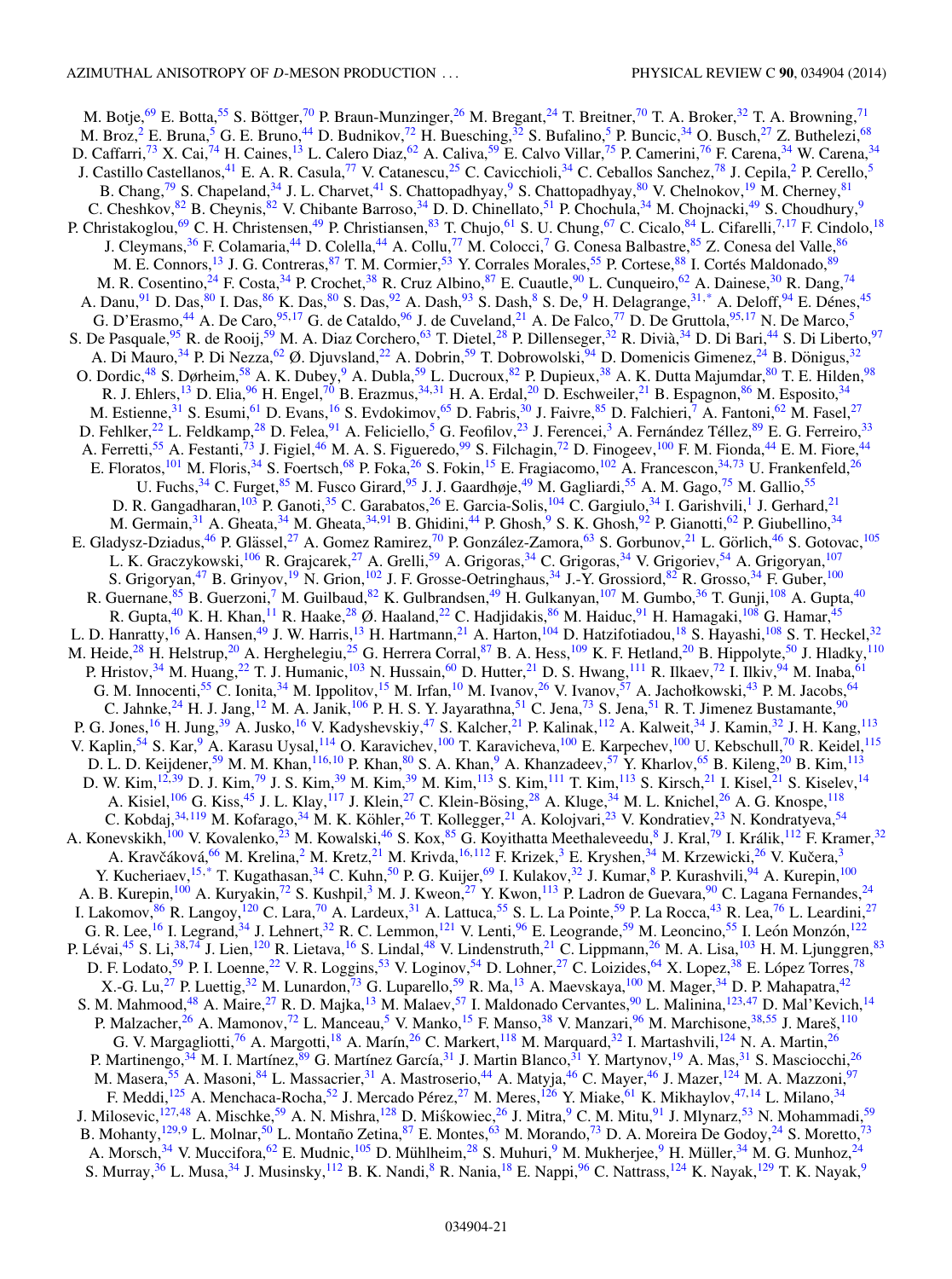<span id="page-21-0"></span>S. Nazarenko,<sup>[72](#page-23-0)</sup> A. Nedosekin,<sup>14</sup> M. Nicassio,<sup>[26](#page-22-0)</sup> M. Niculescu,<sup>[34,](#page-22-0)[91](#page-23-0)</sup> B. S. Nielsen,<sup>[49](#page-22-0)</sup> S. Nikolaev,<sup>[15](#page-22-0)</sup> S. Nikulin,<sup>15</sup> V. Nikulin,<sup>[57](#page-22-0)</sup> B. S. Nilsen, [81](#page-23-0) F. Noferini, <sup>[17,18](#page-22-0)</sup> P. Nomokonov, <sup>[47](#page-22-0)</sup> G. Nooren, <sup>59</sup> J. Norman, <sup>99</sup> A. Nyanin, <sup>[15](#page-22-0)</sup> J. Nystrand, <sup>22</sup> H. Oeschler, <sup>27</sup> S. Oh, <sup>[13](#page-22-0)</sup> S. K. Oh,<sup>[39,](#page-22-0)[†](#page-0-0)</sup> A. Okatan,<sup>[114](#page-23-0)</sup> L. Olah,<sup>[45](#page-22-0)</sup> J. Oleniacz,<sup>106</sup> A. C. Oliveira Da Silva,<sup>[24](#page-22-0)</sup> J. Onderwaater,<sup>26</sup> C. Oppedisano,<sup>5</sup> A. Ortiz Velasquez,<sup>[83](#page-23-0)</sup> G. Ortona,<sup>[55](#page-22-0)</sup> A. Oskarsson,<sup>83</sup> J. Otwinowski,<sup>[26](#page-22-0)</sup> K. Oyama,<sup>[27](#page-22-0)</sup> P. Sahoo,<sup>[128](#page-24-0)</sup> Y. Pachmayer,<sup>27</sup> M. Pachr,<sup>2</sup> P. Pagano,<sup>95</sup> G. Paić,<sup>[90](#page-23-0)</sup> F. Painke,<sup>[21](#page-22-0)</sup> C. Pajares,<sup>33</sup> S. K. Pal,<sup>9</sup> A. Palmeri,<sup>[37](#page-22-0)</sup> D. Pant,<sup>8</sup> V. Papikyan,<sup>[107](#page-23-0)</sup> G. S. Pappalardo,<sup>37</sup> P. Pareek,<sup>1[28](#page-22-0)</sup> W. J. Park,<sup>26</sup> S. Parmar,<sup>4</sup> A. Passfeld,<sup>28</sup> D. I. Patalakha,<sup>[65](#page-22-0)</sup> V. Paticchio,<sup>[96](#page-23-0)</sup> B. Paul,<sup>[80](#page-23-0)</sup> T. Pawlak,<sup>[106](#page-23-0)</sup> T. Peitzmann,<sup>[59](#page-22-0)</sup> H. Pereira Da Costa,<sup>[41](#page-22-0)</sup> E. Pereira De Oliveira Filho,<sup>[24](#page-22-0)</sup> D. Peresunko,<sup>15</sup> C. E. Pérez Lara,<sup>[69](#page-23-0)</sup> A. Pesci,<sup>18</sup> V. Peskov,<sup>[32](#page-22-0)</sup> Y. Pestov,<sup>[130](#page-24-0)</sup> V. Petráček, <sup>2</sup> M. Petran, <sup>2</sup> M. Petris, <sup>[25](#page-22-0)</sup> M. Petrovici, <sup>25</sup> C. Petta, <sup>[43](#page-22-0)</sup> S. Piano, <sup>[102](#page-23-0)</sup> M. Pikna, <sup>[126](#page-23-0)</sup> P. Pillot, <sup>[31](#page-22-0)</sup> O. Pinazza, <sup>18, 34</sup> L. Pinsky, [51](#page-22-0) D. B. Piyarathna, 51 M. Płoskoń, <sup>[64](#page-22-0)</sup> M. Planinic, <sup>[131,](#page-24-0)[29](#page-22-0)</sup> J. Pluta, <sup>[106](#page-23-0)</sup> S. Pochybova, <sup>45</sup> P. L. M. Podesta-Lerma, <sup>[122](#page-23-0)</sup> M. G. Poghosyan,<sup>[34](#page-22-0)</sup> E. H. O. Pohjoisaho,<sup>98</sup> B. Polichtchouk,<sup>[65](#page-22-0)</sup> N. Poljak,<sup>[29](#page-22-0)</sup> A. Pop,<sup>25</sup> S. Porteboeuf-Houssais,<sup>38</sup> J. Porter,<sup>64</sup> B. Potukuchi,<sup>[40](#page-22-0)</sup> S. K. Prasad,<sup>[53](#page-22-0)</sup> R. Preghenella,<sup>18,17</sup> F. Prino,<sup>5</sup> C. A. Pruneau,<sup>53</sup> I. Pshenichnov,<sup>100</sup> G. Puddu,<sup>[77](#page-23-0)</sup> P. Pujahari,<sup>53</sup> V. Punin,<sup>[72](#page-23-0)</sup> J. Putschke,<sup>53</sup> H. Qvigstad,<sup>[48](#page-22-0)</sup> A. Rachevski,<sup>102</sup> S. Raha,<sup>[92](#page-23-0)</sup> J. Rak,<sup>79</sup> A. Rakotozafindrabe,<sup>[41](#page-22-0)</sup> L. Ramello,<sup>[88](#page-23-0)</sup> R. Raniwala,<sup>[132](#page-24-0)</sup> S. Raniwala,<sup>132</sup> S. S. Räsänen,<sup>[98](#page-23-0)</sup> B. T. Rascanu,<sup>[32](#page-22-0)</sup> D. Rathee,<sup>4</sup> A. W. Rauf,<sup>[11](#page-22-0)</sup> V. Razazi,<sup>[77](#page-23-0)</sup> K. F. Read,<sup>124</sup> J. S. Real, <sup>85</sup> K. Redlich, <sup>[133,](#page-24-0) [94](#page-23-0)</sup> R. J. Reed, <sup>13</sup> A. Rehman, <sup>22</sup> P. Reichelt, <sup>32</sup> M. Reicher, <sup>[59](#page-22-0)</sup> F. Reidt, <sup>34</sup> R. Renfordt, <sup>[32](#page-22-0)</sup> A. R. Reolon, <sup>[62](#page-22-0)</sup> A. Reshetin,<sup>[100](#page-23-0)</sup> F. Rettig,<sup>[21](#page-22-0)</sup> J.-P. Revol,<sup>34</sup> K. Reygers,<sup>27</sup> V. Riabov,<sup>[57](#page-22-0)</sup> R. A. Ricci,<sup>[134](#page-24-0)</sup> T. Richert,<sup>[83](#page-23-0)</sup> M. Richter,<sup>[48](#page-22-0)</sup> P. Riedler,<sup>[34](#page-22-0)</sup> W. Riegler,<sup>[34](#page-22-0)</sup> F. Riggi,<sup>43</sup> A. Rivetti,<sup>5</sup> E. Rocco,<sup>[59](#page-22-0)</sup> M. Rodríguez Cahuantzi,<sup>[89](#page-23-0)</sup> A. Rodriguez Manso,<sup>69</sup> K. Røed,<sup>48</sup> E. Rogochaya, <sup>[47](#page-22-0)</sup> S. Rohni, <sup>[40](#page-22-0)</sup> D. Rohr, <sup>[21](#page-22-0)</sup> D. Röhrich, <sup>[22](#page-22-0)</sup> R. Romita, <sup>[121](#page-23-0)</sup> F. Ronchetti, <sup>[62](#page-22-0)</sup> L. Ronflette, <sup>[31](#page-22-0)</sup> P. Rosnet, <sup>[38](#page-22-0)</sup> A. Rossi, <sup>[34](#page-22-0)</sup> F. Roukoutakis, <sup>[101](#page-23-0)</sup> A. Roy, <sup>[128](#page-24-0)</sup> C. Roy, <sup>[50](#page-22-0)</sup> P. Roy, <sup>[80](#page-23-0)</sup> A. J. Rubio Montero, <sup>63</sup> R. Rui, <sup>[76](#page-23-0)</sup> R. Russo, <sup>[55](#page-22-0)</sup> E. Ryabinkin, <sup>[15](#page-22-0)</sup> Y. Ryabov, <sup>[57](#page-22-0)</sup> A. Rybicki,<sup>[46](#page-22-0)</sup> S. Sadovsky,<sup>[65](#page-22-0)</sup> K. Šafařík,<sup>[34](#page-22-0)</sup> B. Sahlmuller,<sup>32</sup> R. Sahoo,<sup>[128](#page-24-0)</sup> P. K. Sahu,<sup>42</sup> J. Saini,<sup>9</sup> S. Sakai,<sup>[64](#page-22-0)</sup> C. A. Salgado,<sup>[33](#page-22-0)</sup> J. Salzwedel,<sup>103</sup> S. Sambyal,<sup>[40](#page-22-0)</sup> V. Samsonov,<sup>[57](#page-22-0)</sup> X. Sanchez Castro,<sup>50</sup> F. J. Sánchez Rodríguez,<sup>[122](#page-23-0)</sup> L. Šándor,<sup>[112](#page-23-0)</sup> A. Sandoval,<sup>52</sup> M. Sano,<sup>61</sup> G. Santagati,<sup>[43](#page-22-0)</sup> D. Sarkar,<sup>9</sup> E. Scapparone,<sup>18</sup> F. Scarlassara,<sup>[73](#page-23-0)</sup> R. P. Scharenberg,<sup>71</sup> C. Schiaua,<sup>25</sup> R. Schicker,<sup>27</sup> C. Schmidt,<sup>[26](#page-22-0)</sup> H. R. Schmidt,<sup>[109](#page-23-0)</sup> S. Schuchmann,<sup>[32](#page-22-0)</sup> J. Schukraft,<sup>34</sup> M. Schulc,<sup>2</sup> T. Schuster,<sup>13</sup> Y. Schutz,<sup>31[,34](#page-22-0)</sup> K. Schwarz,<sup>26</sup> K. Schweda,<sup>26</sup> G. Scioli,<sup>7</sup> E. Scomparin,<sup>5</sup> R. Scott,<sup>[124](#page-23-0)</sup> G. Segato,<sup>[73](#page-23-0)</sup> J. E. Seger,<sup>81</sup> Y. Sekiguchi,<sup>[108](#page-23-0)</sup> I. Selyuzhenkov,<sup>26</sup> J. Seo,<sup>67</sup> E. Serradilla, <sup>[63,52](#page-22-0)</sup> A. Sevcenco, <sup>[91](#page-23-0)</sup> A. Shabetai, <sup>31</sup> G. Shabratova, <sup>47</sup> R. Shahoyan, <sup>[34](#page-22-0)</sup> A. Shangaraev, <sup>65</sup> N. Sharma, <sup>124</sup> S. Sharma, <sup>[40](#page-22-0)</sup> K. Shigaki,<sup>[135](#page-24-0)</sup> K. Shtejer,<sup>55</sup> Y. Sibiriak,<sup>[15](#page-22-0)</sup> E. Sicking,<sup>[28,34](#page-22-0)</sup> S. Siddhanta,<sup>[84](#page-23-0)</sup> T. Siemiarczuk,<sup>94</sup> D. Silvermyr,<sup>35</sup> C. Silvestre,<sup>[85](#page-23-0)</sup> G. Simatovic,<sup>[131](#page-24-0)</sup> R. Singaraju,<sup>9</sup> R. Singh,<sup>[40](#page-22-0)</sup> S. Singha,<sup>9[,129](#page-24-0)</sup> V. Singhal,<sup>9</sup> B. C. Sinha,<sup>9</sup> T. Sinha,<sup>[80](#page-23-0)</sup> B. Sitar,<sup>[126](#page-23-0)</sup> M. Sitta,<sup>[88](#page-23-0)</sup> T. B. Skaali,<sup>[48](#page-22-0)</sup> K. Skjerdal,<sup>[22](#page-22-0)</sup> M. Slupecki,<sup>79</sup> N. Smirnov,<sup>[13](#page-22-0)</sup> R. J. M. Snellings,<sup>[59](#page-22-0)</sup> C. Søgaard,<sup>[83](#page-23-0)</sup> R. Soltz,<sup>1</sup> J. Song,<sup>67</sup> M. Song,<sup>113</sup> F. Soramel,<sup>[73](#page-23-0)</sup> S. Sorensen,<sup>[124](#page-23-0)</sup> M. Spacek,<sup>2</sup> E. Spiriti,<sup>[62](#page-22-0)</sup> I. Sputowska,<sup>46</sup> M. Spyropoulou-Stassinaki,<sup>101</sup> B. K. Srivastava,<sup>[71](#page-23-0)</sup> J. Stachel,<sup>27</sup> I. Stan,<sup>91</sup> G. Stefanek,<sup>[94](#page-23-0)</sup> M. Steinpreis,<sup>103</sup> E. Stenlund,<sup>[83](#page-23-0)</sup> G. Steyn,<sup>[68](#page-22-0)</sup> J. H. Stiller,<sup>27</sup> D. Stocco,<sup>[31](#page-22-0)</sup> M. Stolpovskiy,<sup>[65](#page-22-0)</sup> P. Strmen,<sup>[126](#page-23-0)</sup> A. A. P. Suaide,<sup>[24](#page-22-0)</sup> T. Sugitate,<sup>[135](#page-24-0)</sup> C. Suire,<sup>[86](#page-23-0)</sup> M. Suleymanov,<sup>[11](#page-22-0)</sup> R. Sultanov,<sup>[14](#page-22-0)</sup> M. Šumbera,<sup>3</sup> T. Susa,<sup>[29](#page-22-0)</sup> T. J. M. Symons,<sup>64</sup> A. Szabo,<sup>[126](#page-23-0)</sup> A. Szanto de Toledo,<sup>[24](#page-22-0)</sup> I. Szarka,<sup>126</sup> A. Szczepankiewicz,<sup>34</sup> M. Szymanski,<sup>106</sup> J. Takahashi,<sup>93</sup> M. A. Tangaro,<sup>44</sup> J. D. Tapia Takaki,<sup>136,[86](#page-23-0)</sup> A. Tarantola Peloni,<sup>[32](#page-22-0)</sup> A. Tarazona Martinez,<sup>[34](#page-22-0)</sup> M. G. Tarzila,<sup>[25](#page-22-0)</sup> A. Tauro,<sup>34</sup> G. Tejeda Muñoz,  $^{89}$  $^{89}$  $^{89}$  A. Telesca,  $^{34}$  $^{34}$  $^{34}$  C. Terrevoli,  $^{77}$  $^{77}$  $^{77}$  J. Thäder,  $^{26}$  $^{26}$  $^{26}$  D. Thomas,  $^{59}$  R. Tieulent,  $^{82}$  $^{82}$  $^{82}$  A. R. Timmins,  $^{51}$  $^{51}$  $^{51}$  A. Toia,  $^{30}$  $^{30}$  $^{30}$ V. Trubnikov,<sup>[19](#page-22-0)</sup> W. H. Trzaska,<sup>[79](#page-23-0)</sup> T. Tsuji,<sup>108</sup> A. Tumkin,<sup>[72](#page-23-0)</sup> R. Turrisi,<sup>[30](#page-22-0)</sup> T. S. Tveter,<sup>[48](#page-22-0)</sup> K. Ullaland,<sup>[22](#page-22-0)</sup> A. Uras,<sup>[82](#page-23-0)</sup> G. L. Usai,<sup>[77](#page-23-0)</sup> M. Vajzer,<sup>3</sup> M. Vala,<sup>[112,](#page-23-0)[47](#page-22-0)</sup> L. Valencia Palomo,<sup>38</sup> S. Vallero,<sup>[27](#page-22-0)</sup> P. Vande Vyvre,<sup>[34](#page-22-0)</sup> J. Van Der Maarel,<sup>[59](#page-22-0)</sup> J. W. Van Hoorne,<sup>34</sup> M. van Leeuwen,<sup>59</sup> A. Vargas,<sup>[89](#page-23-0)</sup> M. Vargyas,<sup>[79](#page-23-0)</sup> R. Varma,<sup>8</sup> M. Vasileiou,<sup>[101](#page-23-0)</sup> A. Vasiliev,<sup>[15](#page-22-0)</sup> V. Vechernin,<sup>[23](#page-22-0)</sup> M. Veldhoen,<sup>[59](#page-22-0)</sup> A. Velure,<sup>[22](#page-22-0)</sup> M. Venaruzzo,<sup>[76,](#page-23-0)[134](#page-24-0)</sup> E. Vercellin,<sup>[55](#page-22-0)</sup> S. Vergara Limón,<sup>[89](#page-23-0)</sup> R. Vernet,<sup>[137](#page-24-0)</sup> M. Verweij,<sup>[53](#page-22-0)</sup> L. Vickovic,<sup>[105](#page-23-0)</sup> G. Viesti,<sup>[73](#page-23-0)</sup> J. Viinikainen,<sup>79</sup> Z. Vilakazi,<sup>[68](#page-22-0)</sup> O. Villalobos Baillie,<sup>[16](#page-22-0)</sup> A. Vinogradov,<sup>[15](#page-22-0)</sup> L. Vinogradov,<sup>[23](#page-22-0)</sup> Y. Vinogradov,<sup>[72](#page-23-0)</sup> T. Virgili,<sup>[95](#page-23-0)</sup> Y. P. Viyogi,<sup>9</sup> A. Vodopyanov,<sup>[47](#page-22-0)</sup> M. A. Völkl,<sup>[27](#page-22-0)</sup> K. Voloshin,<sup>[14](#page-22-0)</sup> S. A. Voloshin,<sup>[53](#page-22-0)</sup> G. Volpe,<sup>[34](#page-22-0)</sup> B. von Haller,<sup>34</sup> I. Vorobyev,<sup>23</sup> D. Vranic,  $34,26$  J. Vrláková,  $66$  B. Vulpescu,  $38$  A. Vyushin,  $72$  B. Wagner,  $22$  J. Wagner,  $26$  V. Wagner,  $2$  M. Wang,  $74,31$  $74,31$  Y. Wang,  $27$ D. Watanabe, <sup>[61](#page-22-0)</sup> M. Weber, <sup>[51](#page-22-0)</sup> J. P. Wessels, <sup>28</sup> U. Westerhoff, <sup>28</sup> J. Wiechula, <sup>[109](#page-23-0)</sup> J. Wikne, <sup>48</sup> M. Wilde, <sup>[28](#page-22-0)</sup> G. Wilk, <sup>[94](#page-23-0)</sup> J. Wilkinson,<sup>27</sup> M. C. S. Williams,<sup>[18](#page-22-0)</sup> B. Windelband,<sup>[27](#page-22-0)</sup> M. Winn,<sup>27</sup> C. G. Yaldo,<sup>[53](#page-22-0)</sup> Y. Yamaguchi,<sup>[108](#page-23-0)</sup> H. Yang,<sup>59</sup> P. Yang,<sup>[74](#page-23-0)</sup> S. Yang,<sup>[22](#page-22-0)</sup> S. Yano,<sup>[135](#page-24-0)</sup> S. Yasnopolskiy,<sup>[15](#page-22-0)</sup> J. Yi,<sup>[67](#page-22-0)</sup> Z. Yin,<sup>[74](#page-23-0)</sup> I.-K. Yoo,<sup>67</sup> I. Yushmanov,<sup>15</sup> V. Zaccolo,<sup>[49](#page-22-0)</sup> C. Zach,<sup>2</sup> A. Zaman,<sup>11</sup> C. Zampolli,<sup>18</sup> S. Zaporozhets,<sup>47</sup> A. Zarochentsev,<sup>23</sup> P. Závada,<sup>[110](#page-23-0)</sup> N. Zaviyalov,<sup>[72](#page-23-0)</sup> H. Zbroszczyk,<sup>106</sup> I. S. Zgura,<sup>[91](#page-23-0)</sup> M. Zhalov,<sup>[57](#page-22-0)</sup> H. Zhang,<sup>74</sup> X. Zhang,<sup>74,[64](#page-22-0)</sup> Y. Zhang,<sup>[74](#page-23-0)</sup> C. Zhao,<sup>[48](#page-22-0)</sup> N. Zhigareva,<sup>[14](#page-22-0)</sup> D. Zhou,<sup>74</sup> F. Zhou,<sup>74</sup> Y. Zhou,<sup>[59](#page-22-0)</sup> Zhuo Zhou,<sup>[22](#page-22-0)</sup> H. Zhu,<sup>74</sup> J. Zhu,<sup>[74](#page-23-0)</sup> X. Zhu,<sup>74</sup> A. Zichichi,<sup>[17,](#page-22-0)7</sup> A. Zimmermann,<sup>[27](#page-22-0)</sup> M. B. Zimmermann,<sup>[28,34](#page-22-0)</sup> G. Zinovjev,<sup>[19](#page-22-0)</sup> Y. Zoccarato,<sup>[82](#page-23-0)</sup> and M. Zyzak<sup>32</sup>

(ALICE Collaboration)

<sup>1</sup>*Lawrence Livermore National Laboratory, Livermore, California, USA*

<sup>2</sup>*Faculty of Nuclear Sciences and Physical Engineering, Czech Technical University in Prague, Prague, Czech Republic*

<sup>3</sup>*Nuclear Physics Institute, Academy of Sciences of the Czech Republic, Reˇ z u Prahy, Czech Republic ˇ*

<sup>4</sup>*Physics Department, Panjab University, Chandigarh, India*

<sup>5</sup>*Sezione INFN, Turin, Italy*

<sup>6</sup>*Politecnico di Torino, Turin, Italy*

<sup>7</sup>*Dipartimento di Fisica e Astronomia dell'Universita and Sezione INFN, Bologna, Italy `*

<sup>8</sup>*Indian Institute of Technology Bombay (IIT), Mumbai, India*

<sup>9</sup>*Variable Energy Cyclotron Centre, Kolkata, India*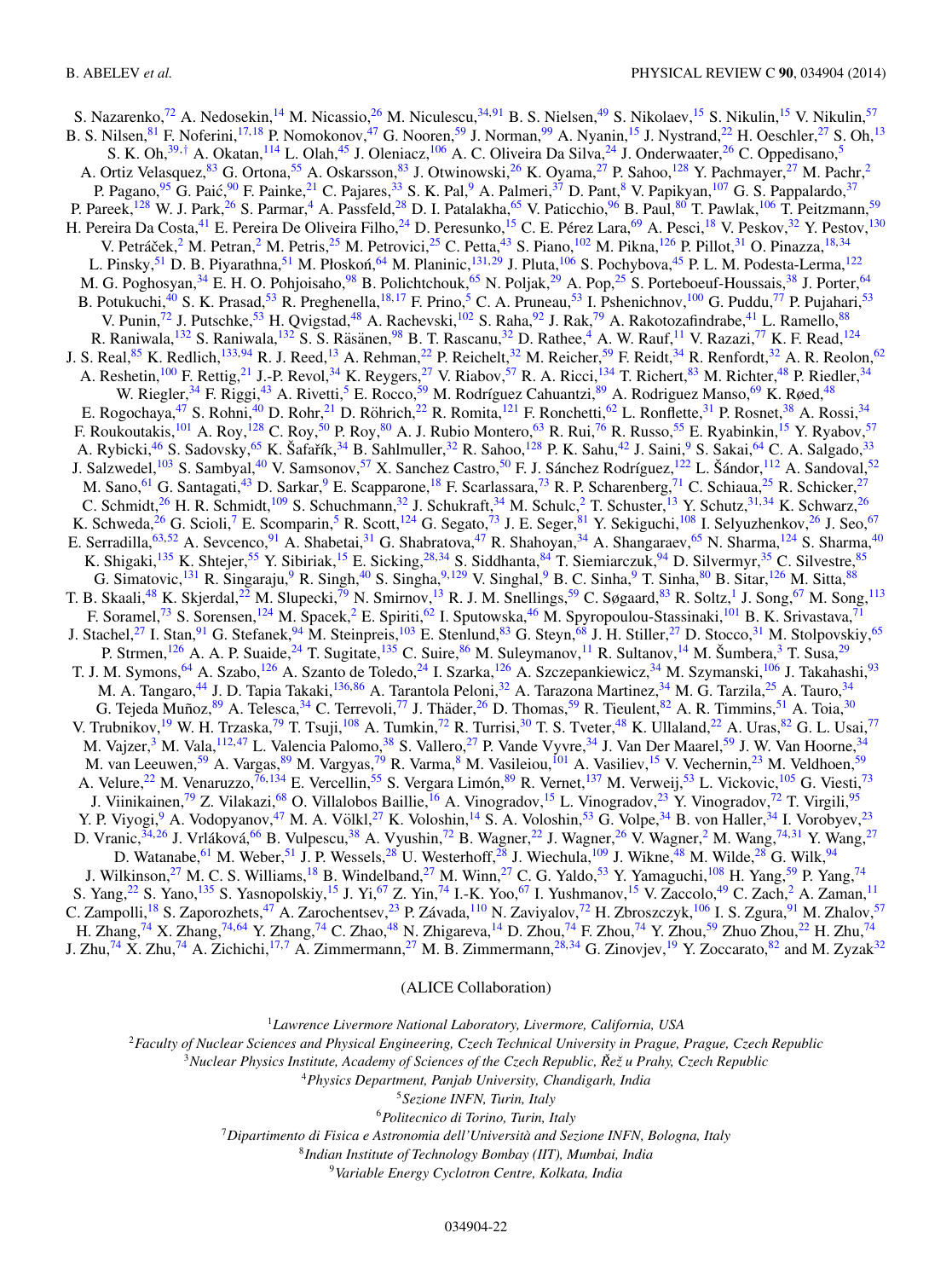<span id="page-22-0"></span>*Department of Physics, Aligarh Muslim University, Aligarh, India COMSATS Institute of Information Technology (CIIT), Islamabad, Pakistan Korea Institute of Science and Technology Information, Daejeon, South Korea Yale University, New Haven, Connecticut, USA Institute for Theoretical and Experimental Physics, Moscow, Russia Russian Research Centre Kurchatov Institute, Moscow, Russia School of Physics and Astronomy, University of Birmingham, Birmingham, United Kingdom Centro Fermi-Museo Storico della Fisica e Centro Studi e Ricerche "Enrico Fermi," Rome, Italy Sezione INFN, Bologna, Italy Bogolyubov Institute for Theoretical Physics, Kiev, Ukraine Faculty of Engineering, Bergen University College, Bergen, Norway Frankfurt Institute for Advanced Studies, Johann Wolfgang Goethe-Universitat Frankfurt, Frankfurt, Germany ¨ Department of Physics and Technology, University of Bergen, Bergen, Norway V. Fock Institute for Physics, St. Petersburg State University, St. Petersburg, Russia* <sup>24</sup> Universidade de São Paulo (USP), São Paulo, Brazil *National Institute for Physics and Nuclear Engineering, Bucharest, Romania Research Division and ExtreMe Matter Institute EMMI, GSI Helmholtzzentrum fur Schwerionenforschung, Darmstadt, Germany ¨ Physikalisches Institut, Ruprecht-Karls-Universitat Heidelberg, Heidelberg, Germany ¨ Institut fur Kernphysik, Westf ¨ alische Wilhelms-Universit ¨ at M¨ unster, M ¨ unster, Germany ¨* <sup>29</sup> Rudjer Bošković Institute, Zagreb, Croatia *Sezione INFN, Padova, Italy SUBATECH, Ecole des Mines de Nantes, Universite de Nantes, CNRS-IN2P3, Nantes, France ´* <sup>32</sup>Institut für Kernphysik, Johann Wolfgang Goethe-Universität Frankfurt, Frankfurt, Germany *Departamento de F´ısica de Part´ıculas and IGFAE, Universidad de Santiago de Compostela, Santiago de Compostela, Spain European Organization for Nuclear Research (CERN), Geneva, Switzerland Oak Ridge National Laboratory, Oak Ridge, Tennessee, USA Physics Department, University of Cape Town, Cape Town, South Africa Sezione INFN, Catania, Italy Laboratoire de Physique Corpusculaire (LPC), Clermont Universite, Universit ´ e Blaise Pascal, CNRS-IN2P3, Clermont-Ferrand, France ´ Gangneung-Wonju National University, Gangneung, South Korea Physics Department, University of Jammu, Jammu, India Commissariat a l'Energie Atomique, IRFU, Saclay, France ` Institute of Physics, Bhubaneswar, India Dipartimento di Fisica e Astronomia dell'Universita and Sezione INFN, Catania, Italy ` Dipartimento Interateneo di Fisica 'M. Merlin' and Sezione INFN, Bari, Italy Wigner Research Centre for Physics, Hungarian Academy of Sciences, Budapest, Hungary The Henryk Niewodniczanski Institute of Nuclear Physics, Polish Academy of Sciences, Cracow, Poland Joint Institute for Nuclear Research (JINR), Dubna, Russia Department of Physics, University of Oslo, Oslo, Norway Niels Bohr Institute, University of Copenhagen, Copenhagen, Denmark Institut Pluridisciplinaire Hubert Curien (IPHC), Universite de Strasbourg, CNRS-IN2P3, Strasbourg, France ´ University of Houston, Houston, Texas, USA Instituto de F´ısica, Universidad Nacional Autonoma de M ´ exico, Mexico City, Mexico ´ Wayne State University, Detroit, Michigan, USA Moscow Engineering Physics Institute, Moscow, Russia Dipartimento di Fisica dell'Universita and Sezione INFN, Turin, Italy ` St. Petersburg State Polytechnical University Petersburg Nuclear Physics Institute, Gatchina, Russia Physik Department, Technische Universitat M¨ unchen, Munich, Germany ¨ Institute for Subatomic Physics of Utrecht University, Utrecht, Netherlands Gauhati University, Department of Physics, Guwahati, India University of Tsukuba, Tsukuba, Japan Laboratori Nazionali di Frascati, INFN, Frascati, Italy Centro de Investigaciones Energeticas Medioambientales y Tecnol ´ ogicas (CIEMAT), Madrid, Spain ´ Lawrence Berkeley National Laboratory, Berkeley, California, USA SSC IHEP of NRC Kurchatov institute, Protvino, Russia Faculty of Science, P. J. Saf ˇ arik University, Ko ´ sice, Slovakia ˇ Pusan National University, Pusan, South Korea iThemba LABS, National Research Foundation, Somerset West, South Africa*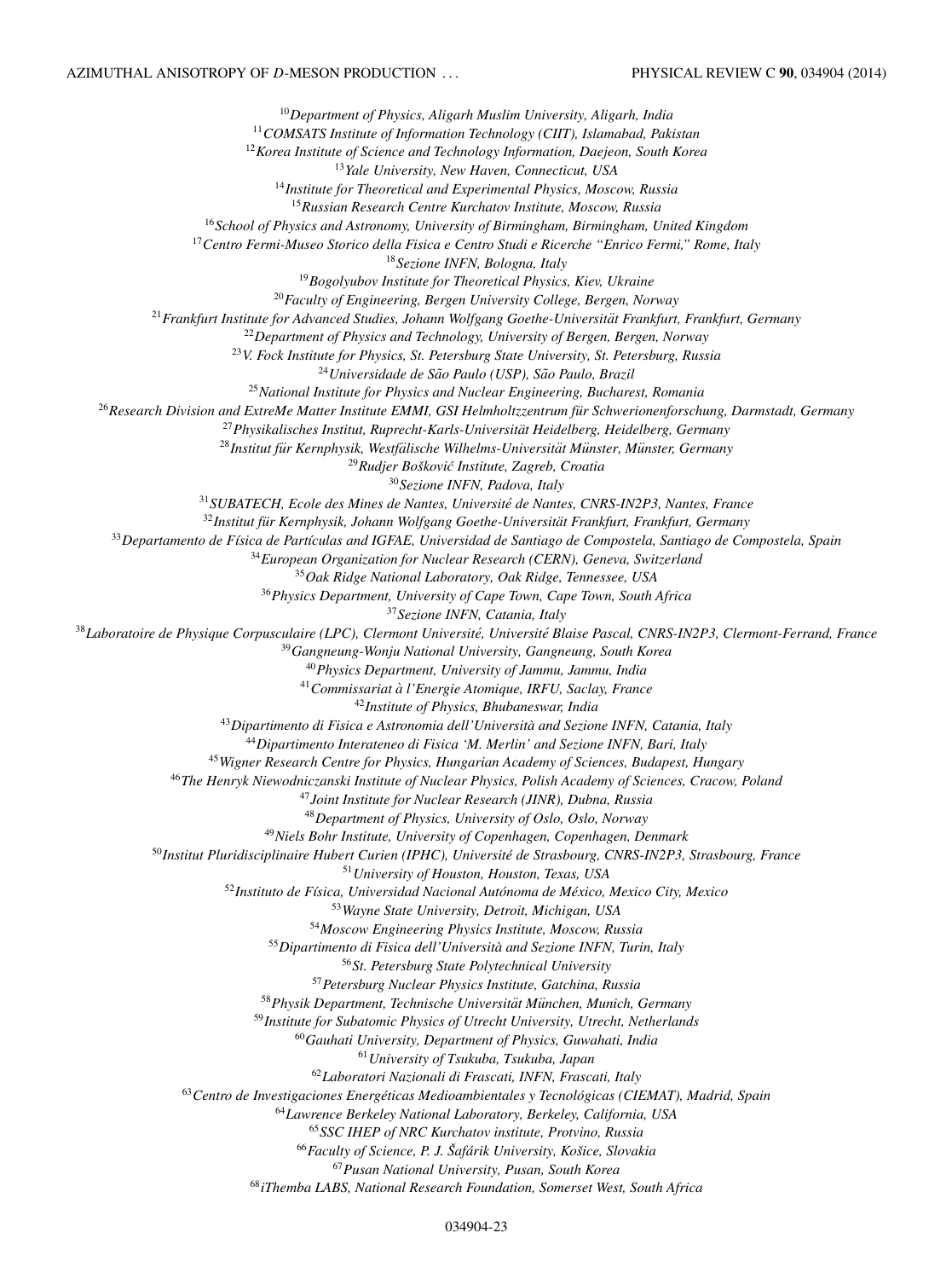<span id="page-23-0"></span>*Nikhef, National Institute for Subatomic Physics, Amsterdam, Netherlands* <sup>70</sup> Institut für Informatik, Johann Wolfgang Goethe-Universität Frankfurt, Frankfurt, Germany *Purdue University, West Lafayette, Indiana, USA Russian Federal Nuclear Center (VNIIEF), Sarov, Russia Dipartimento di Fisica e Astronomia dell'Universita and Sezione INFN, Padova, Italy ` Central China Normal University, Wuhan, China Seccion F ´ ´ısica, Departamento de Ciencias, Pontificia Universidad Catolica del Per ´ u, Lima, Peru ´ Dipartimento di Fisica dell'Universita and Sezione INFN, Trieste, Italy ` Dipartimento di Fisica dell'Universita and Sezione INFN, Cagliari, Italy ` Centro de Aplicaciones Tecnologicas y Desarrollo Nuclear (CEADEN), Havana, Cuba ´ University of Jyvaskyl ¨ a, Jyv ¨ askyl ¨ a, Finland ¨ Saha Institute of Nuclear Physics, Kolkata, India Physics Department, Creighton University, Omaha, Nebraska, USA Universite de Lyon, Universit ´ e Lyon 1, CNRS/IN2P3, IPN-Lyon, Villeurbanne, France ´ Division of Experimental High Energy Physics, University of Lund, Lund, Sweden Sezione INFN, Cagliari, Italy Laboratoire de Physique Subatomique et de Cosmologie, Universite Grenoble-Alpes, CNRS-IN2P3, Grenoble, France ´ Institut de Physique Nucleaire d'Orsay (IPNO), Universit ´ e Paris-Sud, CNRS-IN2P3, Orsay, France ´ Centro de Investigacion y de Estudios Avanzados (CINVESTAV), Mexico City and M ´ erida, Mexico ´ Dipartimento di Scienze e Innovazione Tecnologica dell'Universita del Piemonte Orientale and Gruppo Collegato INFN, Alessandria, Italy ` Benemerita Universidad Aut ´ onoma de Puebla, Puebla, Mexico ´ Instituto de Ciencias Nucleares, Universidad Nacional Autonoma de M ´ exico, Mexico City, Mexico ´ Institute of Space Science (ISS), Bucharest, Romania Bose Institute, Department of Physics and Centre for Astroparticle Physics and Space Science (CAPSS), Kolkata, India Universidade Estadual de Campinas (UNICAMP), Campinas, Brazil National Centre for Nuclear Studies, Warsaw, Poland Dipartimento di Fisica "E.R. Caianiello" dell'Universita and Gruppo Collegato INFN, Salerno, Italy ` Sezione INFN, Bari, Italy Sezione INFN, Rome, Italy Helsinki Institute of Physics (HIP), Helsinki, Finland University of Liverpool, Liverpool, United Kingdom Institute for Nuclear Research, Academy of Sciences, Moscow, Russia Physics Department, University of Athens, Athens, Greece Sezione INFN, Trieste, Italy Department of Physics, Ohio State University, Columbus, Ohio, USA Chicago State University, Chicago, Illinois, USA Technical University of Split FESB, Split, Croatia Warsaw University of Technology, Warsaw, Poland A.I. Alikhanyan National Science Laboratory (Yerevan Physics Institute) Foundation, Yerevan, Armenia University of Tokyo, Tokyo, Japan* <sup>109</sup> Eberhard Karls Universität Tübingen, Tübingen, Germany *Institute of Physics, Academy of Sciences of the Czech Republic, Prague, Czech Republic Department of Physics, Sejong University, Seoul, South Korea* <sup>112</sup>*Institute of Experimental Physics, Slovak Academy of Sciences, Košice, Slovakia Yonsei University, Seoul, South Korea KTO Karatay University, Konya, Turkey Zentrum fur Technologietransfer und Telekommunikation (ZTT), Fachhochschule Worms, Worms, Germany ¨ Department of Applied Physics, Aligarh Muslim University, Aligarh, India California Polytechnic State University, San Luis Obispo, California, USA The University of Texas at Austin, Physics Department, Austin, Texas, USA Suranaree University of Technology, Nakhon Ratchasima, Thailand Vestfold University College, Tonsberg, Norway Nuclear Physics Group, STFC Daresbury Laboratory, Daresbury, United Kingdom* <sup>122</sup> Universidad Autónoma de Sinaloa, Culiacán, Mexico *M.V. Lomonosov Moscow State University, D.V. Skobeltsyn Institute of Nuclear Physics, Moscow, Russia University of Tennessee, Knoxville, Tennessee, USA Dipartimento di Fisica dell'Universita "La Sapienza" and Sezione INFN, Rome, Italy ` Faculty of Mathematics, Physics and Informatics, Comenius University, Bratislava, Slovakia* <sup>127</sup> University of Belgrade, Faculty of Physics and "Vinča" Institute of Nuclear Sciences, Belgrade, Serbia